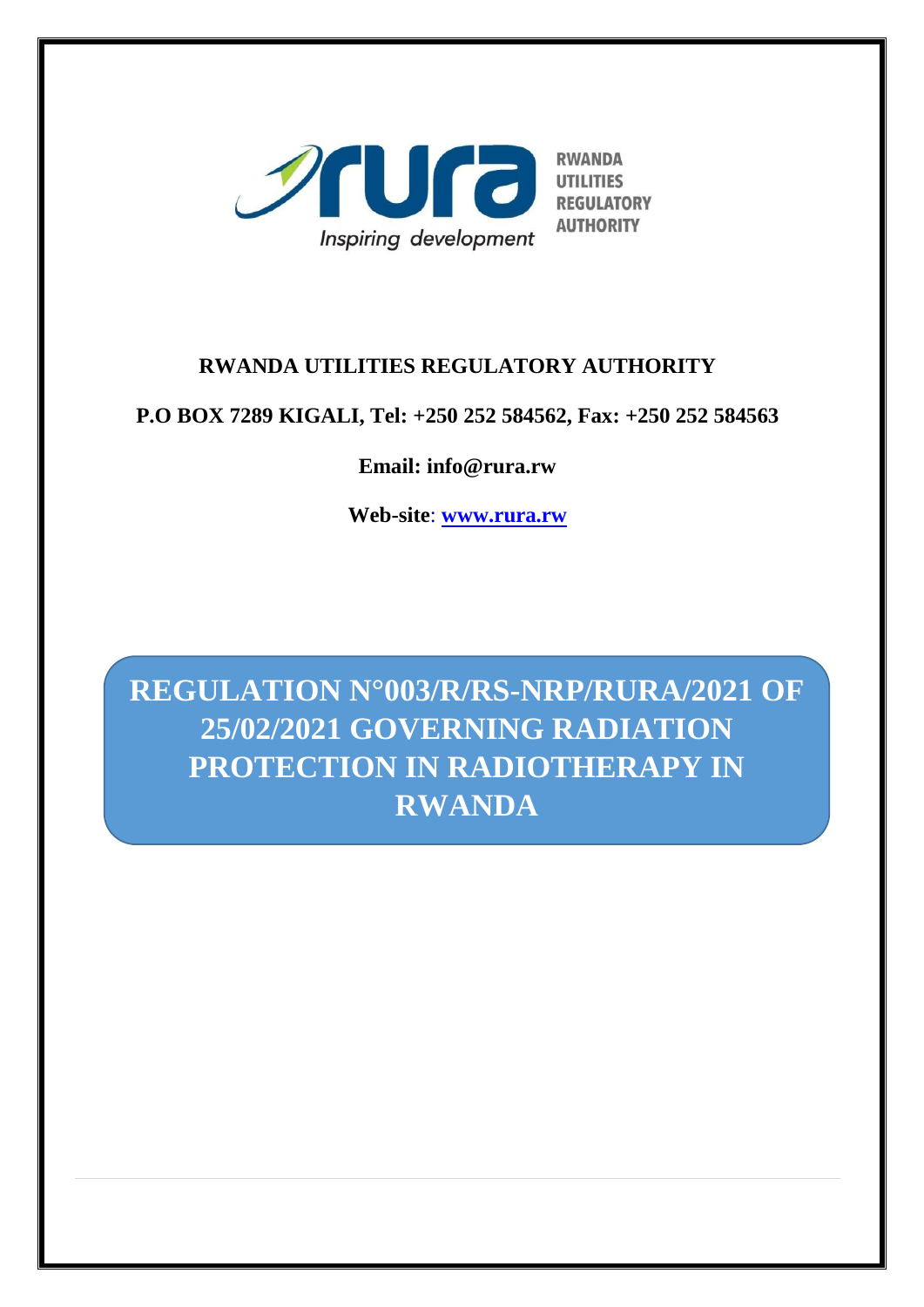## Table of Contents

| CHAPTER II: TEHCNICAL REQUIREMENTS FOR RADIOTHERAPY FACILITY 10 |  |
|-----------------------------------------------------------------|--|
|                                                                 |  |
|                                                                 |  |
|                                                                 |  |
|                                                                 |  |
|                                                                 |  |
|                                                                 |  |
|                                                                 |  |
|                                                                 |  |
|                                                                 |  |
|                                                                 |  |
|                                                                 |  |
|                                                                 |  |
|                                                                 |  |
|                                                                 |  |
|                                                                 |  |
|                                                                 |  |
|                                                                 |  |
|                                                                 |  |
|                                                                 |  |
|                                                                 |  |

 $\mathbf{1}$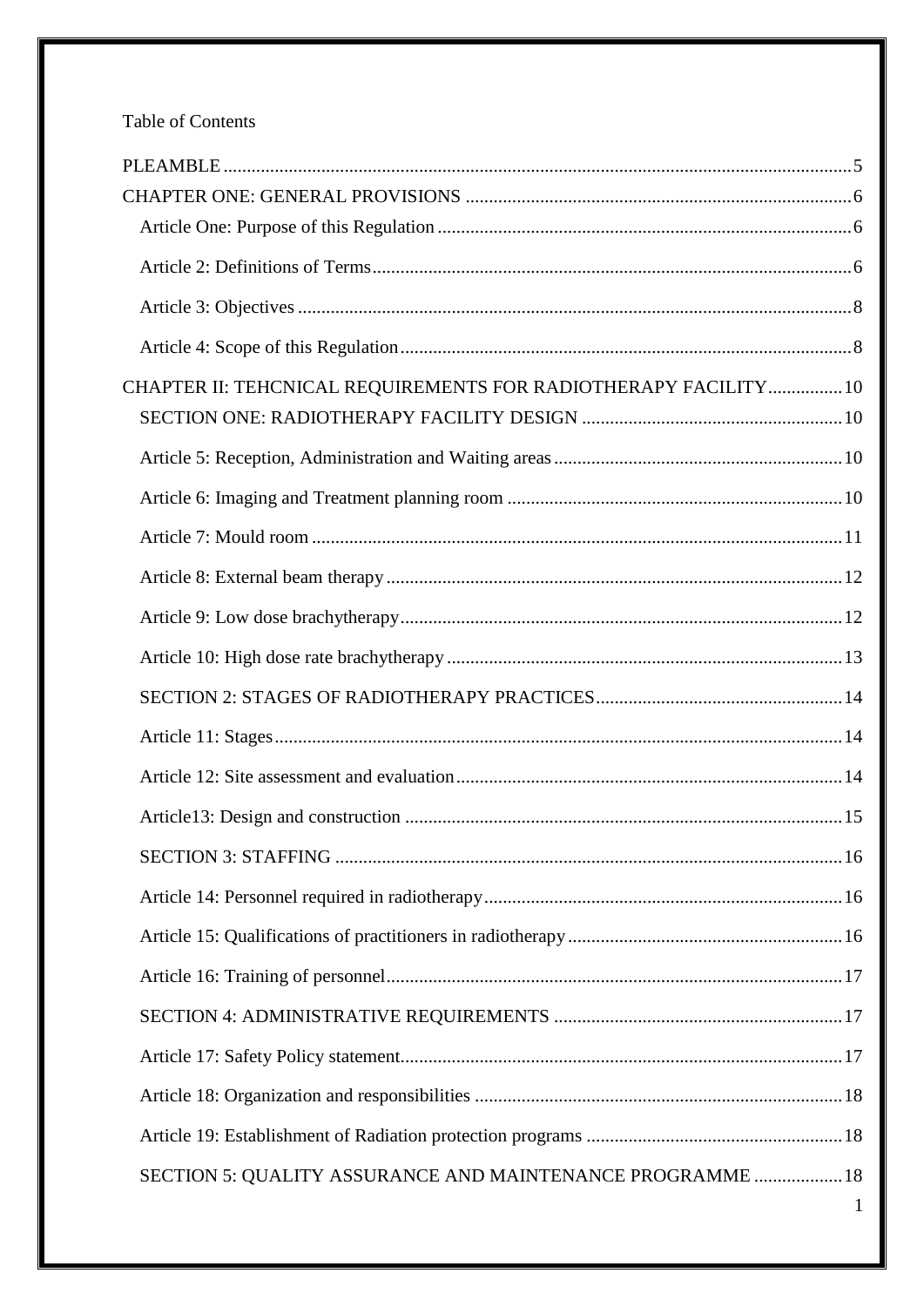| $\overline{2}$ |
|----------------|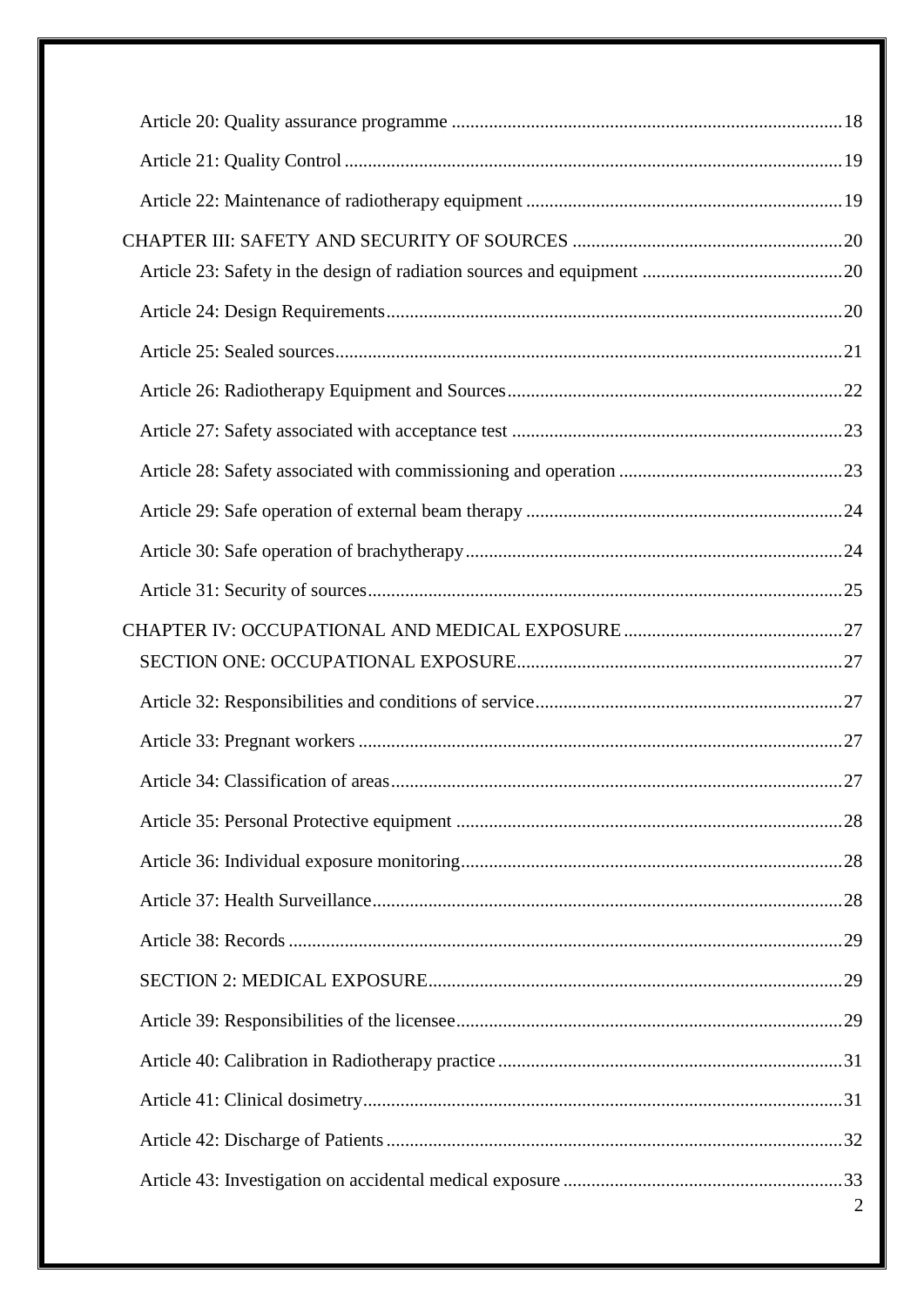| CHAPTER V: PUBLIC EXPOSURE, EMERGENCY PREPAREDNESS AND RESPONSE  34                |   |
|------------------------------------------------------------------------------------|---|
|                                                                                    |   |
|                                                                                    |   |
|                                                                                    |   |
|                                                                                    |   |
|                                                                                    |   |
|                                                                                    |   |
|                                                                                    |   |
|                                                                                    |   |
|                                                                                    |   |
| CHAPTER VI: LICENSING REGIME FOR RADIATION SAFETY IN RADIOTHERAPY 37               |   |
| Article 51: Types of licenses and Authorization issued in radiotherapy field37     |   |
|                                                                                    |   |
| Article 53: Criteria for license or authorisation issuance in radiotherapy field37 |   |
|                                                                                    |   |
| Article 55: Authorization for Design and construction of radiotherapy facility38   |   |
|                                                                                    |   |
|                                                                                    |   |
|                                                                                    |   |
|                                                                                    |   |
|                                                                                    |   |
|                                                                                    |   |
|                                                                                    |   |
|                                                                                    |   |
|                                                                                    |   |
|                                                                                    |   |
| Article 65: Failure to conduct periodical Quality control tests and maintenance42  |   |
|                                                                                    |   |
|                                                                                    | 3 |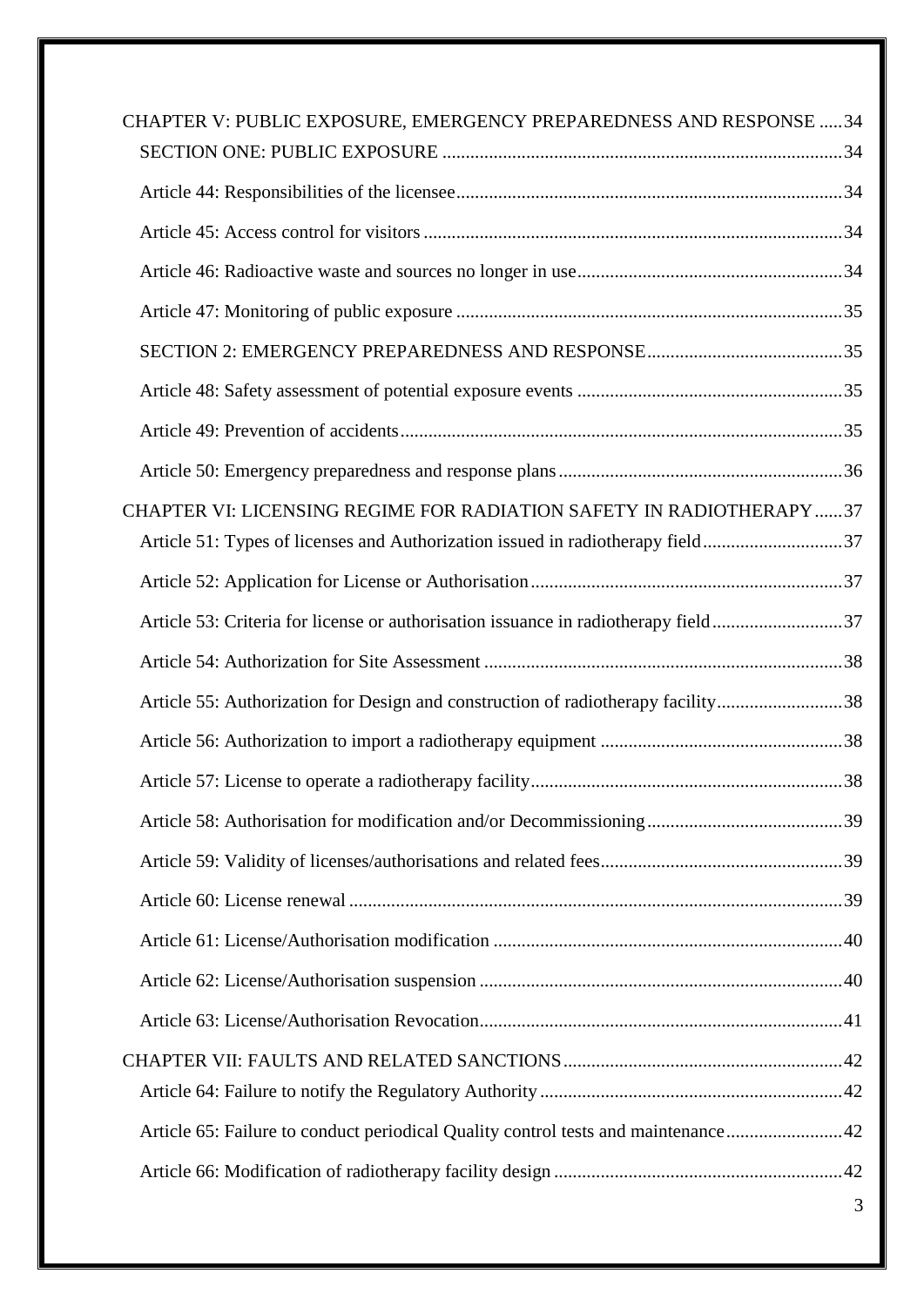| ANNEX I: MINIMUM REQUIRED STAFF PER CATEGORY OF SERVICE 45           |
|----------------------------------------------------------------------|
| ANNEX II: QUALITY CONTROL TESTS FOR EXTERNAL BEAM TREATMENT UNITS    |
|                                                                      |
|                                                                      |
| ANNEX V: DOCUMENTS TO BE ENCLOSED WITH THE APPLICATION FORM  61      |
| ANNEX VI: CATEGORIES OF PERMISSIONS ISSUED IN RADIOTHERAPY FIELD AND |
|                                                                      |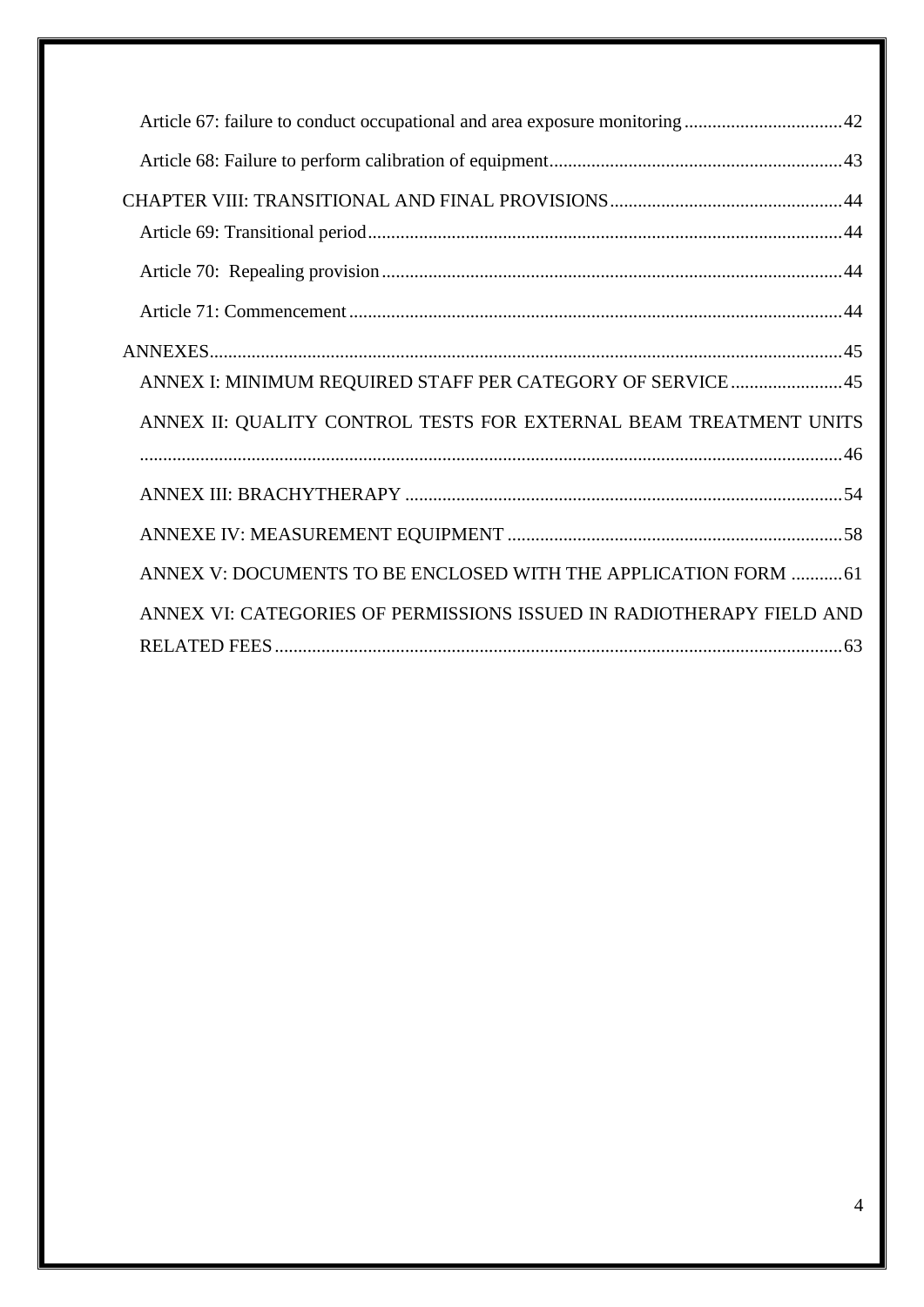## <span id="page-5-0"></span>**PLEAMBLE**

The Regulatory Board;

Pursuant to Law n° 09/2013 of 01/03/2013 establishing the Rwanda Utilities Regulatory Authority;

Pursuant to Law n°59/2017 of 24/1/2018 governing Radiation Protection in Rwanda;

Pursuant to in General Regulation No 001/R/RS-RP/RURA/2019 of 15/11/2019 governing Radiation Safety in Rwanda

Considering that Radiotherapy is the branch of medicine that uses ionizing radiation, either alone or in combination with other modalities, for the treatment of patients with malignancies or other diseases;

Given that the use of radiotherapy has overall societal benefit, but the high radiation doses involved with therapeutic exposures have the potential to cause harm to those who benefit from the treatment and to health care staff and members of the public if inadvertent radiation exposure occurs;

Based on the recommendations made during consultative meetings held on 03<sup>rd</sup> December 2020 between RURA and different stakeholders in this sector;

After consideration and deliberation in its session of …….;

**Hereby issues the following:**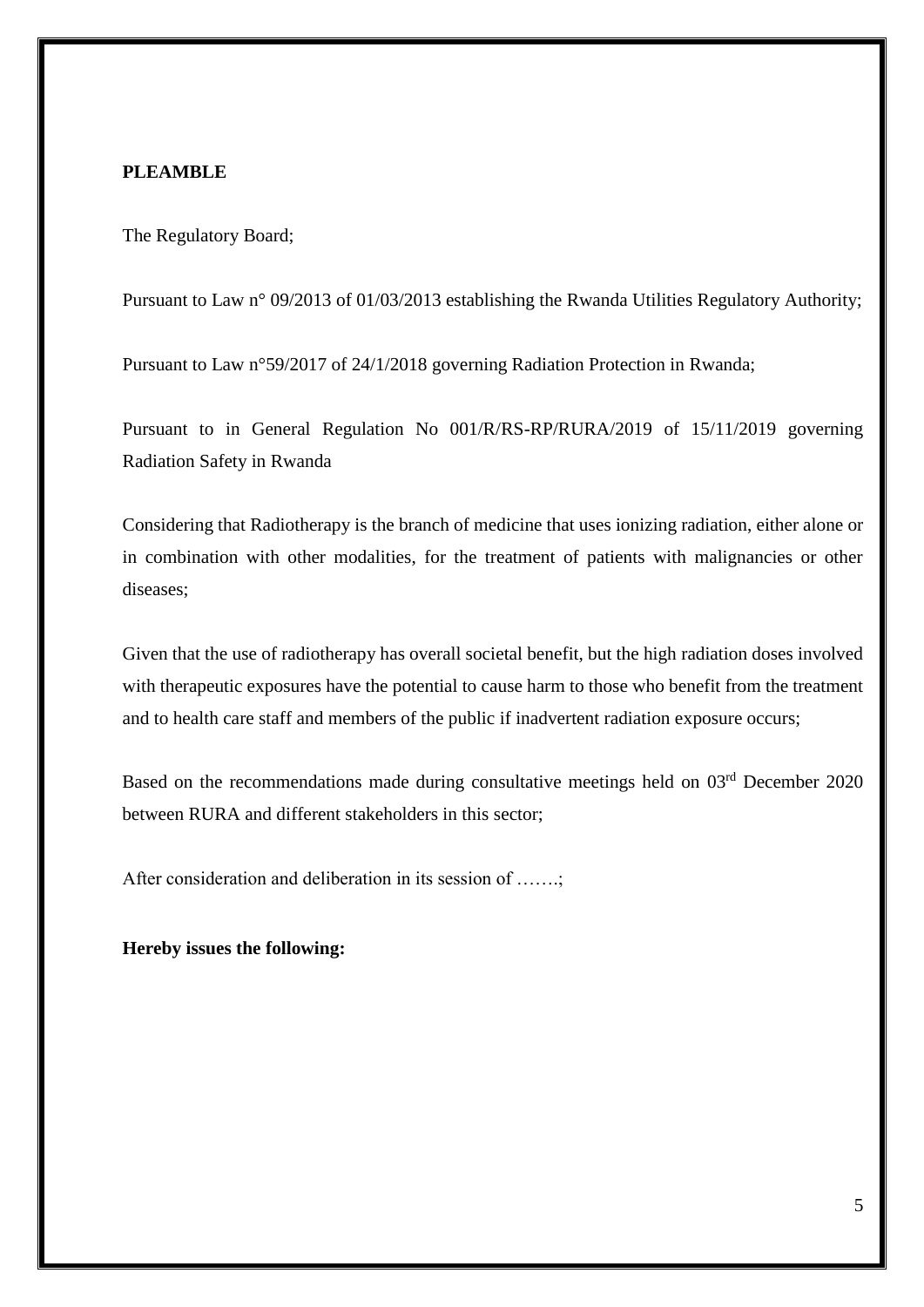#### <span id="page-6-0"></span>**CHAPTER ONE: GENERAL PROVISIONS**

#### <span id="page-6-1"></span>**Article One: Purpose of this Regulation**

The purpose of this regulation is to put in place a Regulatory framework governing radiation protection in radiotherapy in Rwanda.

#### <span id="page-6-2"></span>**Article 2: Definitions of Terms**

In this regulation, the terms below have the following meanings:

**1 <sup>0</sup> Authorization**: a written permission granted by the Regulatory Authority to a person to carry out an activity or a practice other than operation;

**2 0 Ionising radiations facility:** any irradiation installations, mining and milling facilities, waste management facilities and any other place where radioactive materials are produced, processed, used, handled, stored or incinerated or where ionising radiations generators are installed on such a scale that consideration of protection and safety is required;

**3 <sup>0</sup> License:** a written permission issued by the Regulatory Authority to a person carrying out activities related to the operation of a radiotherapy facility;

**4 <sup>0</sup> Licensee:** a person to who license has been issued to carry out any activity involving ionising radiations sources;

**5 <sup>0</sup> Medical exposure:** exposure incurred by patients as part of their own medical or dental diagnosis or treatment; by persons, other than those occupationally exposed, knowingly exposed while voluntarily helping in the support and comfort of patients; and by volunteers in a programme of biomedical research involving their exposure;

**6 <sup>0</sup>Notification:** a document submitted to the regulatory body by a legal person to notify an intention to carry out a practice or other use of a source;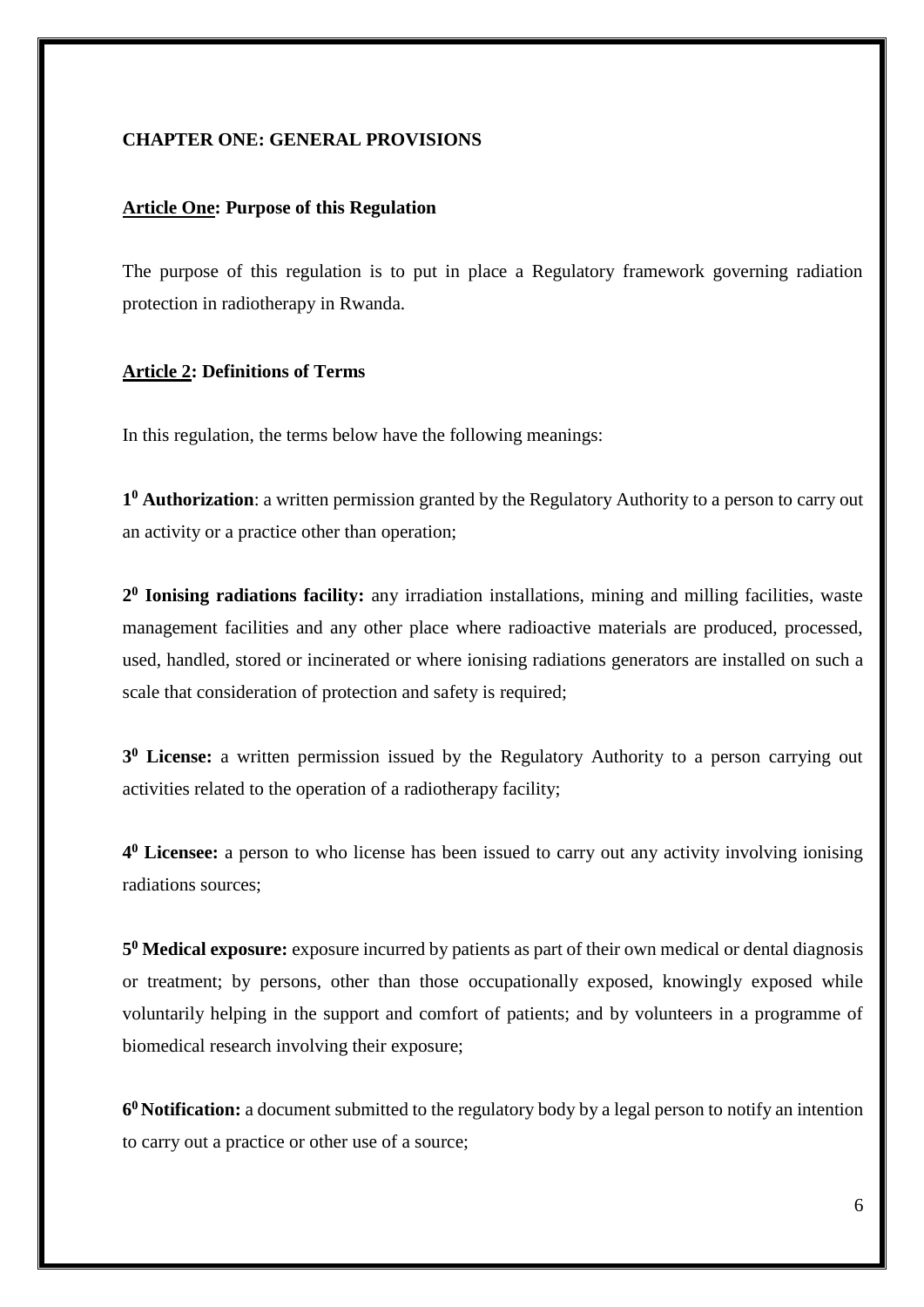**7 <sup>0</sup> Protection and safety:** the protection of people against exposure to ionizing radiation or radioactive materials and the safety of radiation sources, including the means for achieving this, and the means for preventing accidents and for mitigating the consequences of accidents should they occur;

**8 <sup>0</sup>Radiation protection:** the protection of people, biodiversity and environment from harmful effects of exposure to ionising radiations, and the means for achieving this;

**9 <sup>0</sup>Radiation protection officer:** an individual technically competent in radiation protection matters relevant for a given type of practice who is designated by the licensee;

**10<sup>0</sup> Radiation sources:** means anything that may cause radiation exposure such as by emitting ionizing radiation or by releasing radioactive substances or materials and which can be treated as a single entity for protection and safety purposes;

**11<sup>0</sup> Radioactive material:** any material emitting ionising radiations including neutrons as to entail significant risk of disability or disease as a result of exposure;

**12<sup>0</sup> Radiotherapy:** is the branch of clinical medicine that uses ionizing radiation, either alone or in combination with other modalities, for the treatment of patients with malignancies or other diseases;

**13⁰ Registrant:** is an applicant who is granted registration of a practice or source and has recognized rights and duties for such a practice or source, particularly in relation to protection and safety;

14<sup>°</sup> Risk: is a multi-attribute· quantity expressing hazard, danger or chance of harmful or injurious consequences associated with actual or potential exposures. It relates to quantities such as the probability that specific deleterious consequences may arise and the magnitude and character of such consequences;

**15<sup>°</sup> Regulatory Authority**: National body to which the government has given the responsibility and powers to perform regulatory functions referred to in this regulation;

**16<sup>°</sup> Sealed Source:** is radioactive material that is a) permanently sealed in a capsule or (b) closely bounded and in a solid form. The capsule or material of a sealed source must be strong enough to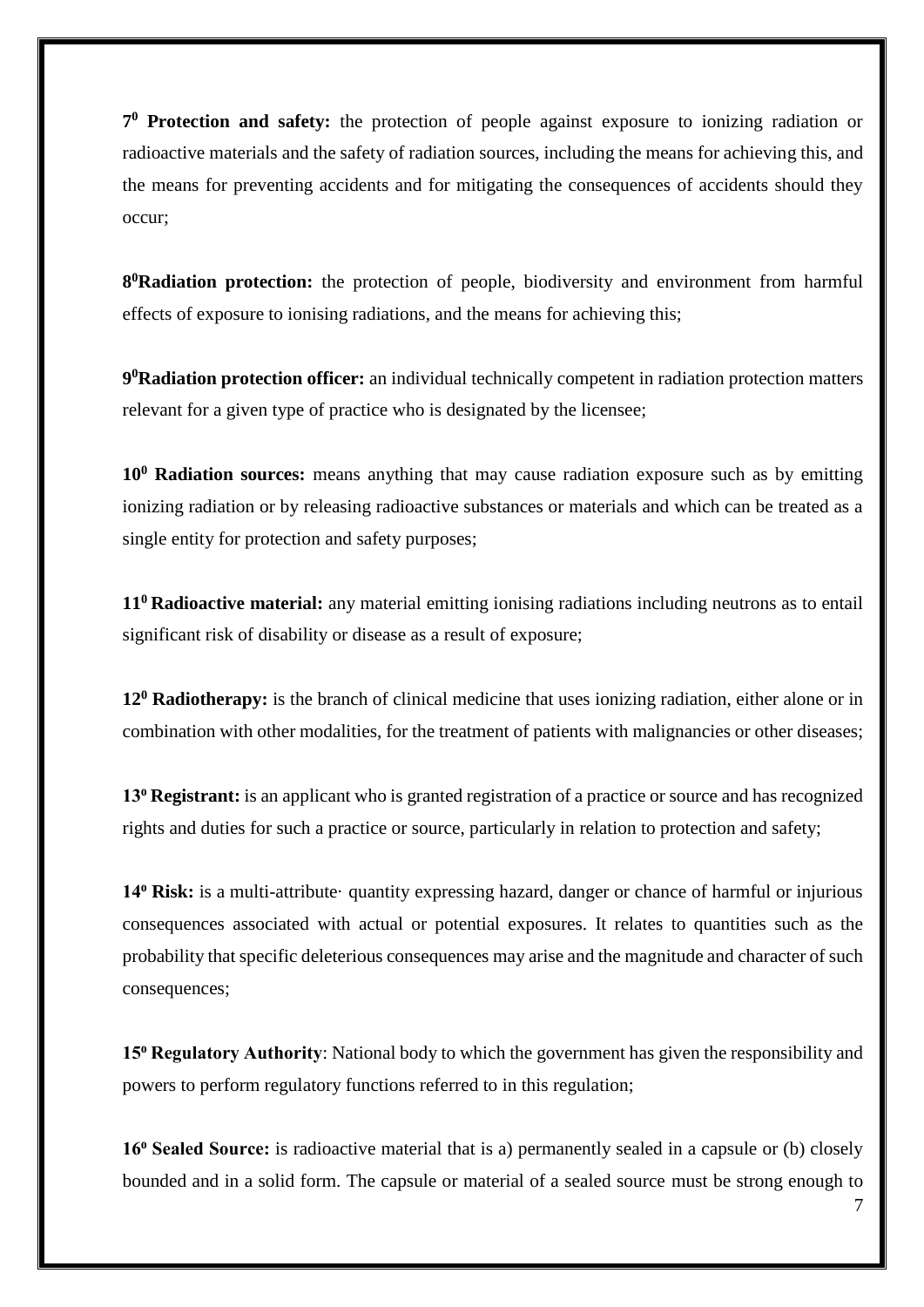maintain leak tightness under the conditions of use and wear for which the source was designed, also under foreseeable mishaps;

**17⁰ Safety assessment:** is a review of the aspects of design and operation of a source which are relevant to the protection of persons or the safety of the source, including the analysis of the provisions for safety and protection established in the design and operation of the source and the analysis of risks associated with normal conditions and accident situations;

**18<sup>0</sup> Source:** anything that may cause radiation exposure, such as by emitting ionizing radiation or by releasing radioactive substances or materials, materials emitting radon are sources in the environment, a sterilization gamma irradiation unit is a source for the practice of radiation preservation of food, an X ray unit may be a source for the practice of radiodiagnosis, and a nuclear power plant is a source for the practice of generating electricity by nuclear power.

## <span id="page-8-0"></span>**Article 3: Objectives**

The objectives of this Regulation are:

- 1. To protect patients, workers and the general public from the risks associated with exposure to ionizing radiation in the course of radiotherapy practice;
- 2. To assist licensees in meeting radiation safety requirements in radiotherapy practice for the attainment of adequate radiation protection and safety of patients, worker and the public.

## <span id="page-8-1"></span>**Article 4: Scope of this Regulation**

This regulation applies to the following:

- 1. The radiation therapy, the branch of medicine that uses ionizing radiation (teletherapy and brachytherapy), either alone or in combination with other modalities, for the treatment of patients with cancer or other diseases. It includes responsibility for the treatment decision, treatment preparation and planning, treatment delivery, follow-up and supportive care of the patient as an integral part of the multidisciplinary management of patients;
- 2. The exposure of patients as part of their treatment;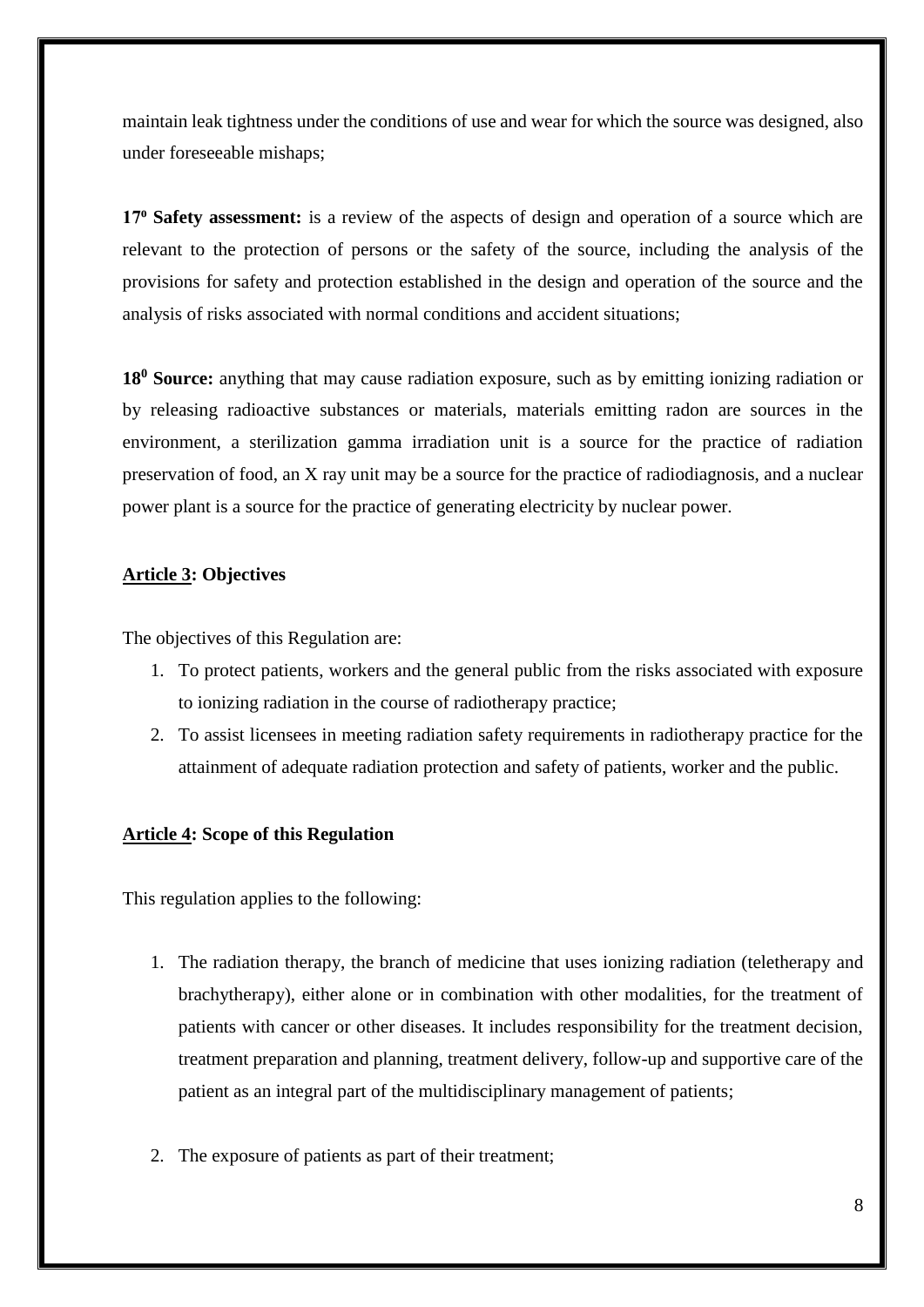- 3. The exposure of individuals participating in research programs; the occupational exposure of individuals arising from radiotherapy practice;
- 4. The exposure of members of the public arising from the use of medical radiation equipment and radioactive sources including:
	- a. The exposure of health professionals, other than those occupationally exposed;
	- b. The exposure of carers;
- 5. Potential and emergency exposure situations;
- 6. To all therapeutic medical exposures, including intended, unintended and accidental exposure.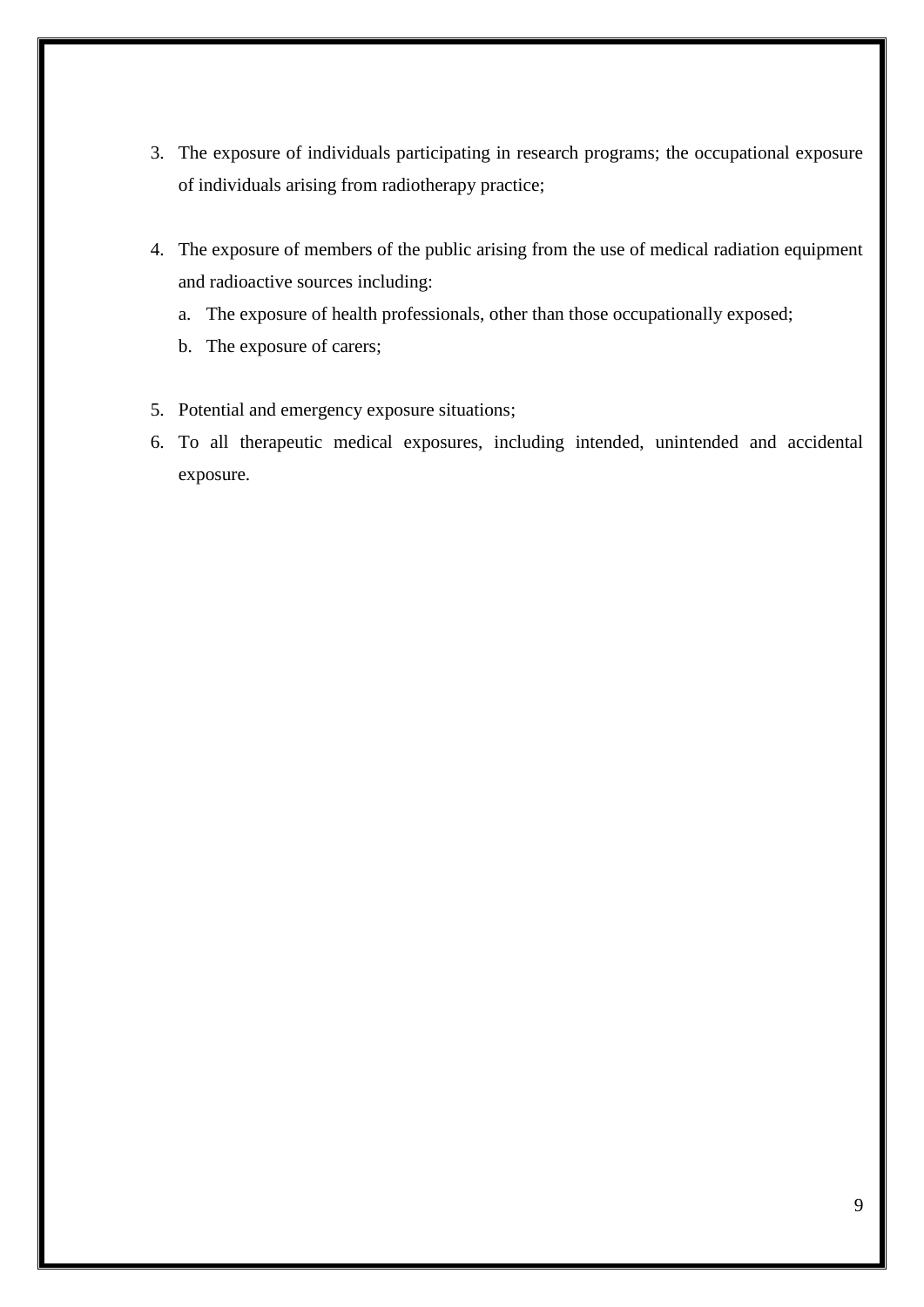## <span id="page-10-0"></span>**CHAPTER II: TEHCNICAL REQUIREMENTS FOR RADIOTHERAPY FACILITY**

## <span id="page-10-1"></span>**SECTION ONE: RADIOTHERAPY FACILITY DESIGN**

#### <span id="page-10-2"></span>**Article 5: Reception, Administration and Waiting areas**

In setting up reception, administration and waiting areas, the following are considered:

- 1. The reception and main waiting areas must be located at the main entrance to the facility and act as distribution point for all the different sections in the facility;
- 2. The waiting area must have separate waiting areas for patients attending clinics and those awaiting treatment;
- 3. The clinic waiting area should have space for approximately eight patients for each physician and the treatment waiting area should be adjacent to the treatment room, with space for seating of about twelve people for each machine;
- 4. There must also be an area provided for patients on stretchers, which should be adjacent to the treatment area, but they should preferably be separated from ambulatory patients. The area should be large enough to accommodate three stretchers;
- 5. Appropriate changing facilities close to the entrance of the treatment room, and shielded from the view of other patients and visitors;
- 6. The reception stations including consultation rooms must be sufficient to accommodate oncologists and medical officers in place for new and follow-up patients;
- 7. Sufficient parking closer to the facility must be made available for ambulances, and patients.

## <span id="page-10-3"></span>**Article 6: Imaging and Treatment planning room**

In setting up an Imaging and Treatment planning room, the following technical specific criteria are considered:

1. The room with large enough space to accommodate the simulator (7m x 7mx4 Height);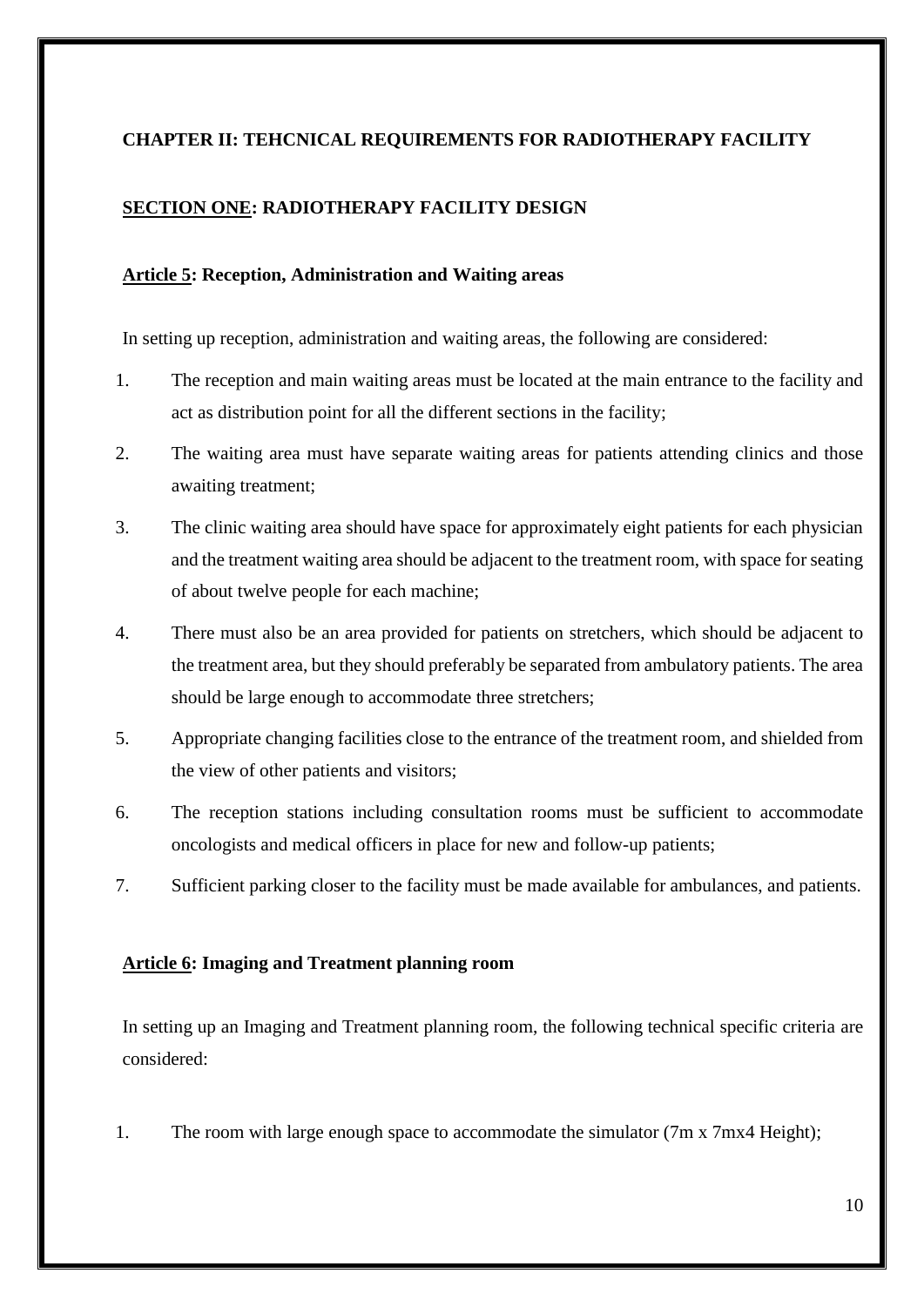- 2. means for securely mounting the patient positioning lasers to the wall at points appropriate for projection of lines through the isocentre should be included in the plans;
- 3. Means for dimming the room lights should be considered in the design of the room;
- 4. Adequate space for cabinetry to store treatment devices and daily used quality assurance equipment;
- 5. Cabinet space to store supplies for their fabrication of immobilization devices;
- 6. A sink;
- 7. A viewing window for the control room;
- 8. Light boxes in the control room and simulator room are useful.

In addition to these specific criteria, the Imaging and Treatment planning room must be designed according to the requirements provided in the international master planning and concept design considerations for Radiotherapy facilities.

## <span id="page-11-0"></span>**Article 7: Mould room**

Mould room is designed in accordance to the following requirements:

- 1. Adequate space to fabricate custom designed blocks and compensators;
- 2. Adequate space for tools, a block cutter and counter-top workspace for pouring and mounting the blocks;
- 3. Adequate storage space for supplies of Styrofoam, trays and shielding materials;
- 4. Adequate ventilation if shielding materials are melted in the room;
- 5. Adequate space for a patient couch if immobilization devices are fabricated in the mould room;
- 6. Sink with a refuse trap.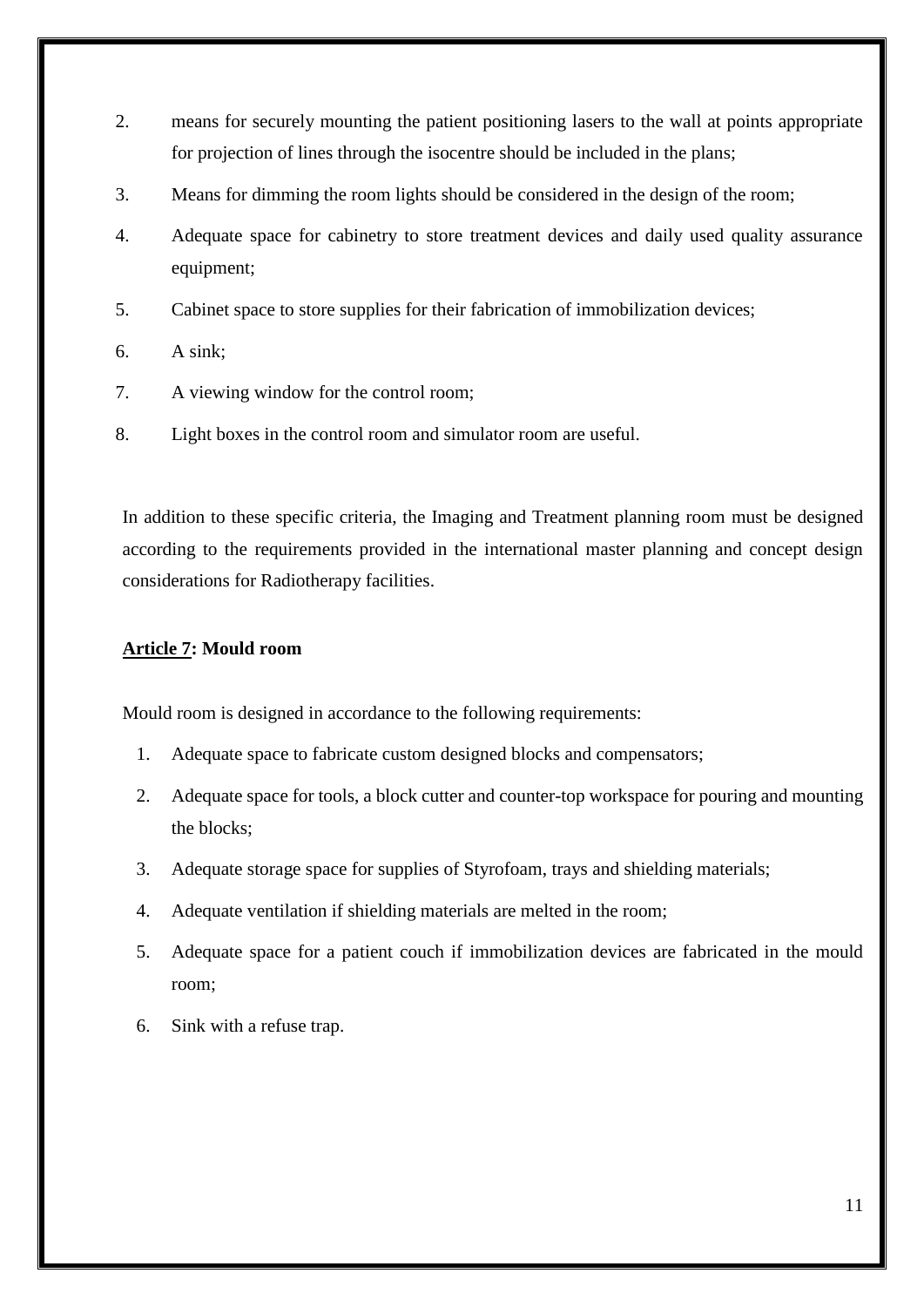#### <span id="page-12-0"></span>**Article 8: External beam therapy**

External beam therapy must meet the following specific criteria:

- 1. Adequate space to accommodate the treatment machine, allowing the full range of motion of the treatment table;
- 2. A door interlock or other suitable means to prevent unauthorized access;
- 3. Warning signs of the radiation hazard, in accordance with regulatory authority requirements;
- 4. An area radiation monitor safe against a power failure should be visible on entering the room;
- 5. Air condition system sufficient to maintain the temperature and humidity in the treatment room;
- 6. A reliable and stable power supply for or modern equipment and IT systems;
- 7. Dimming lights available in the treatment room;
- 8. Radiation warning lights in two stages, one for the power to treatment unit, another when the beam or the source is one;
- 9. A separate changing room for patient;
- 10. The treatment room placed above the ground. No any other building should be above or under the treatment room.

In addition to these specific criteria, the Imaging and Treatment planning room has to be designed according to the requirements provided in the international master planning and concept design considerations for Radiotherapy facilities

#### <span id="page-12-1"></span>**Article 9: Low dose brachytherapy**

Low dose brachytherapy design must meet the following specific criteria:

- 1. A door interlock or other suitable means to prevent unauthorized access;
- 2. Warning signs of the radiation hazard, in accordance with international standards
- 3. An area radiation monitor safe against a power failure should be visible on entering the room.;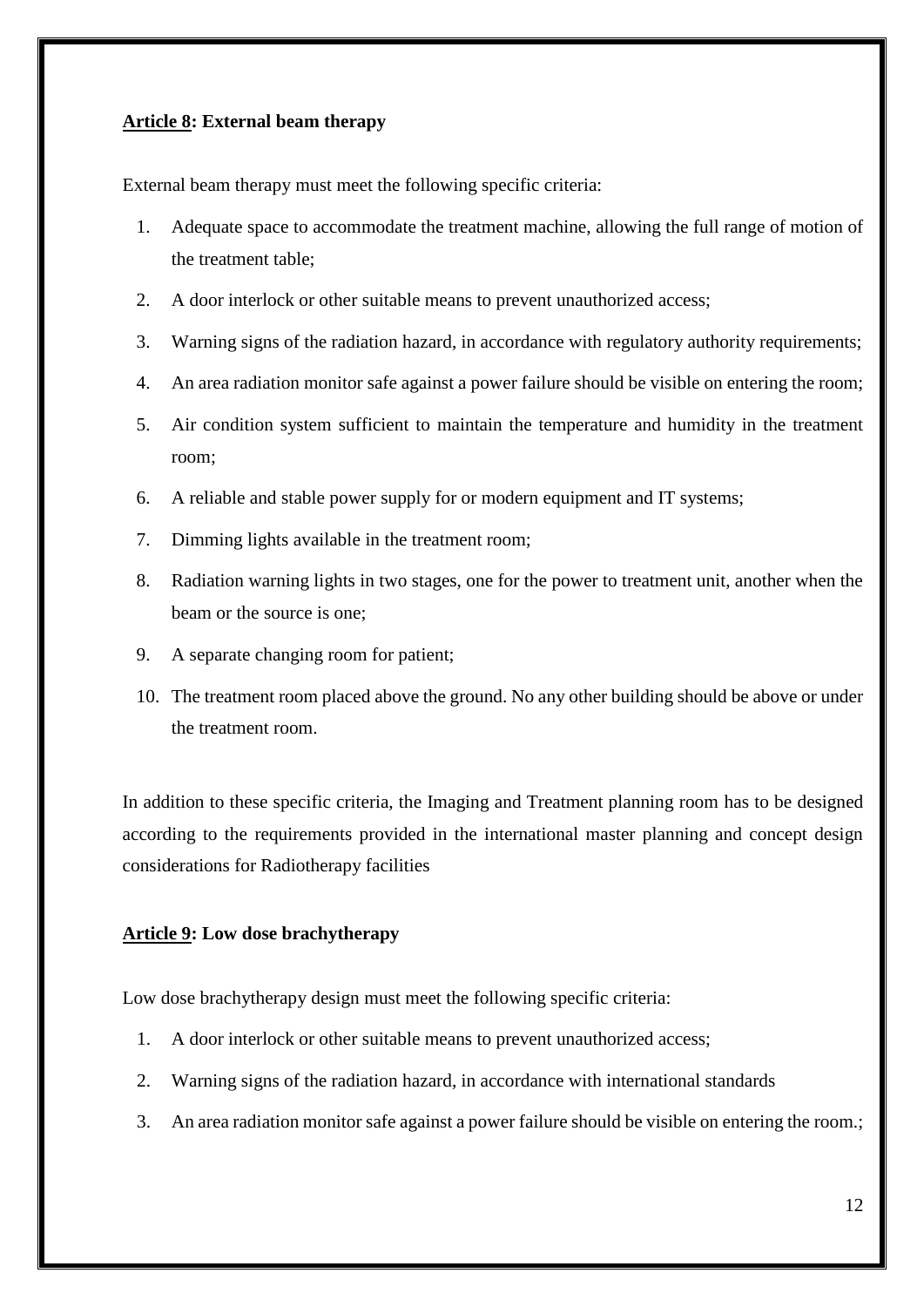- 4. Air condition system sufficient to maintain the temperature and humidity in the treatment room;
- 5. A reliable and stable poor supply for or modern equipment and IT systems;
- 6. Radiation warning lights in two stages, one for the power to treatment unit, another when the beam or the source is one;
- 7. A separate changing room for patients;
- 8. A separate source storage and preparation room;
- 9. The treatment and storage rooms should be adjacent to each other in order to reduce distances over which patients and sources have to be transported;
- 10. Sterilization facilities for applicators;

In addition to these specific criteria, the low dose brachytherapy room has to be designed according to the requirements provided in the international master planning and concept design considerations for Radiotherapy facilities.

#### <span id="page-13-0"></span>**Article 10: High dose rate brachytherapy**

High dose rate brachytherapy design should meet the following criteria:

- 1. Adequate space to accommodate the treatment and simulator machines;
- 2. A door interlock or other suitable means to prevent unauthorized access;
- 3. Warning signs of the radiation hazard, in accordance with regulatory authority requirements;
- 4. An area radiation monitor safe against a power failure should be visible on entering the room;
- 5. Air condition system sufficient to maintain the temperature and humidity in the treatment room;
- 6. A reliable and stable poor supply for or modern equipment and IT systems;
- 7. Dimming lights available in the treatment room;
- 8. Radiation warning lights in two stages, one for the power to treatment unit, another when the beam or the source is one;
- 9. A separate changing room for patients;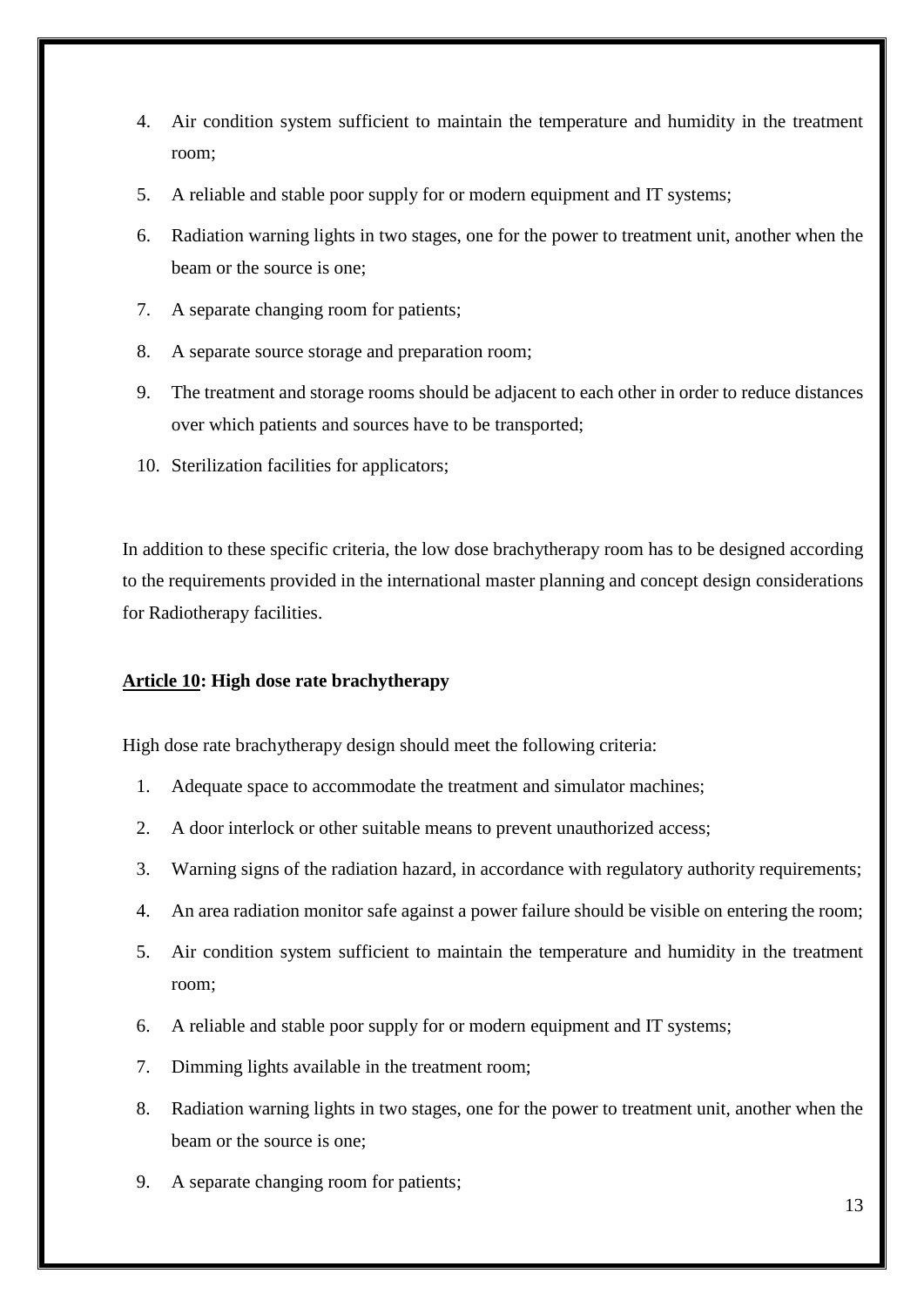- 10. A separate source storage and preparation room;
- 11. The treatment room placed above the ground. No any other building should be above or under the treatment room;
- 12. The treatment and storage rooms must be adjacent to each other in order to reduce distances over which patients and sources have to be transported;
- 13. Sterilization facilities for applicators.

In addition to these specific criteria, the high dose brachytherapy room has to be designed according to the requirements provided in the international master planning and concept design considerations for Radiotherapy facilities.

## <span id="page-14-0"></span>**SECTION 2: STAGES OF RADIOTHERAPY PRACTICES**

## <span id="page-14-1"></span>**Article 11: Stages**

Any person who intends to utilize radiation sources for radiotherapy purposes must comply with radiation safety requirements for the following stages of the radiotherapy practice:

- 1. Site assessment and evaluation;
- 2. Design and construction;
- 3. Operation (acceptance, commissioning, clinical use, maintenance)
- 4. Modifications and;
- 5. Decommissioning (partial or total) and return or disposal of sources.

## <span id="page-14-2"></span>**Article 12: Site assessment and evaluation**

The applicant when assessing and evaluating the site, takes into account the following:

- 1. A geotechnical investigation, including but not limited to surface and subsurface exploration of the site;
- 2. A complete foundation investigation and analysis must include but not limited to, in situ tests, field sampling, laboratory testing, and engineering analysis and evaluation, with the results and recommendations presented in a report form;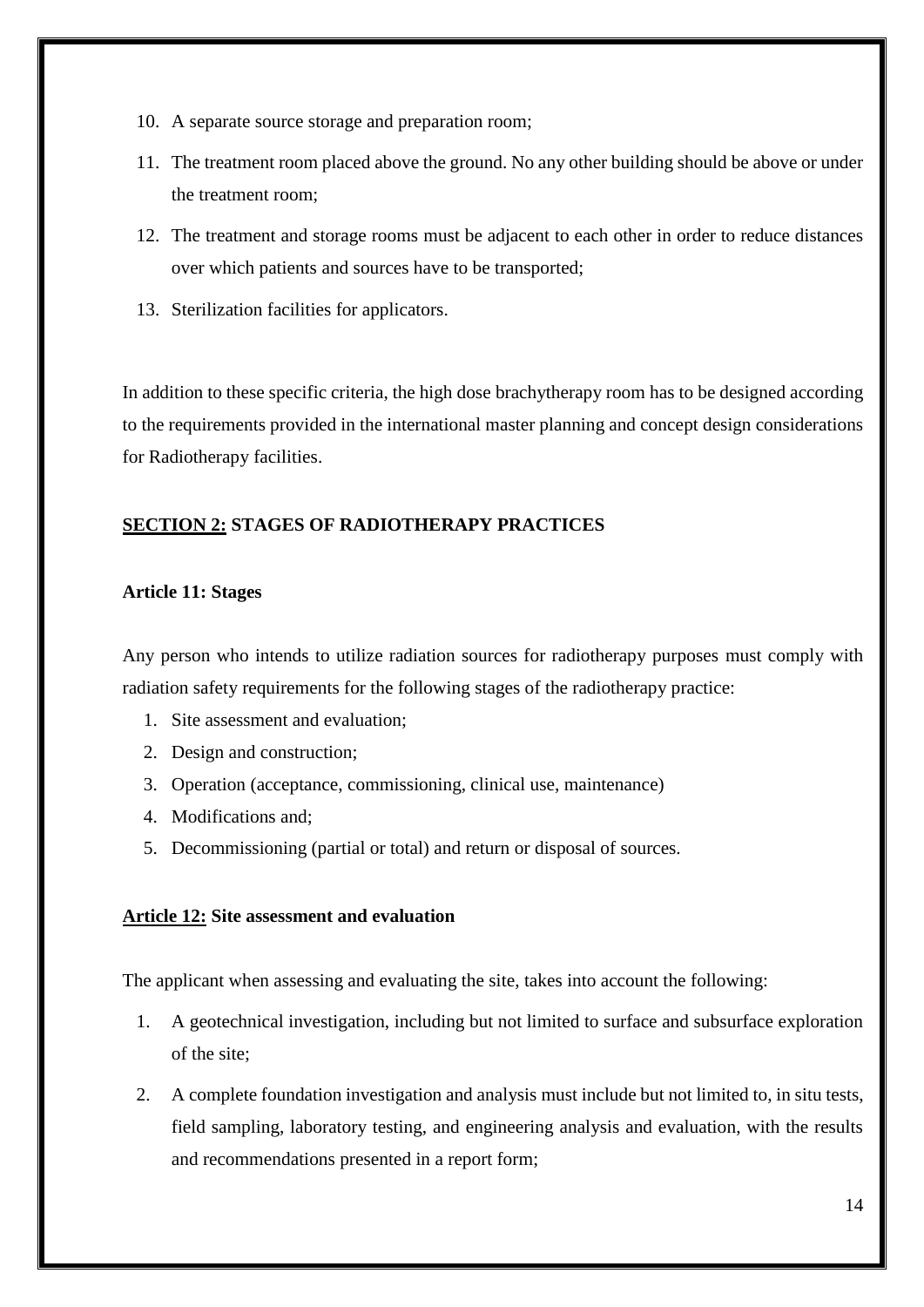- 3. The investigation and analysis has to be performed in compliance with international standards and generally accepted principles of sound engineering practice;
- 4. The size of the land required must be of a minimum of 3500m2 excluding access roads and parking areas. However, consideration has to be given to future expansion needs;
- 5. The availability of reliable three-phase power electrical services. The electrical capacity has to be carefully calculated to have sufficient power supply for the whole radiotherapy facility's needs and for future expansion of services;
- 6. The fence of the radiotherapy facility must be at least thirty (30) meters from other medical facilities fences;
- 7. There must be at least fifty (50) meters distance from residential area.

## <span id="page-15-0"></span>**Article13: Design and construction**

The design and Construction of a radiotherapy facility is carried out by a competent professional team that is multidisciplinary.

At a minimum, the team consists of the following:

- 1. A qualified architect, preferably experienced in the design and construction of radiation oncology facilities;
- 2. A structural or civil engineer with experience in large concrete structures;
- 3. A mechanical engineer with experience in hospital design, including cooling, heating and ventilation systems;
- 4. An electrical engineer experienced in the calculation and design of reticulation and standby electrical systems for hospitals;
- 5. A cost consultant or quantity surveyor or equivalent;
- 6. A clinically qualified radiotherapy medical physicist with competency in the planning of new departments in similar environments;
- 7. A qualified radiation oncologist experienced in setting up and coordinating a radiation oncology facility.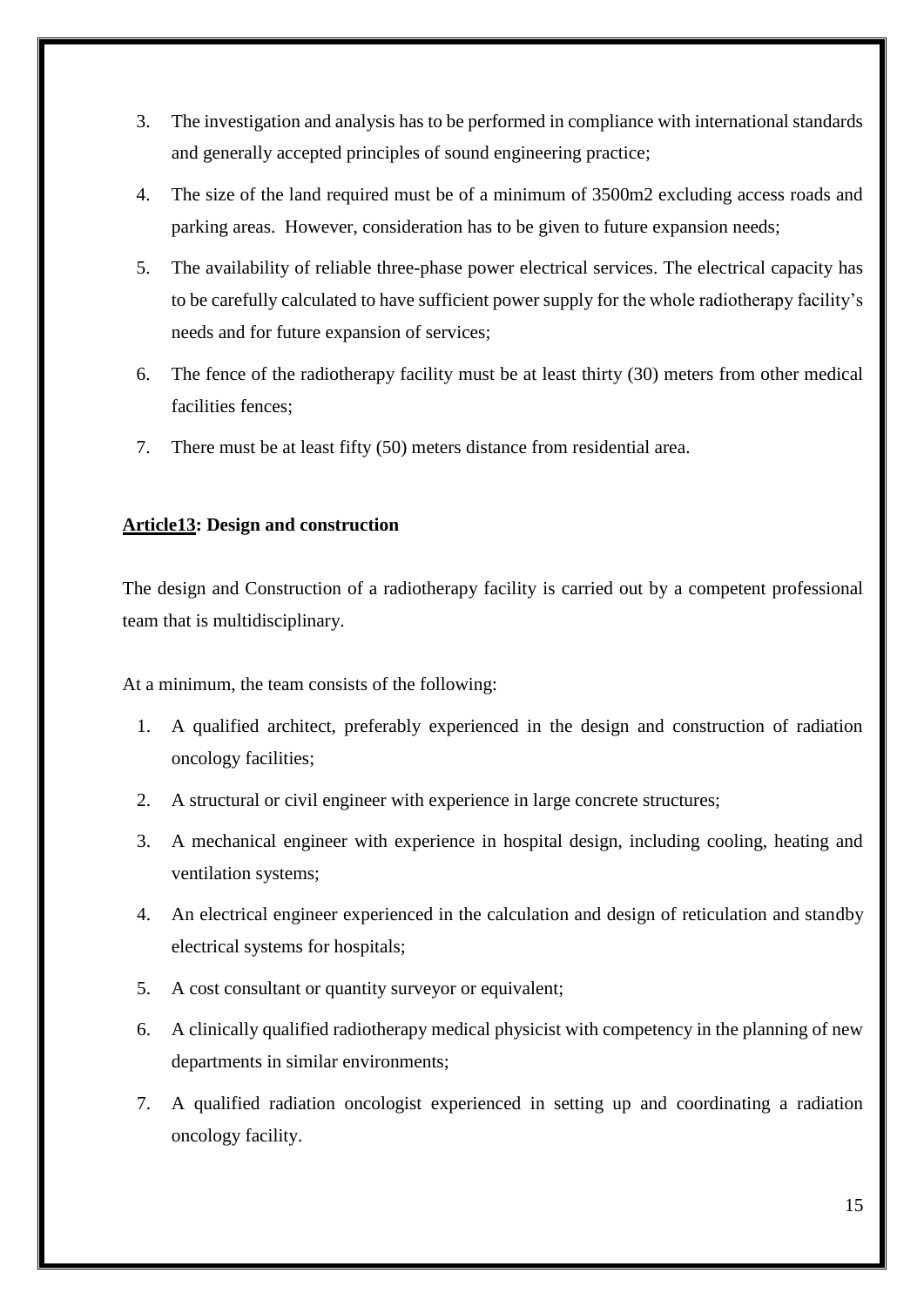The layout of the facility has to be planned taking into consideration equipment requirements, water and electrical utilities needed, room shielding required (including dosimetry ports) and climate control. Careful attention must be focused on the flow of patients in the treatment facility.

The layout has to be planned in accordance with internationally accepted radiation safety standards and in consultation with the radiation oncologist, physicist and equipment manufacturer.

## <span id="page-16-0"></span>**SECTION 3: STAFFING**

#### <span id="page-16-1"></span>**Article 14: Personnel required in radiotherapy**

For radiotherapy practice, the following individuals must carry responsibilities for protection and safety, by virtue of tasks involving decisions, operation or manipulation of sources or equipment used in radiotherapy:

- a) Radiation oncologist;
- b) Medical physicists;
- c) Radiation therapists;
- d) Oncology nurses;
- e) Dosimetrists; Radiation safety officer;
- f) Biomedical engineers and technicians for maintenance of radiotherapy equipment;
- g) Supporting staff.

The minimum required staff per category of service is provided in **annex I** of this regulation

#### <span id="page-16-2"></span>**Article 15: Qualifications of practitioners in radiotherapy**

For a person to do any radiotherapy related work, must comply with the qualification required by the laws in force and must be registered and licensed members of a competent professional council.

The licensee must ensure that only staff with the relevant practice licenses fill the position he is attached to and that aware of:

1. The conditions and limitations of the license;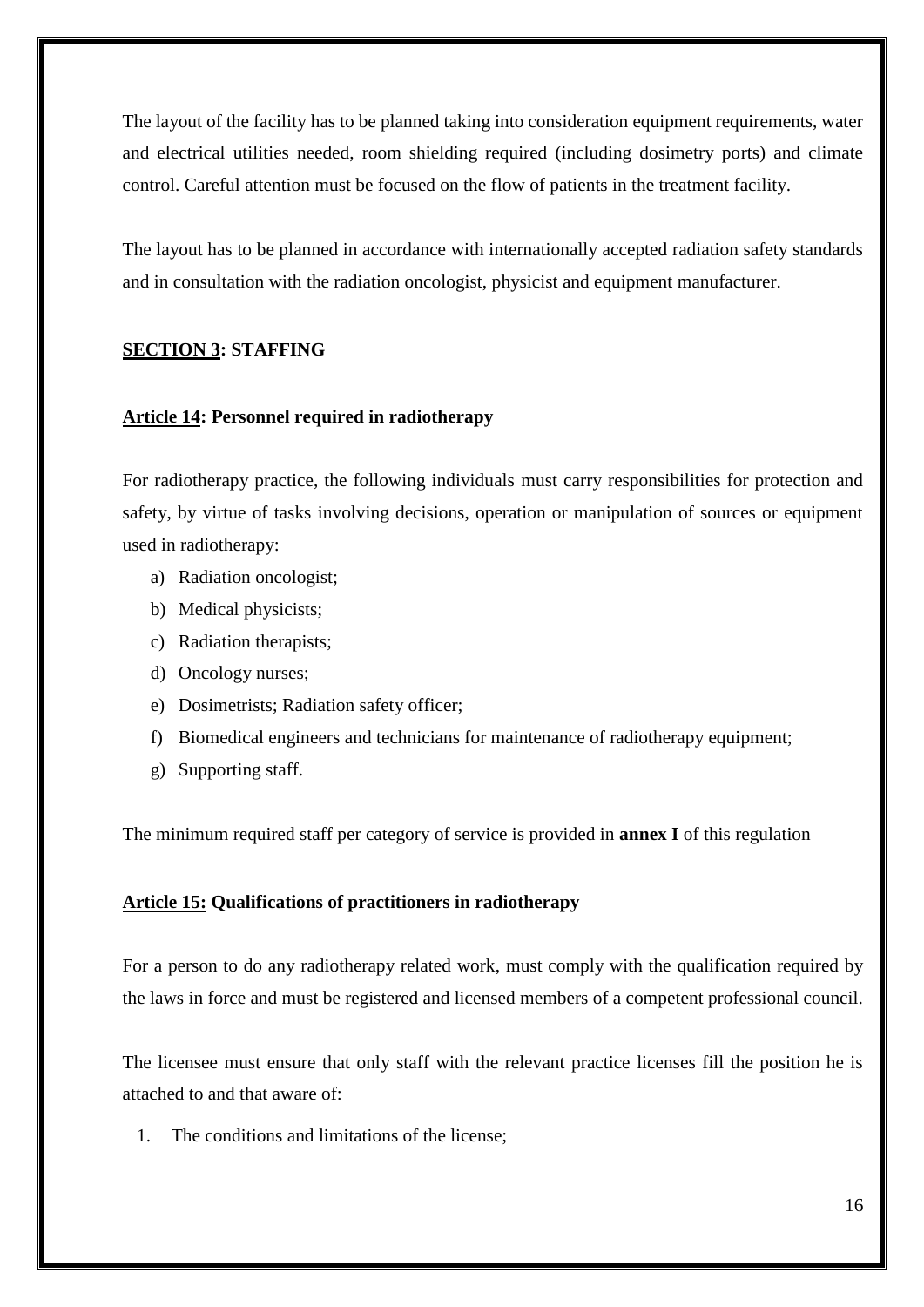- 2. The institutional radiation safety and protection policies and procedures (including practice recover);
- 3. Their own individual responsibilities;
- 4. The use and operation of equipment;
- 5. The local quality assurance programme and quantity control procedures, which has to be in an accessible manual recover;
- 6. Review and analysis of incidents and accidents that have occurred in the institution or documented from elsewhere;
- 7. Instructions provided to patients and caretakers.

## <span id="page-17-0"></span>**Article 16: Training of personnel**

The licensee must provide workers with adequate information, instruction and training for protection and safety to ensure that:

- 1. Workers have adequate information on health risks due to their occupational exposure in normal operation, anticipated operational occurrences and accident conditions;
- 2. Workers have adequate instruction and regular training in protection and safety;
- 3. Workers have adequate information on the significance of their actions for protection and safety.

The Licensee must also maintain records of the training provided to individual workers.

## <span id="page-17-1"></span>**SECTION 4: ADMINISTRATIVE REQUIREMENTS**

## <span id="page-17-2"></span>**Article 17: Safety Policy statement**

Radiotherapy facility management has to be committed to an effective protection and safety policy, particularly at senior level, and by clearly demonstrable support for those persons with direct responsibility for radiation safety.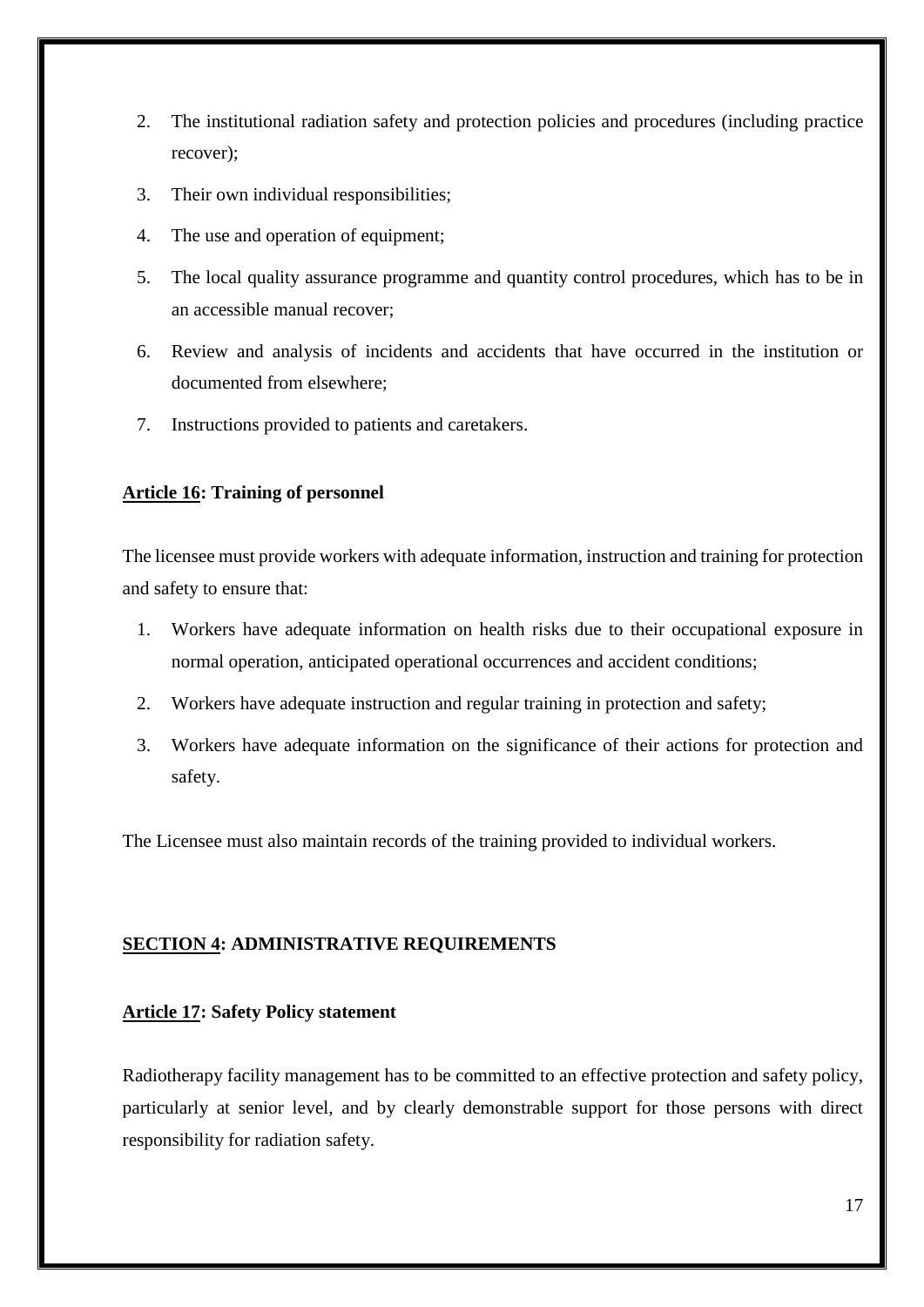The commitment is expressed in a written policy statement that clearly assigns prime importance to protection and safety in radiotherapy, whilst recognizing that the prime objective of medical care is the treatment and well-being of the patients.

## <span id="page-18-0"></span>**Article 18: Organization and responsibilities**

The principal parties having the main responsibilities for the application of this regulation are the licensees.

The licensee assigns clear responsibilities to personnel including, workers, radiation safety officers, medical practitioners, health professionals, qualified experts, ethical review committees so that adequate radiation protection of patient, workers and the public is ensured.

## <span id="page-18-1"></span>**Article 19: Establishment of Radiation protection programs**

The licensee establishes a radiation protection program and provide the necessary resources to comply with this program. The program covers all phases of the practice, from design, through operation to decommissioning. The program reflects management responsibility, procedures and organisational arrangements that are commensurable with the risk.

## <span id="page-18-2"></span>**SECTION 5: QUALITY ASSURANCE AND MAINTENANCE PROGRAMME**

## <span id="page-18-3"></span>**Article 20: Quality assurance programme**

The licensee must establish a comprehensive quality assurance program for radiation protection and safety to ensure that all necessary procedures are developed and implemented in order to comply with the regulations for radiation safety within the terms and conditions of the license or authorization.

The programme of quality assurance for medical exposures includes:

1. measurements of the physical parameters of medical radiological equipment made by or under the supervision of, a medical physicist;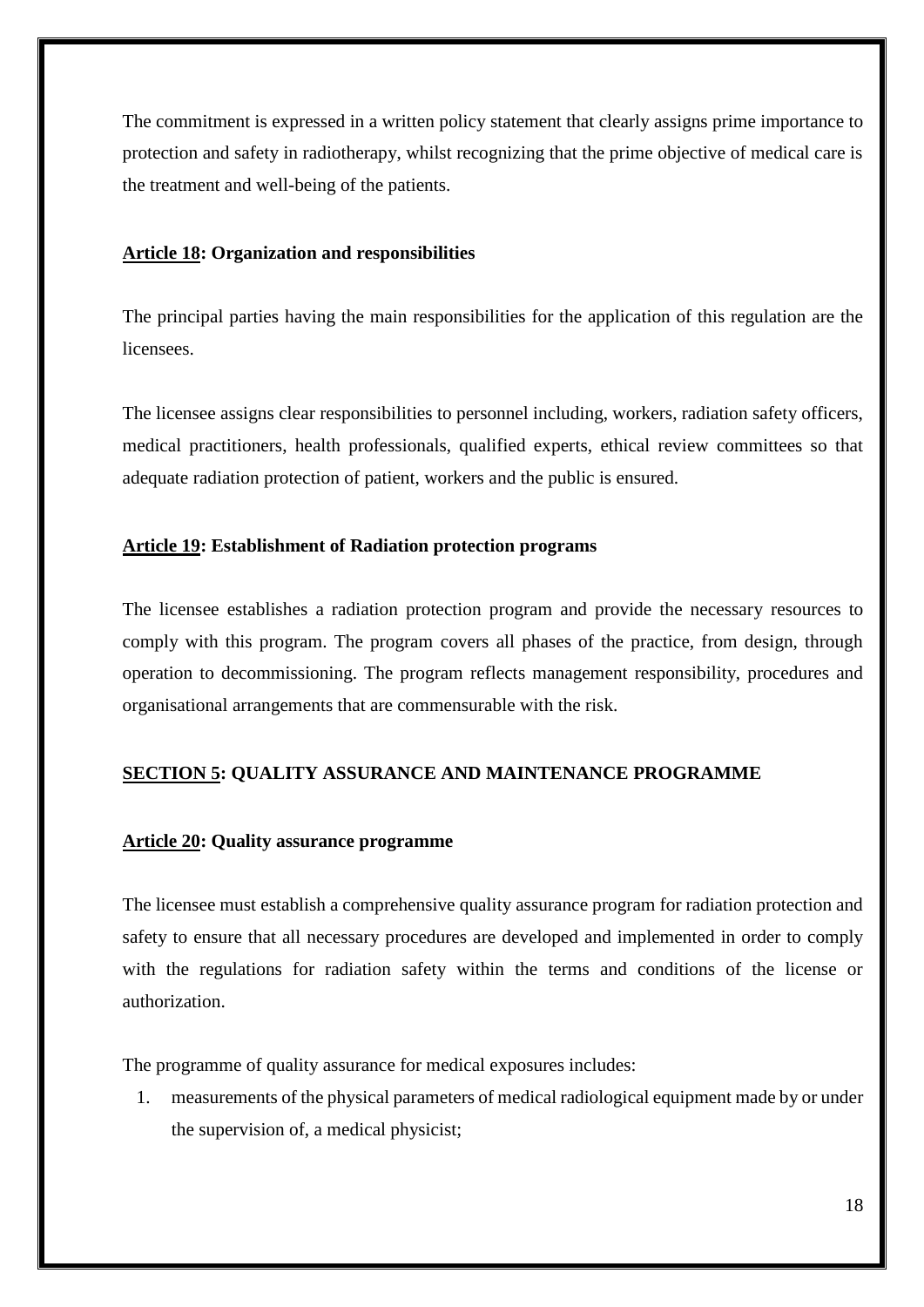2. implementation of corrective actions if measured values of the physical parameters mentioned in are outside established tolerance limits.

Any licensee must ensure that regular and independent audits are made of the programme of quality assurance for medical exposures, and that their frequency is in accordance with the complexity of the radiological procedures being performed and the associated risks.

## <span id="page-19-0"></span>**Article 21: Quality Control**

The licensee must establish and implement a comprehensive quality control programme for radiation protection and safety to ensure that all necessary procedures are developed and implemented in order to comply with the regulations for radiation safety within the terms and conditions of the license or authorization.

A comprehensive regular list of quality control tests and tolerances is provided in the **annex II** of this regulation

## <span id="page-19-1"></span>**Article 22: Maintenance of radiotherapy equipment**

The licensee must ensure that maintenance of radiotherapy equipment is carried out by certified personnel or institution in collaboration with a medical physicist and biomedical engineer of the facility and keep proper record of maintenance activities.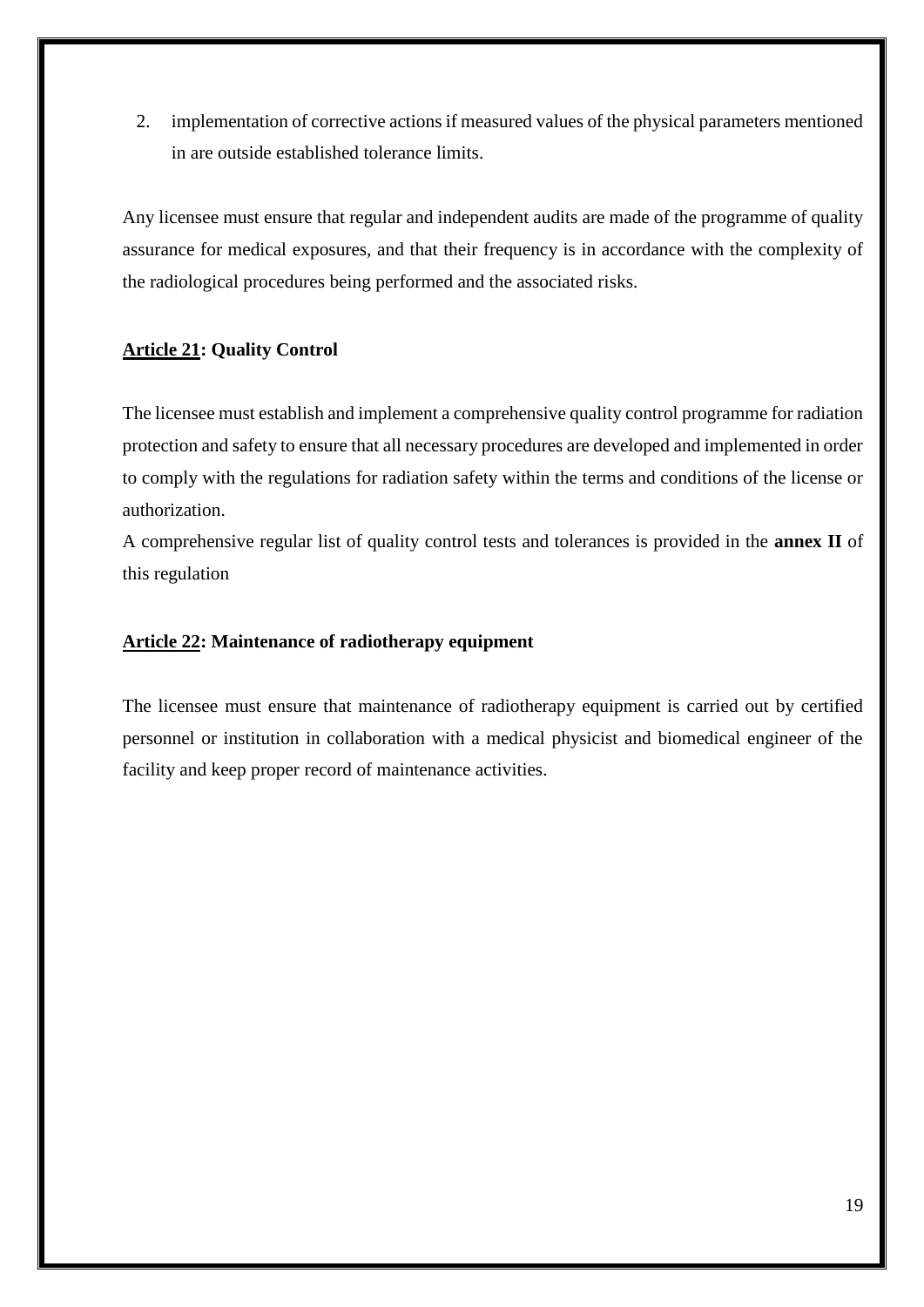## <span id="page-20-0"></span>**CHAPTER III: SAFETY AND SECURITY OF SOURCES**

## <span id="page-20-1"></span>**Article 23: Safety in the design of radiation sources and equipment**

In the safety design of radiation sources and equipment, the licensee has to ensure that:

- 1. Failure of a single component of the system be promptly detectable so that any unplanned medical exposure of patients is minimized; and
- 2. The incidence of human error in the delivery of unplanned medical exposure be minimized by:
	- a. Taking into account information provided by suppliers, identify possible equipment failures and human errors that could result in unplanned medical exposures;
	- b. Taking all reasonable measures to prevent failures and errors, including the selection of suitably qualified personnel, the establishment of adequate procedures for the calibration, quality assurance and operation of therapeutic equipment, and the provision to personnel of appropriate training and periodic retraining in the procedures, including protection and safety aspects;
	- c. Taking all reasonable measures to minimize the consequences of failures and errors that may occur;
	- d. Developing appropriate emergency plans for responding to events that may occur, display plans prominently' and periodically conduct practice drills.

## <span id="page-20-2"></span>**Article 24: Design Requirements**

- 1. The following design requirements are applicable only to external beam therapy equipment:
	- a. The primary beam must be only directed towards primary barriers with sufficient shielding. If a primary shielding is incorporated to the equipment, electrical or mechanical interlocks has to be provided to avoid that the beam be directed toward the secondary barriers when the shielding is not intercepting the beam;
	- b. External beam tele-therapy equipment has to be stable in any position and it must be possible to fix it in any desired position; and;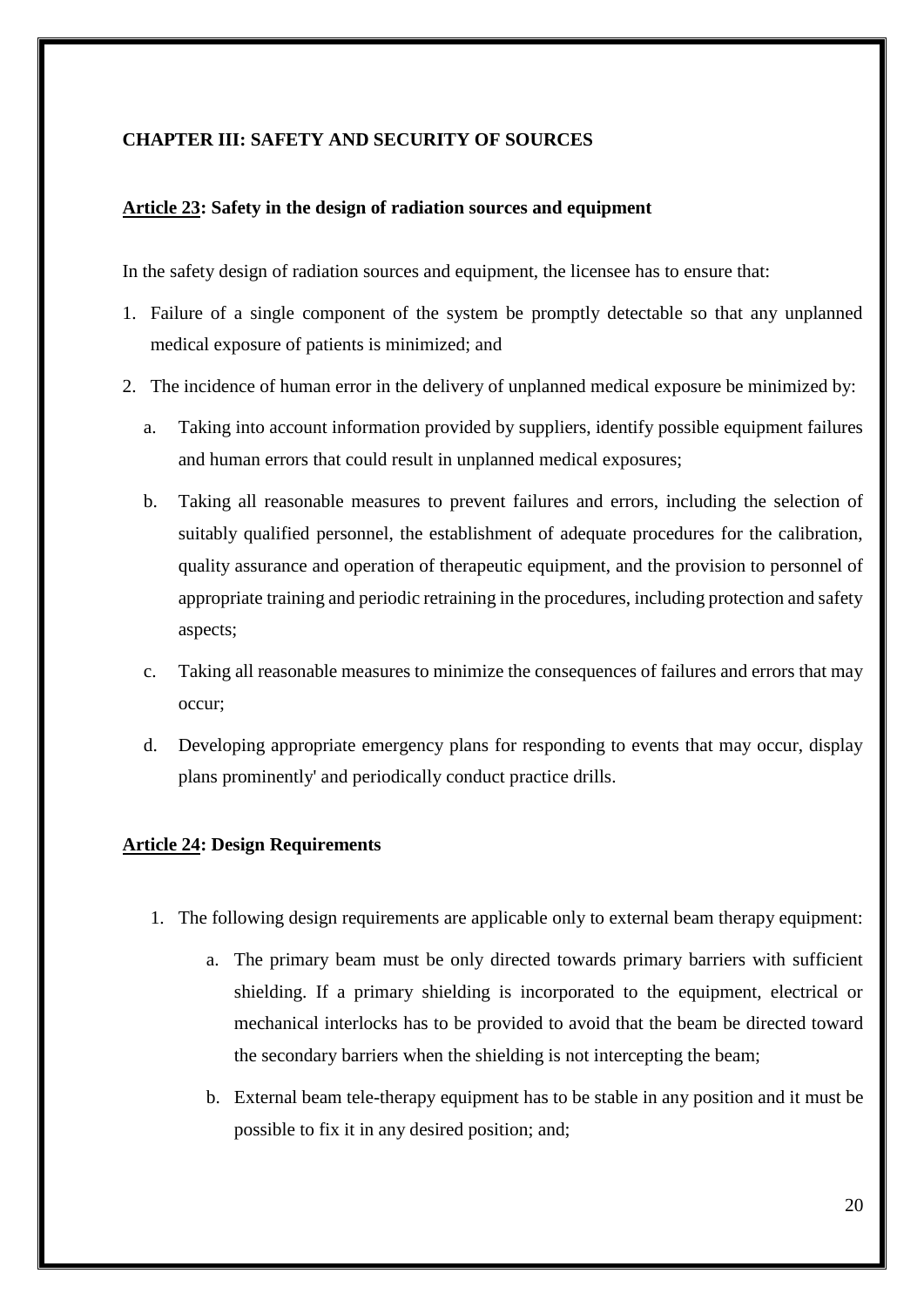- c. Couch and table top movements (vertical, longitudinal, lateral, angular) have to facilitate patient positioning and set up and be fixed by adequate brakes.
- 2. The design of the facility has to provide safety systems or devices to be inherent to the equipment and room, to lower the probability of occurrence of abnormal situations;
- 3. The shielding has to be calculated using optimization principles and, dose constraints must be developed and used as required by this regulation. The overall design of the facility including these calculations have to be performed by an appropriate qualified expert;
- 4. The licensee has to consider access control when determining the location of therapy treatment rooms and source storage areas;
- 5. Radiation monitoring equipment, where appropriate, has to be installed or be available to give warning of an unusual situation in the use of radiation generators and radionuclide therapy equipment;

## <span id="page-21-0"></span>**Article 25: Sealed sources**

Radioactive sources for either tele-therapy or brachytherapy has to be so constructed that they conform to the definition of a sealed source. To meet this requirement, sealed sources used for external beam therapy and brachytherapy must comply with ISO 2919 standard or equivalent national standards.

Sealed sources used for external beam and brachytherapy must have a calibration certificate provided by the manufacturer, in accordance with International Standards or equivalent national standards.

Sources used for manual brachytherapy is used either with metallic applicators or with plastic applicators compatible with the sources as stated by the manufacturer.

In brachytherapy, when applicators are employed, they have to be those manufactured specifically for the source or those, which are compatible. Licensees must not use radioactive sources after their manufacturer-recommended working life.

Sources using beta emitters have to be provided with shielding of low atomic number to minimize bremsstrahlung, while in storage and preparation for use.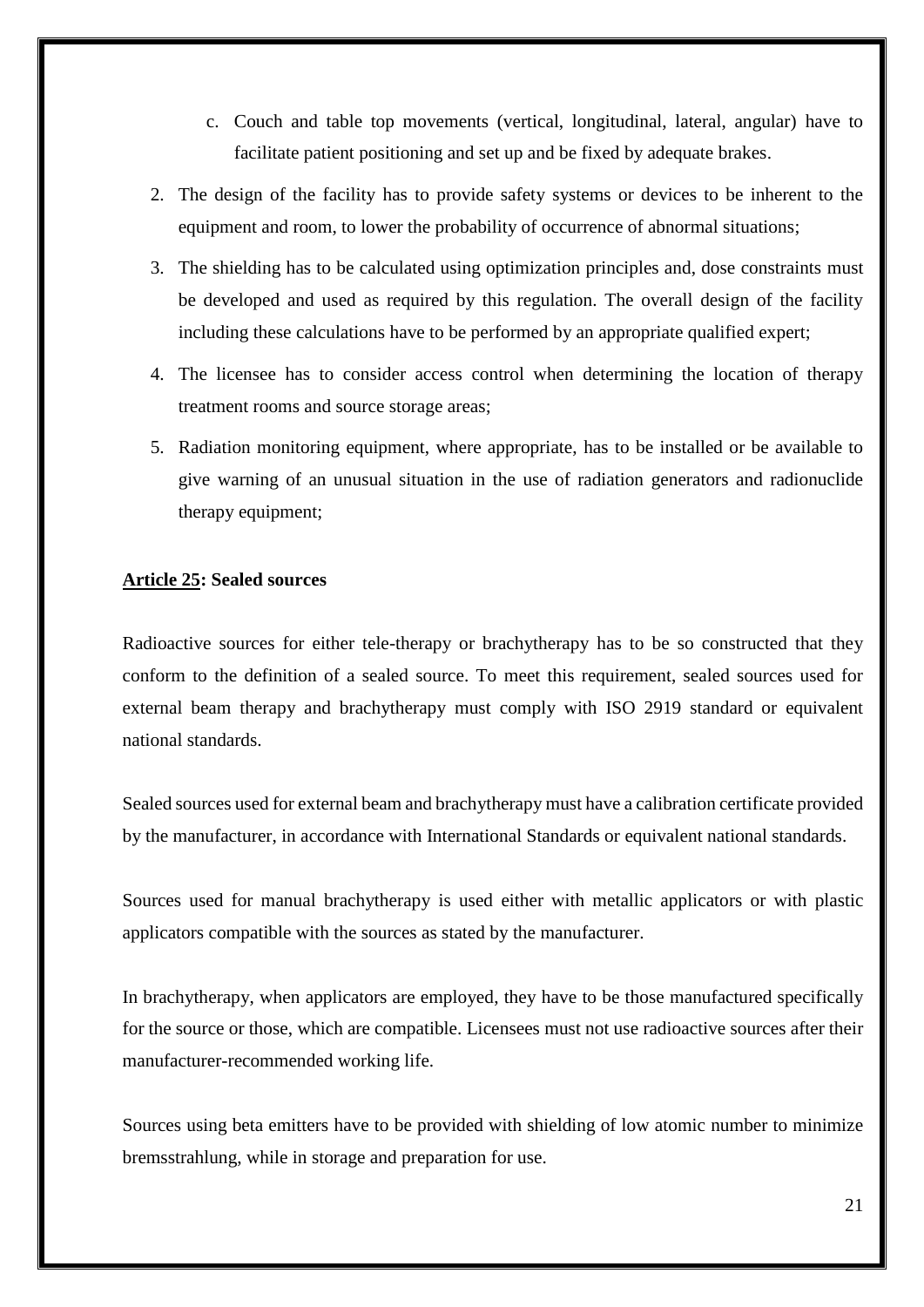## <span id="page-22-0"></span>**Article 26: Radiotherapy Equipment and Sources**

The licensee must ensure that radiation sources, radioactive material, equipment and accessories, are purchased only from authorized suppliers. Prior to acquiring any radiation sources, the licensee has to ensure to have written user guidelines including methods for installation, acceptance, commissioning, use, maintenance, quality control and decommissioning of the acquired material as per manufacturer specifications.

Licensees, in co-operation with suppliers, must ensure that:

- 1. all equipment conform to applicable standards of the International Electro Technical Commission and the International Standards Organization or to equivalent National Standards;
- 2. performance specifications, operating and maintenance instructions, including protection and safety instructions are in compliance with the relevant International Electro-technical Commission or International Standards Organization with regard to accompanying documents; and are provided in any of the official languages.

Where practicable, the operating terminology (or its abbreviations) and operating values be displayed on operating consoles in any of the official languages;

Compliance is confirmed for the particular piece of equipment delivered, by including the relevant tests of the International Electro-technical Commission standards in the acceptance protocol. The set of tests to be included in the protocol has to be specified in the purchasing conditions.

Tele-therapy equipment containing radioactive sources must be provided with a device to return sources manually to the shielded position in case of emergency. For gamma knife units, it must be possible to close the shielding door manually; and

The irradiation heads in external beam equipment and source containers in brachytherapy has to be provided with a clear permanent sign indicating the existence of radioactive material. Containers and devices containing radioactive sources, when outside the radiotherapy department, has to be labelled with a warning sign, which is recognized as "DANGER" by any member of the public.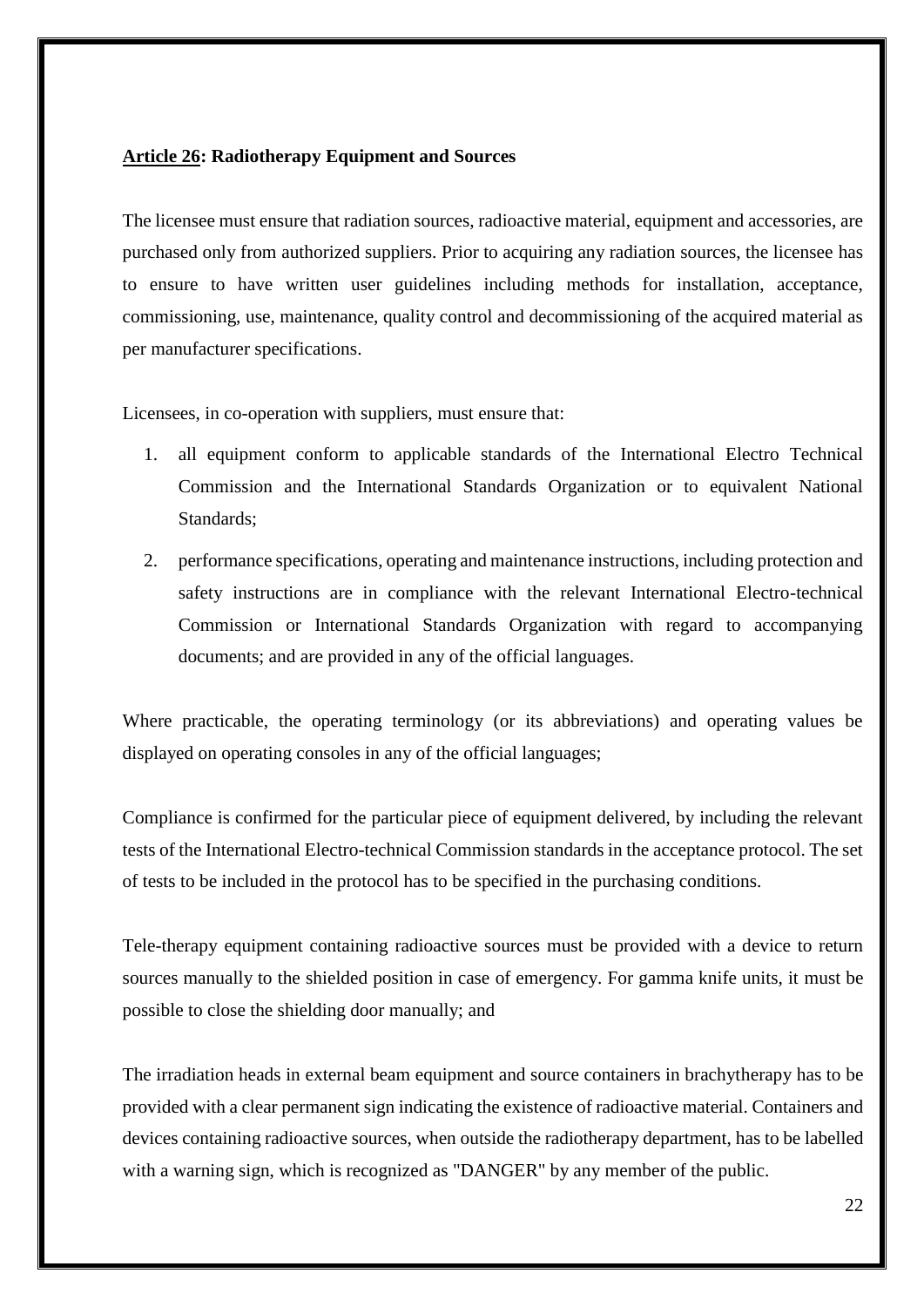## <span id="page-23-0"></span>**Article 27: Safety associated with acceptance test**

Acceptance tests is not being restricted to radiation emitting equipment or sources but also be conducted for any system that has implications on safety, such as treatment planning systems;

After equipment installation, acceptance test is conducted in order to verify that the equipment conforms to technical specifications given by the manufacturer and to verify compliance with safety requirements of International Electro-Technical Commission Standard;

As indicated in paragraph (2), the tests are included in the acceptance protocol must specified in the purchasing conditions and contracts clearly establish responsibility of suppliers for resolving nonconformity identified during acceptance testing.

## <span id="page-23-1"></span>**Article 28: Safety associated with commissioning and operation**

After acceptance and before starting operation, calibration of radiation sources and radiation beams is performed. During commissioning, the qualified expert in radiotherapy physics must measure all data required for clinical use.

With regard to operation, equipment is operated in accordance with the technical requirements, ensuring satisfactory operation at all times.

Sealed sources is subject to leak tests, prior to the first use and at regular intervals thereafter, in conformity with International Standard Organisation (ISO) and Leak tests must be capable of detecting the presence below of 0.2 kBq of contamination of the sealed source.

For manual brachytherapy sources, the typical method is the wet wipe test, while for external beam therapy and remote control brachytherapy the method to be used is the indirect wipe test of the nearest accessible surface. The sterilization process in brachytherapy has to be appropriate for preventing damage of sources and applicators that could affect safety.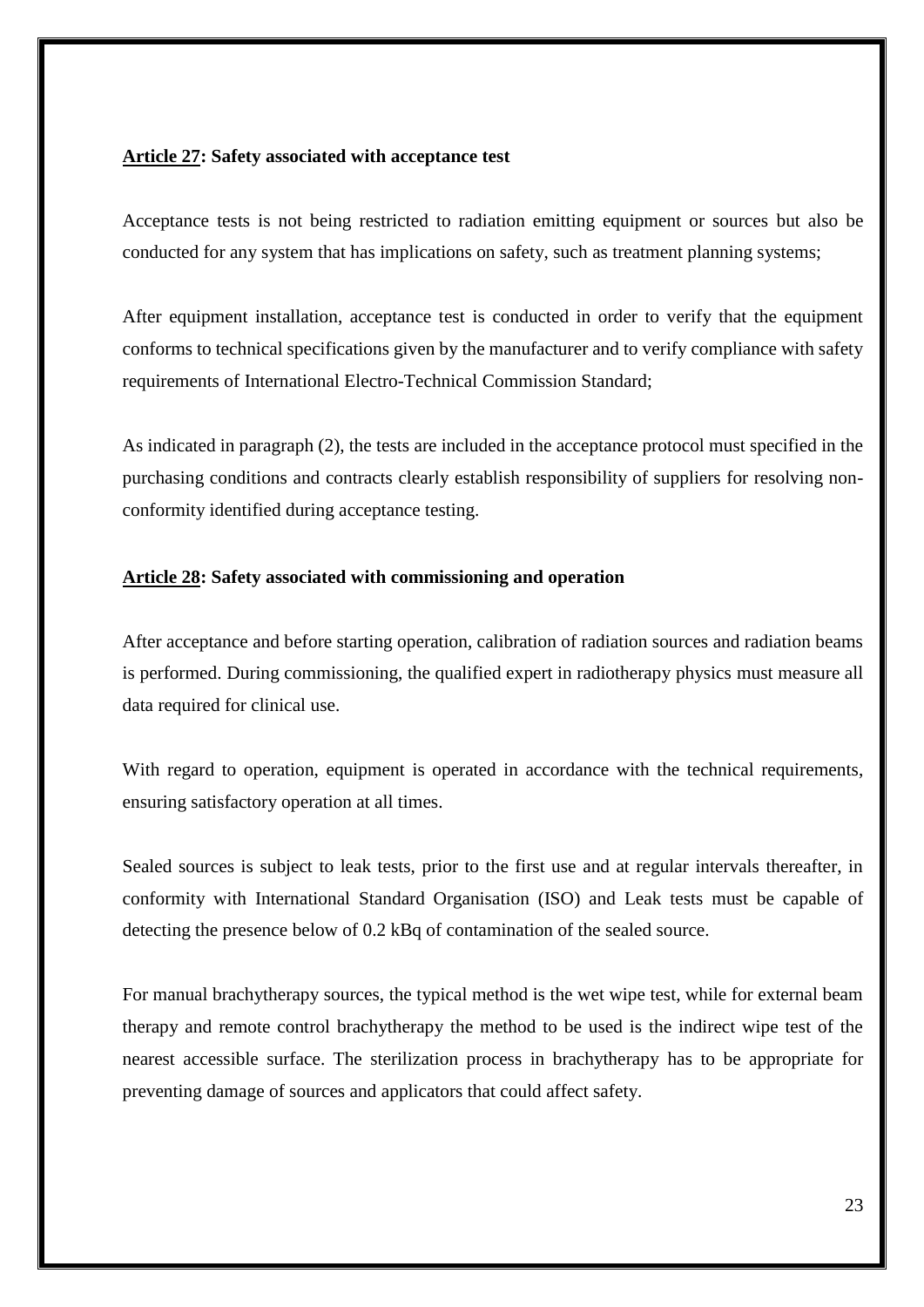Quality controls need to be carried out following formally established protocols, after the source has been installed or replaced, or after repairs or maintenance work that has the potential to alter the radiation output.

An independent audit of the calibration of the sources is carried out before starting clinical use of the source. The audit must be conducted by a recognised person or institution.

## <span id="page-24-0"></span>**Article 29: Safe operation of external beam therapy**

Safe operations of external beam treatment units require procedures for area surveys, interlock checks, wipe tests and procedures for emergencies such as a source which becomes stuck in or partially on position and the necessary equipment for procedures mentioned above must be available, calibrated and in working order.

## These include:

- (a) A radiation monitor with scales from one mSv and greater;
- (b) Equipment for wipe test;
- (c) Personal alarm dosimeters, especially for emergency intervention.

## <span id="page-24-1"></span>**Article 30: Safe operation of brachytherapy**

The licensee develops an operating procedures manual for Low Dose Rate and High Dose Rate sources taking into consideration source inventories, storage, leak test, area survey and patient monitoring.

The source strength is determined individually, before it is used on a patient and the source documentation has to be checked carefully.

The unit of activity used for source calibration must be the same as the unit of activity used in the treatment planning system.

The following information is posted in the case of Low Dose Rate brachytherapy, both manual as well as remote controlled: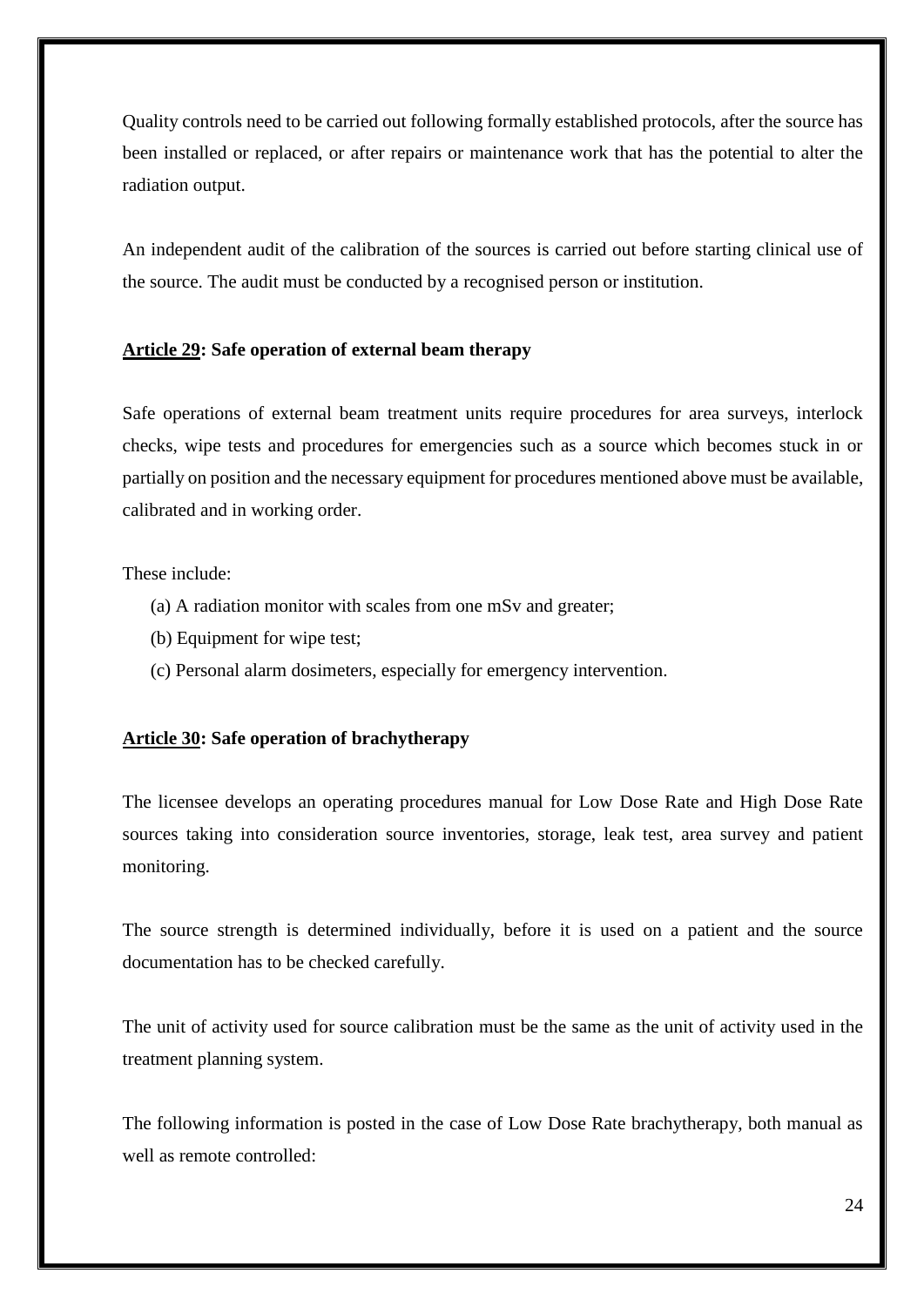- 1. identification of the patient and sources;
- 2. date and time of insertion and removal;
- 3. nursing required, time 'allowance for nurses and visitors;
- 4. Concise instructions for unplanned source and applicator removal and for emergency;

Patient with removable source in or upon his body must not leave the room unless accompanied by a hospital attendant.

Linen, dressings, clothing, and equipment are kept within the room where the removal of sources takes place until all sources are accounted for and be monitored with a radiation detector as well as rubbish bins, soiled dressing bins and laundry baskets.

#### <span id="page-25-0"></span>**Article 31: Security of sources**

The licensee must ensure that sources are kept secured so as to prevent theft or damage and to prevent any unauthorized use by ensuring that:

- (a) Control of a source is not relinquished without compliance with all relevant requirements specified in the licence and without immediate communication to the Regulatory Authority of information regarding any decontrolled, lost, stolen or missing source;
- (b) A source is not transferred unless approved by the regulatory authority;
- (c) A regular inventory of movable sources is conducted at appropriate intervals to confirm that they are in their assigned locations and are secured.

Specific protection measures are required for avoiding loss of control in the following situations:

- (a) Storage of sources before installation;
- (b) Temporary or permanent cessation of use;
- (e) Storage after decommissioning whilst awaiting decision on source return or disposal;
- (d) Brachytherapy sources remaining in the patient, clothes, bed linen or treatment area.

The licensee must ensure that the number of sources in a container when removing and when returning the sources is checked and that a physical· inventory of all sealed sources is performed.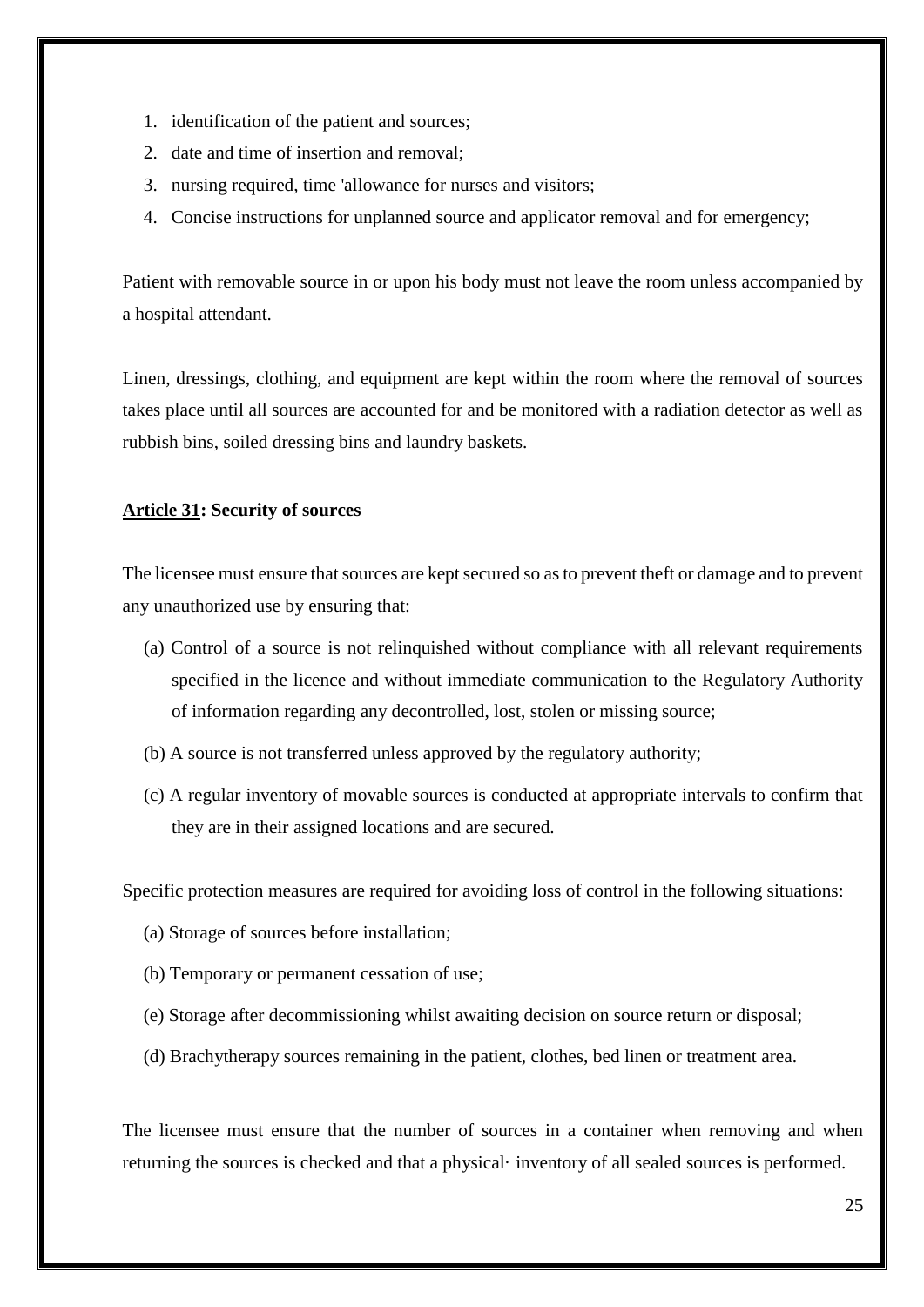The licensee maintains a source movement log with a record indicating the date of removal, the name of the patient and the return of the source.

Radiotherapy equipment is provided with safety systems capable of preventing their use by unauthorized personnel and a key is required to energize the system, access to which is restricted to authorized staff only.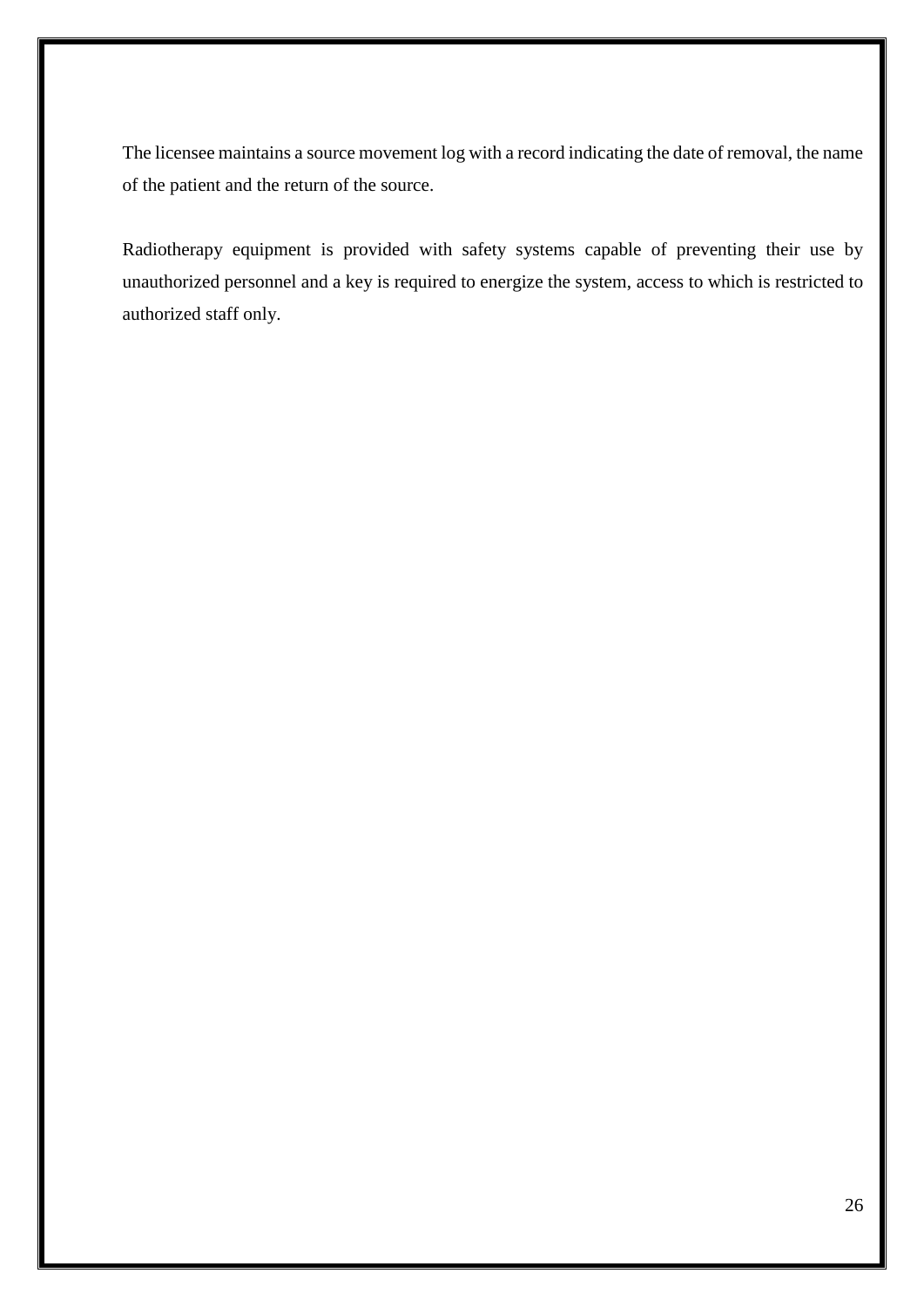## <span id="page-27-0"></span>**CHAPTER IV: OCCUPATIONAL AND MEDICAL EXPOSURE**

## <span id="page-27-1"></span>**SECTION ONE: OCCUPATIONAL EXPOSURE**

#### <span id="page-27-2"></span>**Article 32: Responsibilities and conditions of service**

The licensee is responsible for the protection of workers from occupational exposure by ensuring that workers:

- a. Follow any applicable policies and procedures for protection and safety specified by the licensee;
- b. Use properly the monitoring devices and the protective equipment and clothing provided;
- c. Provide information on their past and current work as is relevant to ensure effective and comprehensive protection and safety for themselves and others.

The licensee develops and implements special policies and procedures for protection of workers during intervention.

#### <span id="page-27-3"></span>**Article 33: Pregnant workers**

A female worker, on becoming aware that she is pregnant, notifies her employer for assessing her working conditions and adjust them where necessary.

Upon notification, the licensee must adapt the working conditions in respect of occupational exposure so as to ensure that the embryo or foetus is afforded the same broad level of protection as required for members of the public.

#### <span id="page-27-4"></span>**Article 34: Classification of areas**

Areas in radiotherapy practice are classified as controlled, supervised, and public.

In radiotherapy practice, areas requiring specific protection measures are designated "controlled areas" and these are including, at least, all irradiation rooms for external beam therapy and remote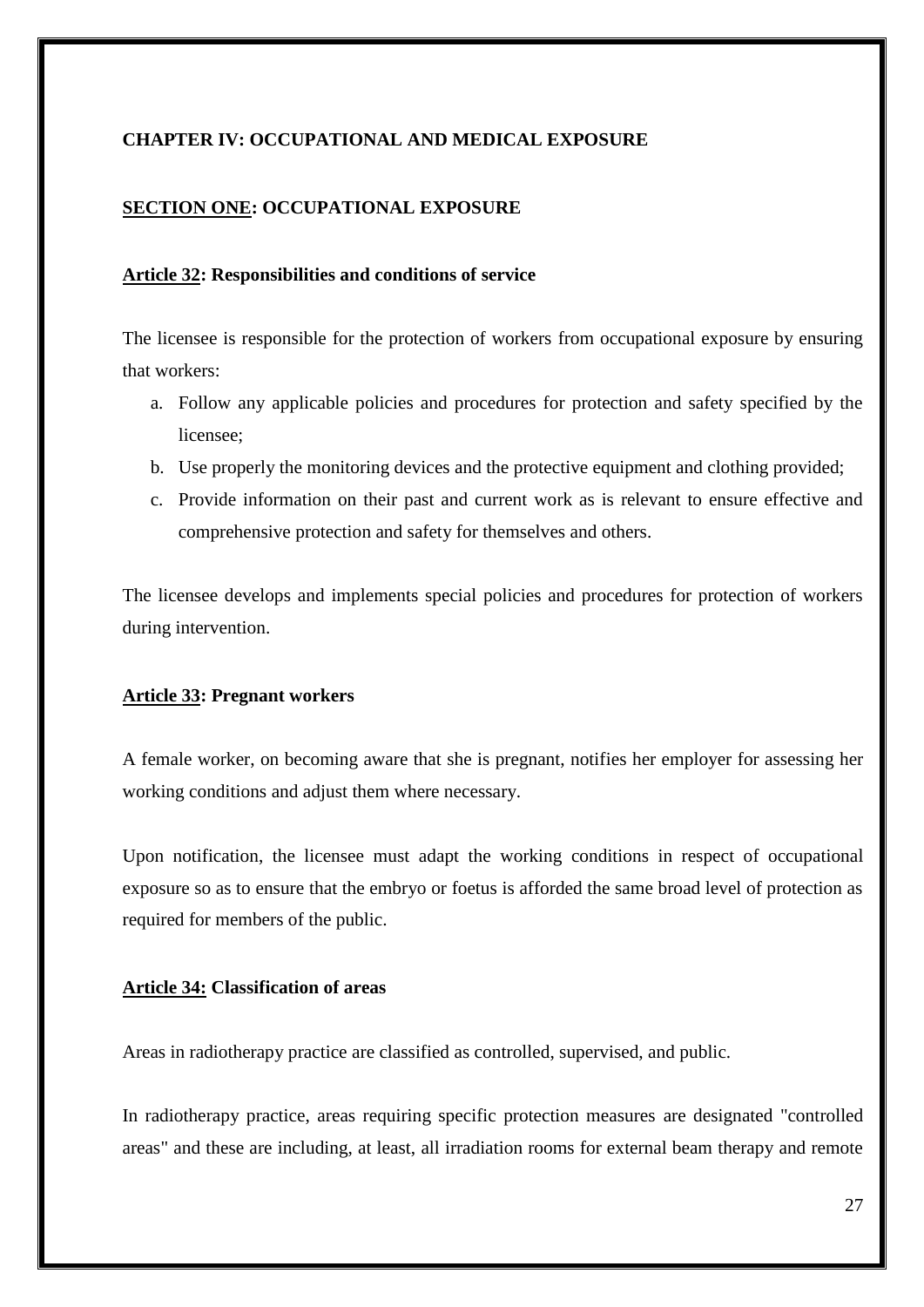after loading brachytherapy, operating rooms during brachytherapy procedures using real sources, brachytherapy patient rooms, radioactive source storage and handling areas.

Controlled areas are demarcated by physical boundaries like walls or other physical barriers marked and identified with 'radiation area' signs.

Areas surrounding brachytherapy patient rooms or around radioactive source storage and handling areas shave are designated" supervised" areas.

All areas not designated as controlled nor supervised areas have to be such that persons inside are afforded the same level of protection as members of the public.

## <span id="page-28-0"></span>**Article 35: Personal Protective equipment**

Licensees must ensure that workers are provided with suitable and adequate personal protective equipment as provided in the General Regulation governing radiation safety in Rwanda.

## <span id="page-28-1"></span>**Article 36: Individual exposure monitoring**

The licensee is responsible for arranging for the assessment of the occupational exposure of workers as provided in General Regulation governing radiation safety in Rwanda. These workers include but not limited to radiation oncologists, qualified experts in radiotherapy physics, Radiation Safety Officer, radiotherapy technologies, source handlers, maintenance staff, nurses or other staff who must spend time in the radiotherapy facility.

## <span id="page-28-2"></span>**Article 37: Health Surveillance**

The licensee ensures that medical surveillance for workers is performed at least once a year to assess continuing fitness of employees for their intended tasks.

Upon the results from health surveillance, the licensee avails counselling services to workers in need including accidentally exposed, women who are or may be pregnant, individual workers who have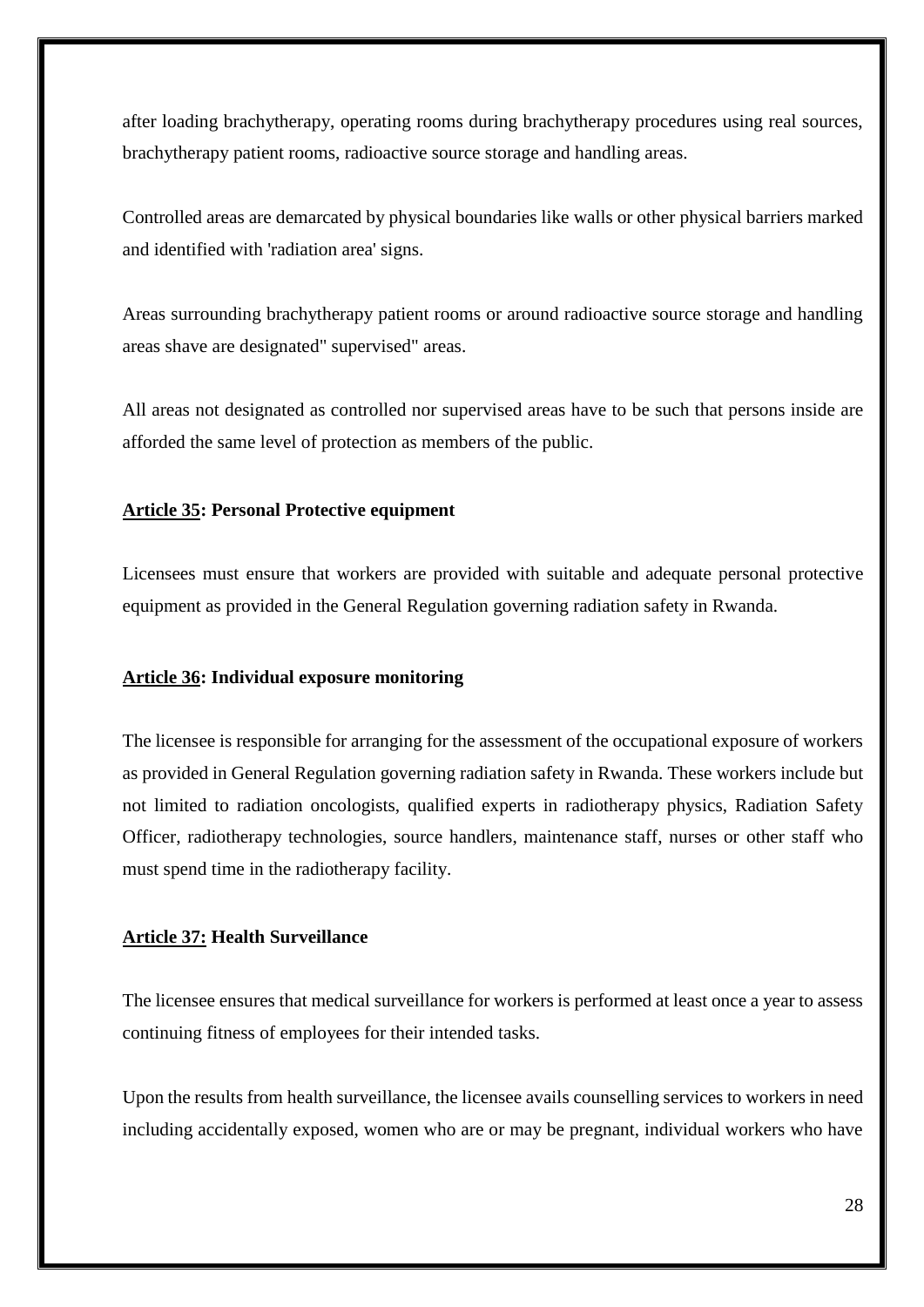or may have been exposed substantially in excess of dose limits, and workers who may be worried about their radiation exposure.

## <span id="page-29-0"></span>**Article 38: Records**

The licensee maintains and preserves exposure records for each worker. The exposure records include information on the general nature of the work involving occupational exposure, information on doses, and the data upon which the dose assessments have been based.

Licensees must provide for access by workers to information in their own exposure records; and give due care and attention to the maintenance or' appropriate confidentiality of records.

The licensee provides quarterly occupational exposure report to the Regulatory Authority for compilation of the national dose records.

## <span id="page-29-1"></span>**SECTION 2: MEDICAL EXPOSURE**

## <span id="page-29-2"></span>**Article 39: Responsibilities of the licensee**

The licensee must with regard to responsibilities for medical exposure ensure that the requirements of this regulation for calibration, dosimetry and quality assurance, including the acceptance and commissioning of medical radiological equipment, as specified in this regulation are fulfilled by or under the supervision of a medical physicist. By doing so, the following should be taken into consideration:

- 1. No patient is administrated a therapeutic medical exposure unless exposure is prescribed by a radiation oncologist;
- 2. Radiation oncologist has to be assigned the primary task and obligation of ensuring overall patient protection and safety in the prescription of, and during the delivery of, medical exposure;
- 3. The radiation therapist has to discharge assigned tasks in the conduct of the therapeutic procedure that the radiation oncologist prescribes;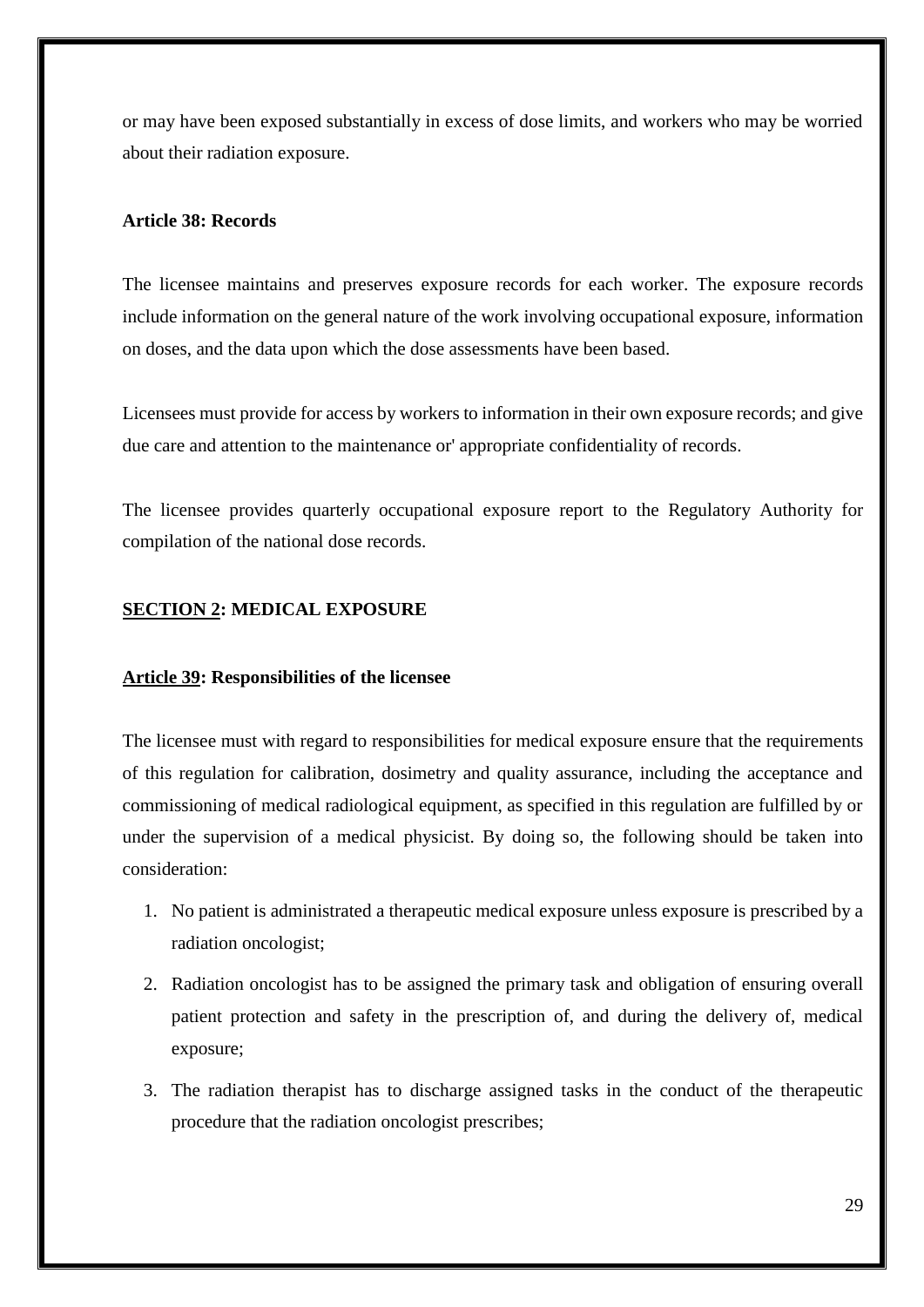4. For therapeutic uses of radiation, the calibration, dosimetry and quality assurance, is conducted under the supervision of a qualified expert in radiotherapy physics.

Any person involved in delivery of medical exposure is required to:

- 1. Follow the applicable rules and procedures for the protection and safety of patients, as specified by the licensee;
- 2. Be aware that prescription of treatment and treatment plan need to be signed by the radiation oncologist prior to initiation of treatment;
- 3. The licensee must ensure that the exposure of individuals incurred knowingly while voluntarily helping in the care, support or comfort of patients undergoing medical diagnosis of treatment are constrained as specified in the General Regulations on radiation safety;
- 4. Radiation oncologist in chief must promptly inform the licensee of any deficiencies or needs regarding compliance with laws and Regulations in force in respect of protection and safety of patients and take such action as may be appropriate to ensure the protection and safety patients.

Licensee of radiotherapy practices ensures that:

- a. Exposure of normal tissue during radiotherapy are kept as low as reasonable achievable consistent with delivering the required dose to the planning targeted volume (95-105% of the prescribed dose), and organ shielding has to be used where practicable and appropriate;
- b. Radiotherapy procedures causing exposure of the abdomen or pelvis or women who are pregnant or likely to be pregnant has to be avoided unless there are strong clinical indications;
- c. Any therapeutic procedure for pregnant women has to be planned to deliver the minimum dose to any embryo or foetus;
- d. The patient is informed of possible risks and make a consent before the procedure.

The licensee provides written instructions on actions to be taken to reduce exposure to comforters, caregivers and members of the public from sources in brachytherapy patients with permanent implants. These instructions include minimizing prolonged contact with children and potentially pregnant women, and procedures to follow in the event that a source becomes dislodged.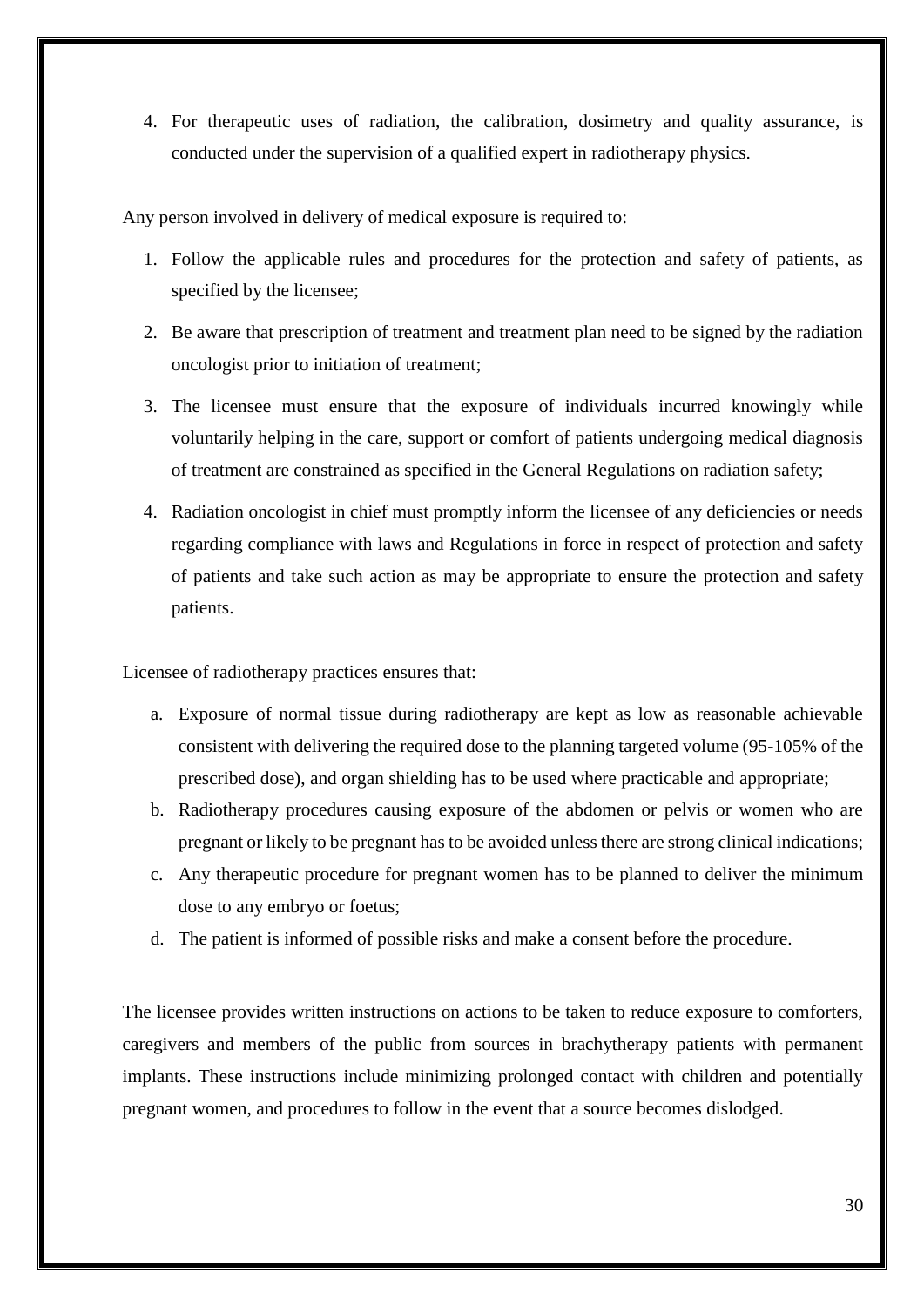#### <span id="page-31-0"></span>**Article 40: Calibration in Radiotherapy practice**

Licensees ensures that:

- a. The calibration of sources used for medical exposure are traceable to a Standards dosimetry laboratory;
- b. Radiotherapy equipment is calibrated in terms of radiation quality or energy and either absorbed dose or absorbed dose rate at a predefined distance under specified conditions;
- c. Sealed sources used for brachytherapy is calibrated in terms of activity, reference air kerma rate in air or absorbed dose rate in a specified medium, at a specified distance, for a specified reference date;
- d. The calibration is carried out at the time of commissioning a unit, after any maintenance procedure that may have an effect on the dosimetry and at intervals approved by the Regulatory Authority.

The licensee ensures that tele-therapy equipment outputs are compared at least once every two years in a national, regional or international programme for independent dose verification. The licensee develops, adopts, implements, and follows a protocol for calibration of radiation sources used for radiotherapy.

At least two different qualified experts in radiotherapy physics and preferably using different dosimetry systems has to do calibration of new equipment and new radiation sources independently and the results have to be compared only after the completion of both measurements.

New brachytherapy sources are calibrated and the sources are used for patient's treatment if the difference is greater than 5% until the difference is investigated and resolved. The responsibility for the investigation and for further action remain with the licensee, and the investigation is usually performed by the qualified expert in radiotherapy physics, with or without external help.

## <span id="page-31-1"></span>**Article 41: Clinical dosimetry**

Licensee ensures that dosimetry of patients is performed and documented by or under the supervision of a medical physicist, using calibrated dosimeters and following internationally accepted or nationally accepted protocols to determine the following: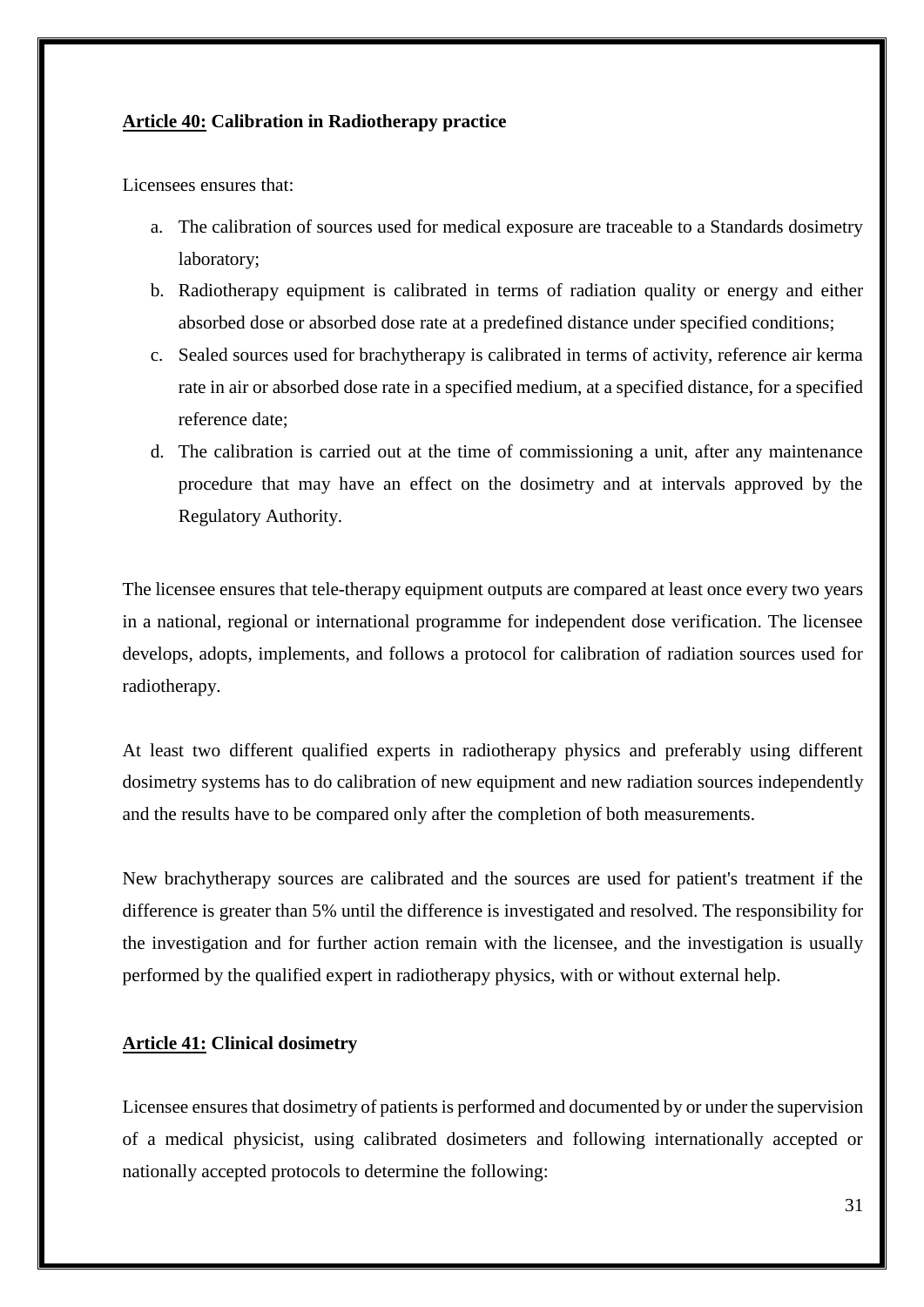- 1. Absorbed doses to the planning target volume and absorbed doses to relevant tissues or organs for each patient treated with external beam therapy and/or brachytherapy as determined by the radiation oncologist;
- 2. For brachytherapy, the process must also begin with the treatment prescription, dated and signed by the radiation oncologist.
- 3. The treatment prescription must contain at least the following information: the total dose to a reference point and to organs at risk; the size of the reference dose volume; the radionuclide; and the type of brachytherapy.

The licensee has to keep electronic records of the clinical dosimetry of patients throughout the lifetime of the facility. After facility decommissioning, those data should be handled to the Competent Authority.

The specification of volumes and the prescribing, recording and reporting of doses shall be in accordance with the updated recommendations of the International Commission on Radiation Units and measurements in radiotherapy dosimetry

## <span id="page-32-0"></span>**Article 42: Discharge of Patients**

The licensee must ensure that no patient who has undergone a therapeutic radiological procedure with a sealed source is discharged from a medical radiation facility until it has been established that:

- 1. The activity of radiation source in the patient is such that doses that could be received by members of the public do not exceed dose limits prescribed in General Regulation Governing Radiation Safety in Rwanda;
- 2. The patient or the legal guardian of the patient is provided with:
	- i. Written instructions for keeping doses to persons in contact with or in the vicinity of the patient as low as reasonably achievable and for avoiding the spread of contamination;
	- ii. Information on the radiation risks.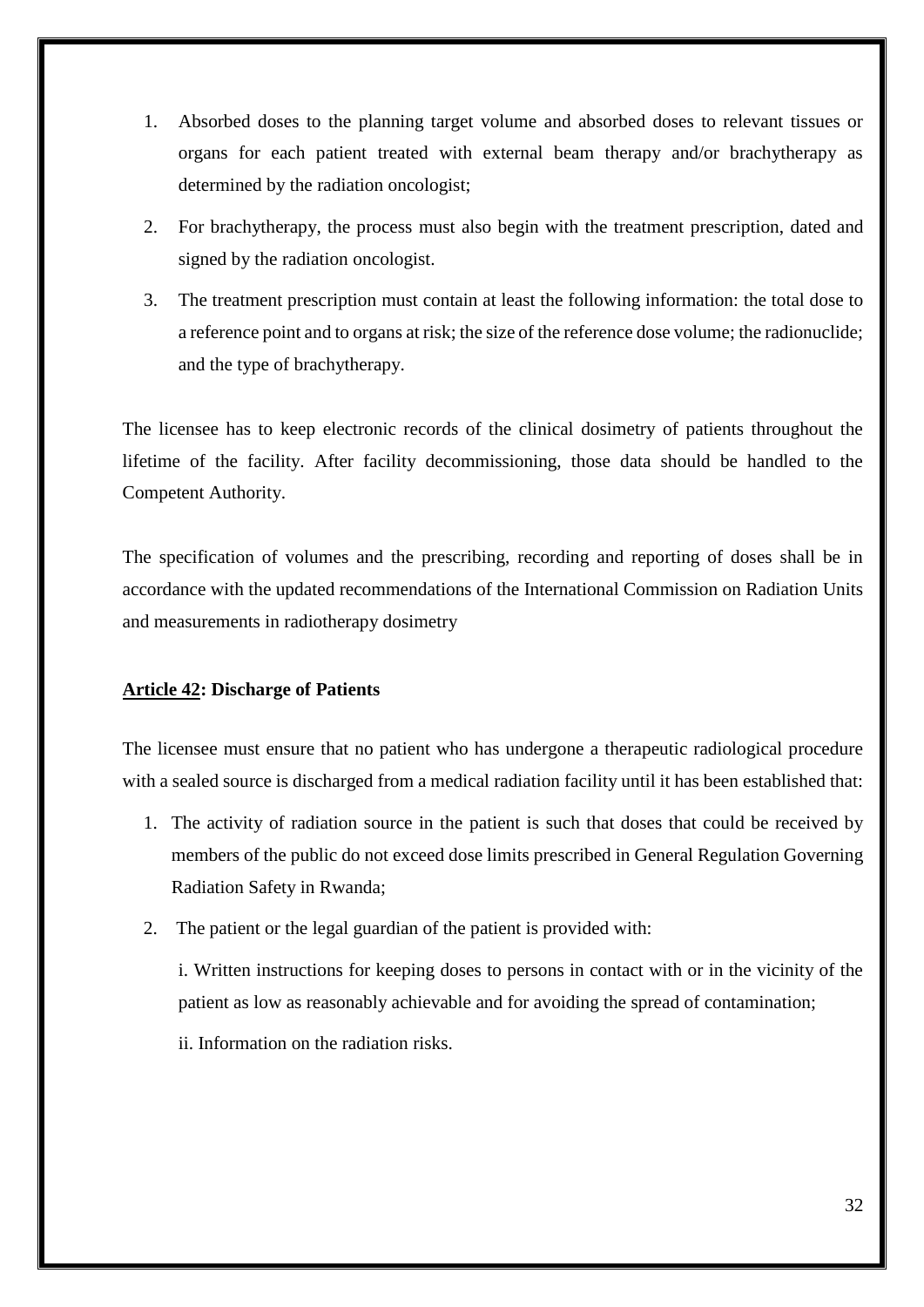## <span id="page-33-0"></span>**Article 43: Investigation on accidental medical exposure**

The licensee must immediately notify the Regulatory Authority and investigate any of the following incidents:

- a. any therapeutic treatment delivered to either the wrong patient or the wrong tissue, or using the wrong treatment plan, or with a dose or dose fractionation differing substantially from the values prescribed by the radiation oncologist or which may lead to undue acute secondary effects;
- b. Any equipment failure, accident, error, mishap or other unusual occurrence with the potential for causing a patient exposure significantly different from that intended.

The licensee must, with respect to any investigation required by this regulation:

- 1. Calculate or estimate the doses received and their distribution within the patient;
- 2. Indicate the corrective measures required to prevent recurrence of such an incident;
- 3. Implement all the corrective measures that are under their own responsibility;
- 4. Submit to the regulatory Authority, as soon as possible after the investigation or as otherwise specified by the Regulatory Authority, a comprehensive written report on the cause, consequences and action taken on the incident.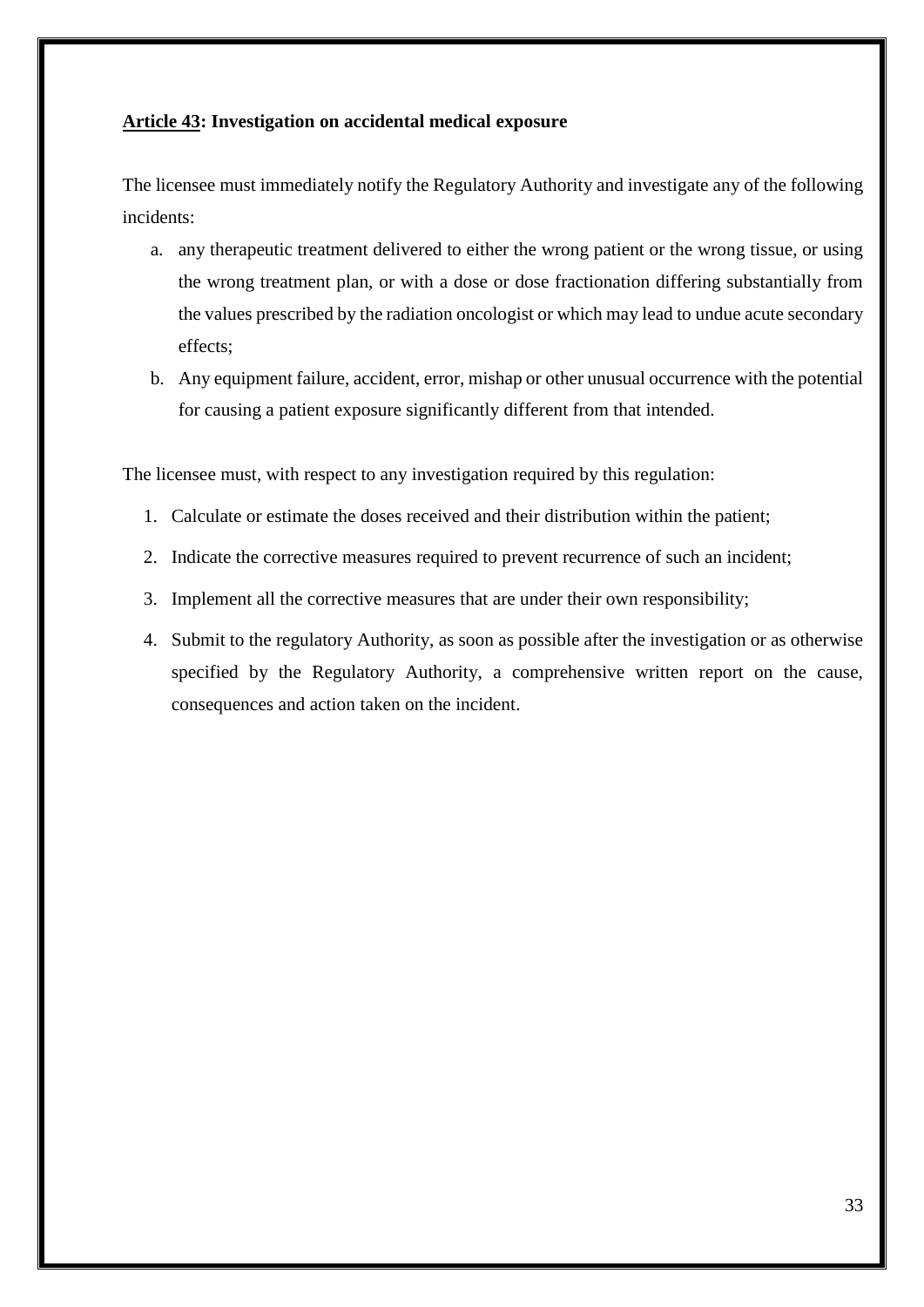## <span id="page-34-0"></span>**CHAPTER V: PUBLIC EXPOSURE, EMERGENCY PREPAREDNESS AND RESPONSE**

## <span id="page-34-1"></span>**SECTION ONE: PUBLIC EXPOSURE**

#### <span id="page-34-2"></span>**Article 44: Responsibilities of the licensee**

The licensee has the following responsibilities with regard to public exposure:

- 1. Controlling public exposure resulting from a radiotherapy facility and practice;
- 2. Prevent access by members of the public to areas in and near the radiotherapy facility; has to be considered when designing shielding of storage and use of facilities;
- 3. Develop and implement measures for use, transport and storage of radiation sources and radioactive materials to ensure the safety and security of radiotherapy sources to control public exposures in accordance with the regulations and requirements in place;
- 4. Control and maintain constant surveillance of sources that is not in storage and secure stored sources from unauthorized access, removal, or use, and the storage facility has to be locked at all times.

#### <span id="page-34-3"></span>**Article 45: Access control for visitors**

The licensee makes arrangements to control access of members of the public to the controlled area and provides adequate information and instruction to the visitors before they enter a controlled area so as to ensure appropriate protection of members of the public.

#### <span id="page-34-4"></span>**Article 46: Radioactive waste and sources no longer in use**

The licensee notifies the Regulatory Authority and submits a plan for transfer or disposal of sources if they are no longer in use.

The licensee is responsible for the sources until the time of their transfer to another appropriate licensee or to an authorized waste disposal facility and ensures that resources for the disposal of the sources are made available.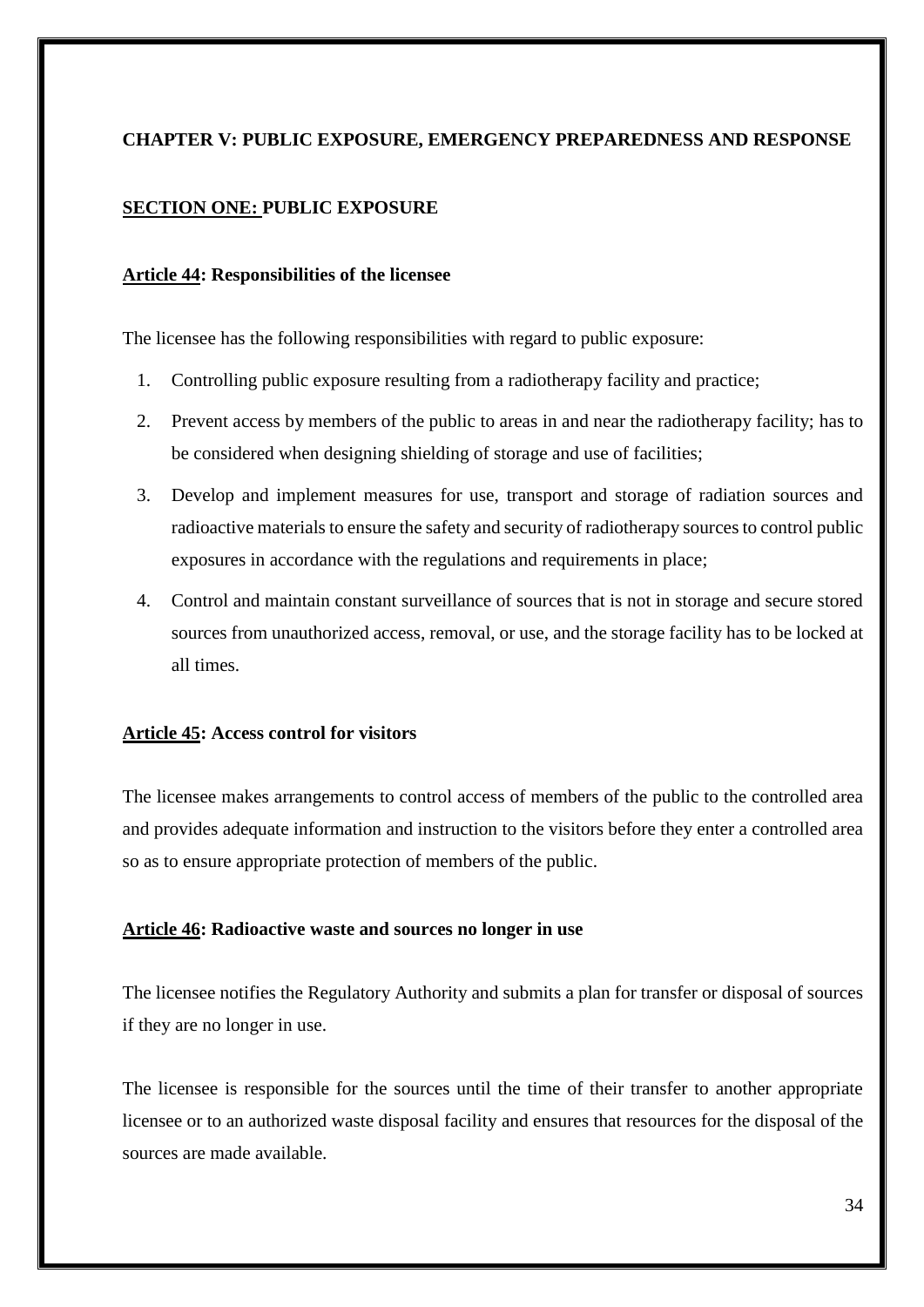## <span id="page-35-0"></span>**Article 47: Monitoring of public exposure**

The licensee establishes and carries out a monitoring programme sufficient to ensure that the requirements set in General Regulation No 001/R/RS-RP/RURA/2019 governing Radiation Safety in Rwanda regarding public exposure to sources of external irradiation are satisfied.

## <span id="page-35-1"></span>**SECTION 2: EMERGENCY PREPAREDNESS AND RESPONSE**

## <span id="page-35-2"></span>**Article 48: Safety assessment of potential exposure events**

Licensees prepares a safety assessment applied to al1 stages of design, construction, operation, maintenance and decommissioning of the radiotherapy facility, and submit it to the Regulatory Authority.

The assessment must be systematic and contain information on identification of possible events leading to accidental exposure.

The safety assessment does not only cover these events, but also aim at anticipating other events that have not previously been reported.

The safety assessment is documented and revised by an independent expert where:

- 1. Modification of the radiation sources or its facilities are made;
- 2. Operational experience or information on accidents or errors indicates that the safety assessment has to be reviewed;
- 3. Techniques are modified in such a way that safety may be compromised.

## <span id="page-35-3"></span>**Article 49: Prevention of accidents**

The licenses incorporate in the safety procedures:

- 1. Defence-in-depth measures to cope with identified event, and evaluate the reliability of the safety systems;
- 2. The operational experience and lessons learned from accidents and errors into training, maintenance and quality assurance programme;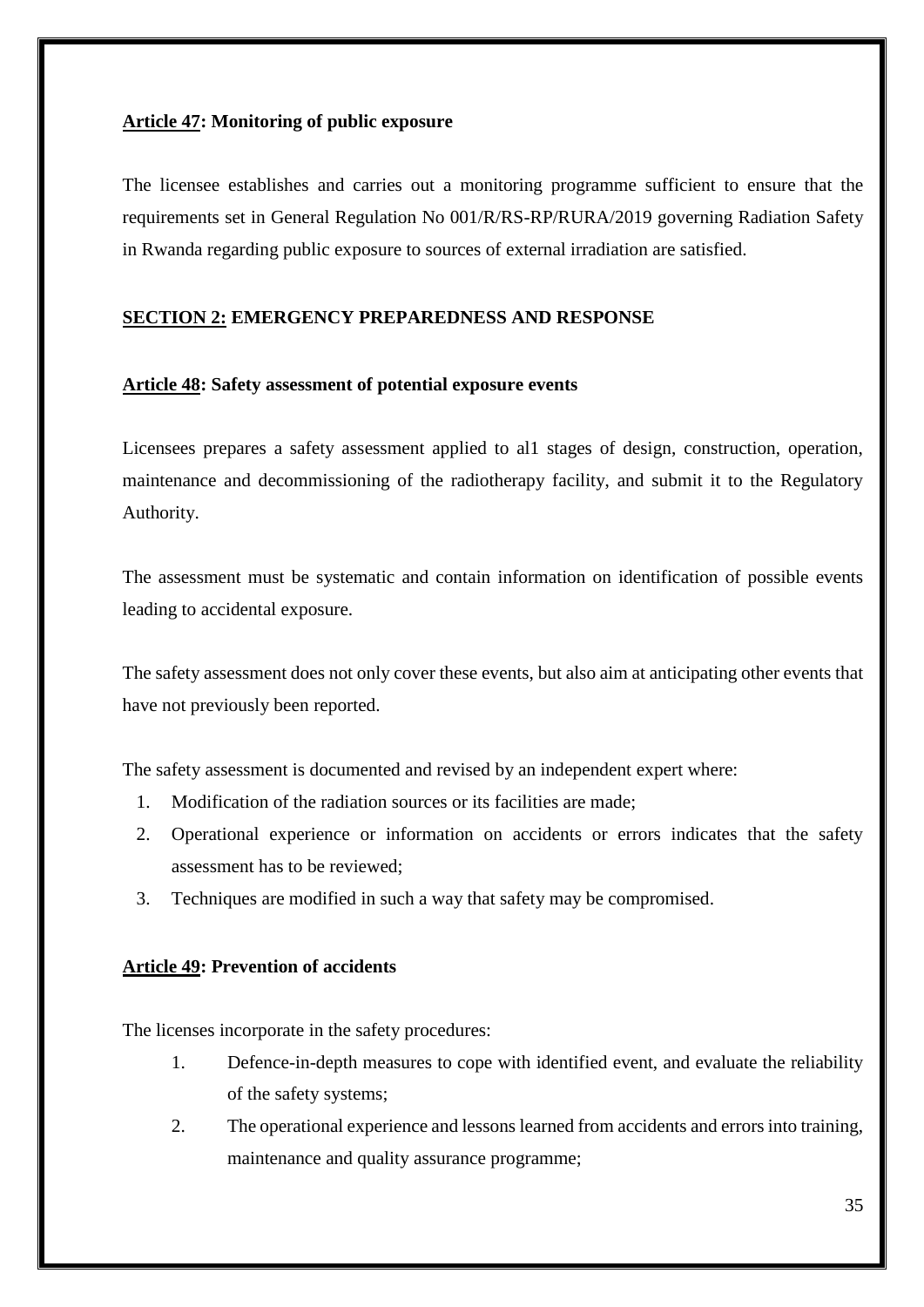3. Measures to promptly inform the Authority of all patient and public overexposure situations as well as other reportable events;

## <span id="page-36-0"></span>**Article 50: Emergency preparedness and response plans**

Based on the events identified by the safety assessment, the licensee elaborates mitigation measures embodied in a set of emergency procedures, the relevant staff is trained in the mitigation measures, which must be periodically rehearsed, and the lessons learned from the rehearsals have to be used to review and update the emergency plans.

The procedures identify the responsibilities of individuals and must be concise, unambiguous and posted visibly in places where they could be needed·

In cases where the beam control mechanism has failed to terminate the exposure at the end of the pre-set time, the procedures include the removal of the patient while avoiding exposure to the direct beam.

Emergencies during source change are carried out only by maintenance staff trained and authorized for the tasks and if participation of the radiotherapy staff is necessary for any of these actions, the scope of this participation is restricted to the operation of the control panel and the responsibilities are clearly defined.

The Regulatory Authority reviews and approves all individual emergency preparedness and response plans submitted by the operating facilities prior to authorization.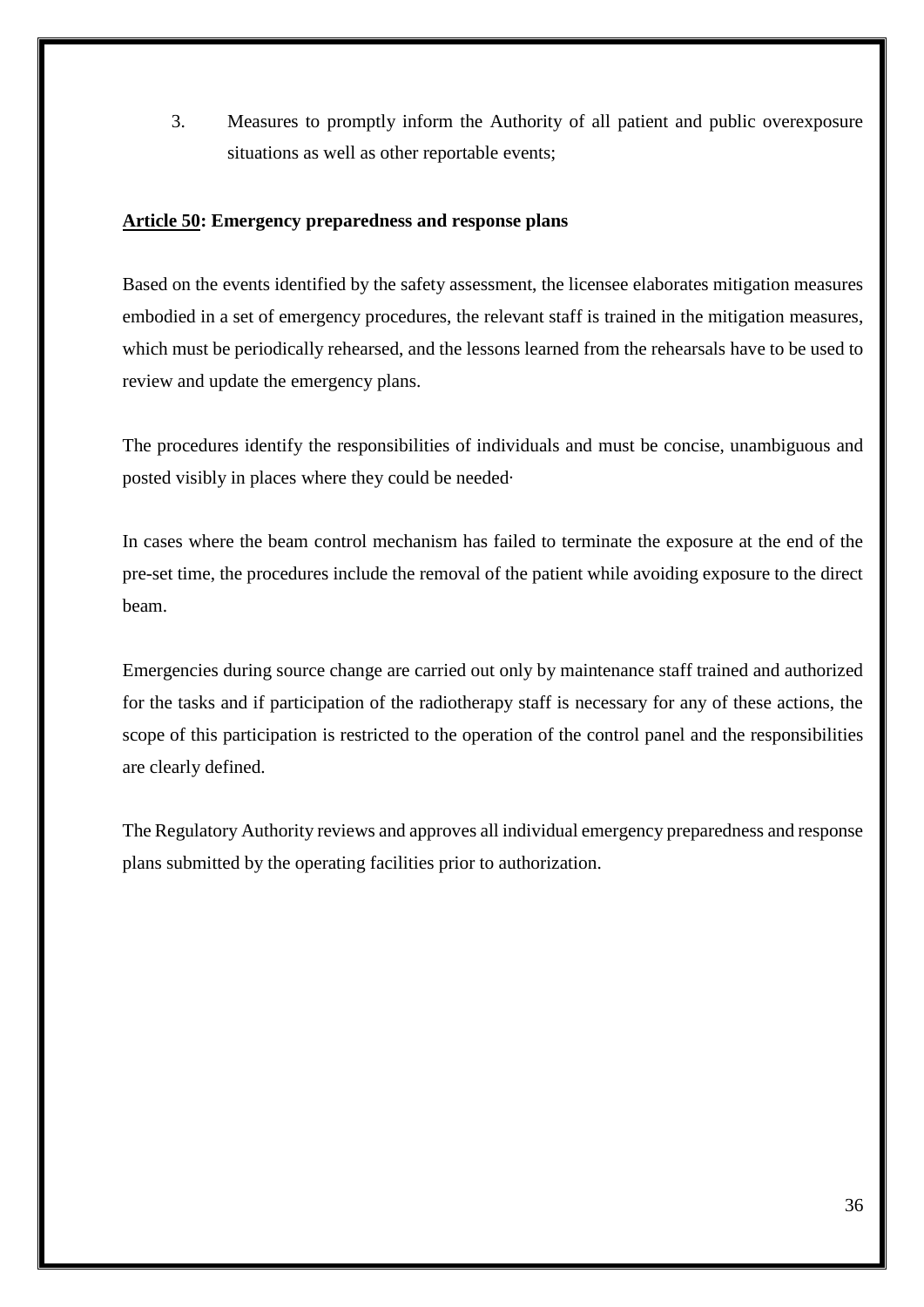## <span id="page-37-0"></span>**CHAPTER VI: LICENSING REGIME FOR RADIATION SAFETY IN RADIOTHERAPY**

## <span id="page-37-1"></span>**Article 51: Types of licenses and Authorization issued in radiotherapy field**

The Regulatory Authority with regard to radiotherapy field issues licences and authorisations.

Authorizations issued in radiotherapy are classified in four types as follow:

- 1. Authorization for Site Assessment;
- 2. Authorization for Design and construction of radiotherapy facility;
- 3. Authorization to import radiotherapy equipment;
- 4. Authorization for modification and/or Decommissioning.

The Regulatory Authority issues also license to operate a radiotherapy facility.

## <span id="page-37-2"></span>**Article 52: Application for License or Authorisation**

Any person who intends to perform any radiotherapy activity falling under the above license/authorization categories must apply to the Regulatory Authority a license or authorization by filling an appropriate form related to the activity to be carried out.

The form as annexed **(Annex III)** to this regulation indicates required documents accompanying the application

## <span id="page-37-3"></span>**Article 53: Criteria for license or authorisation issuance in radiotherapy field**

Depending on the nature of activity performed in radiotherapy field, the Regulatory Authority issues licenses or authorizations to applicants who:

- 1. Fulfil all technical requirements prescribed in this regulation depending on the stage of the Radiotherapy field;
- 2. Has sufficient economic resources to meet the radiotherapy activity, ability and the professional skills needed with regard to the special nature of the radiotherapy activity,
- 3. Demonstrate the relevant information necessary to the safety of the practice.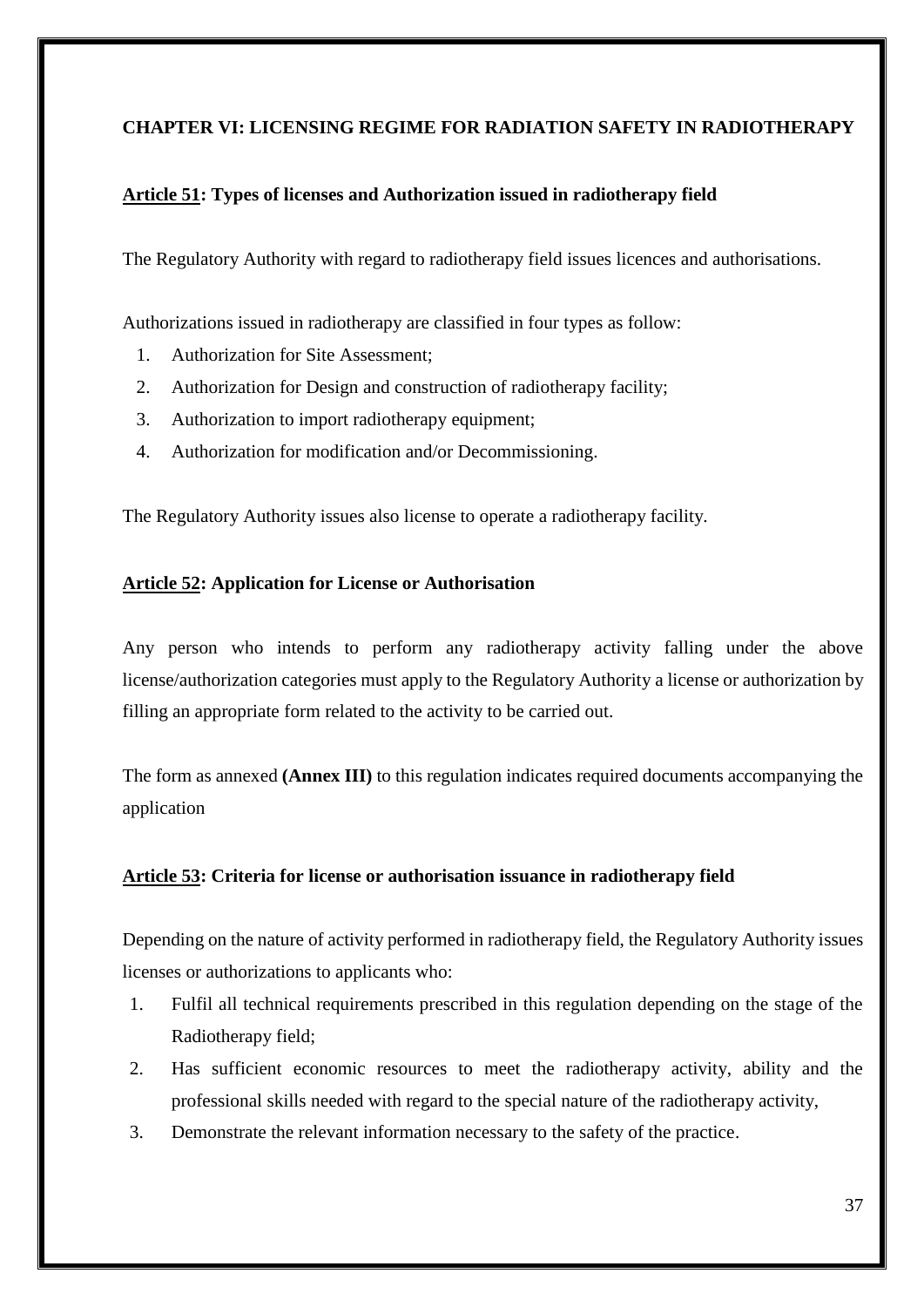The Regulatory Authority may determine any other substantive criteria needed to fully ensure radiation safety in radiotherapy.

## <span id="page-38-0"></span>**Article 54: Authorization for Site Assessment**

The authorization holder has the following obligations:

- 1. Fulfil all obligations provided in this regulation, especially in article 12;
- 2. Notify the Regulatory Authority any modification in the Facility land title, layout and plan;
- 3. Provide to the Regulatory Authority a detailed report of the site assessment;
- 4. Comply with any other obligation as requested by the Regulatory Authority

## <span id="page-38-1"></span>**Article 55: Authorization for Design and construction of radiotherapy facility**

The authorization holder has the following obligations:

- 1. Fulfil all obligations provided in this regulation, especially in article13;
- 2. Notify to the Regulatory Authority any modification in the Facility land title, layout and plan;
- 3. Comply with any other obligation as requested by the Regulatory Authority.

## <span id="page-38-2"></span>**Article 56: Authorization to import a radiotherapy equipment**

The authorization holder has the following obligations:

- 1. Fulfil all obligations provided in this regulation;
- 2. Notify to the Regulatory Authority the import schedule and the arrival of the equipment on the territory of Rwanda;
- 3. Provide to the regulatory authority a detailed report of the test performed on the equipment;
- 4. Comply with any other obligation as requested by the Regulatory Authority.

## <span id="page-38-3"></span>**Article 57: License to operate a radiotherapy facility**

The person licensed to operate a radiotherapy facility have the following obligations:

1. Ensure that all technical Obligations with regard to safety and protection are met as provided in this regulation;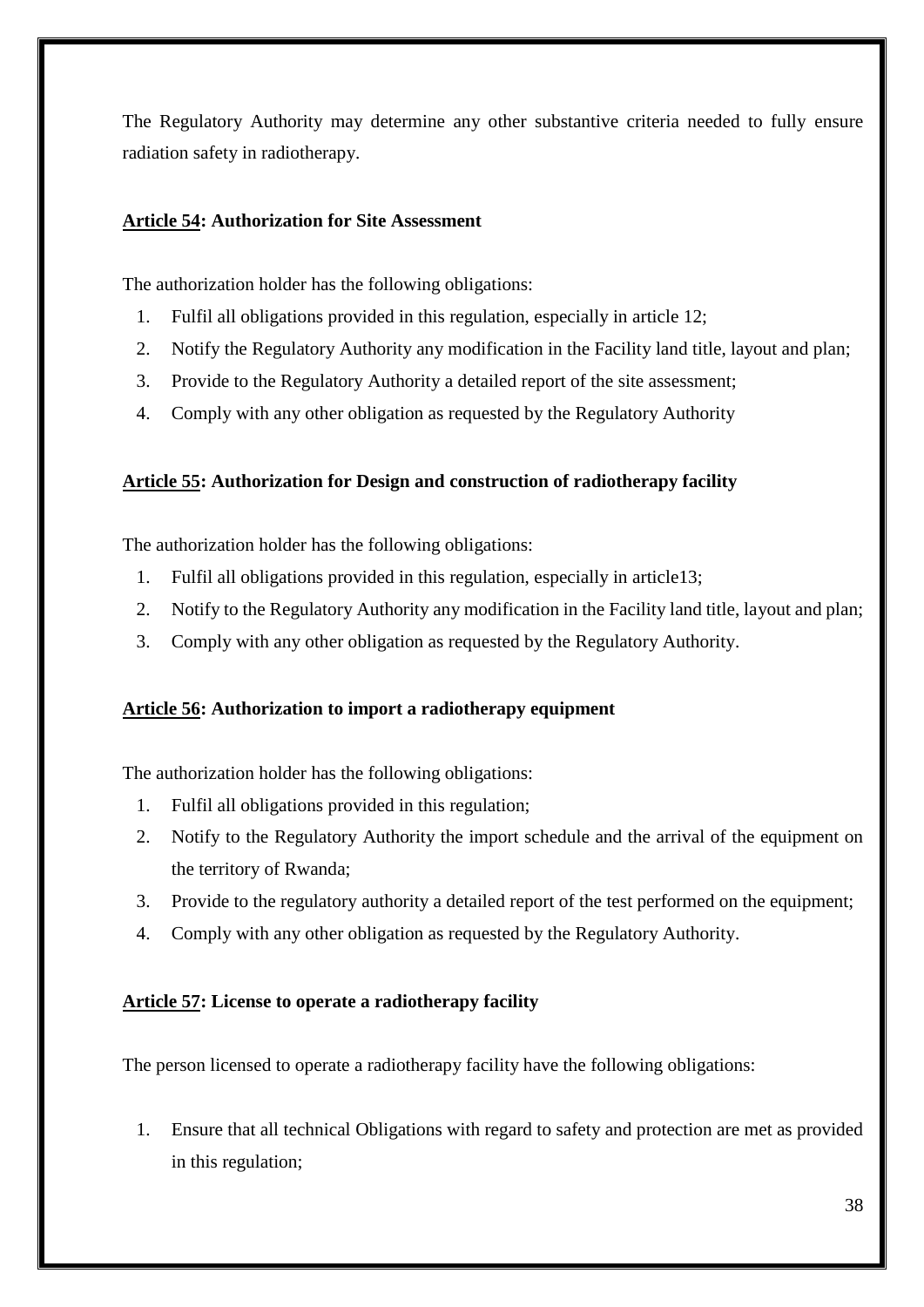- 2. Ensure that all obligations related to commissioning, clinical use, and maintenance are met;
- 3. Ensure compliance of decommissioning obligations;
- 4. Ensure continuous training of personnel;
- 5. Reports all incidents and accidents as provided in this regulation.

## <span id="page-39-0"></span>**Article 58: Authorisation for modification and/or Decommissioning**

The license holder fulfils all obligations related to modification and decommissioning as provided in this regulation and provides to the Regulatory Authority a detailed report of the modifications.

#### <span id="page-39-1"></span>**Article 59: Validity of licenses/authorisations and related fees**

The validity of Authorisations issued in radiotherapy field other than operational license is determined upon evaluation of the activity to be carried out.

For operational license, the validity is five (5) years renewable.

Application and license fees per type of activity carried out in radiotherapy field are determined in the table annexed (**Annex IV**) to this regulation.

The annual contributions to the functioning of the Regulatory Authority is paid where applicable by the licensee or authorization holder according to the Regulatory Board decision governing the matter.

Licenses and Authorisation for each type of radiotherapy activity is issued to the applicant upon presentation of proof of payment of the license/authorisation fees.

The Regulatory Authority reserves the right to modify the validity and license or application fees when deemed necessary**.**

#### <span id="page-39-2"></span>**Article 60: License renewal**

Application for renewal of license is submitted three (3) months before expiration of the current license and is granted subject to documented evidence of due compliance with laws, regulations and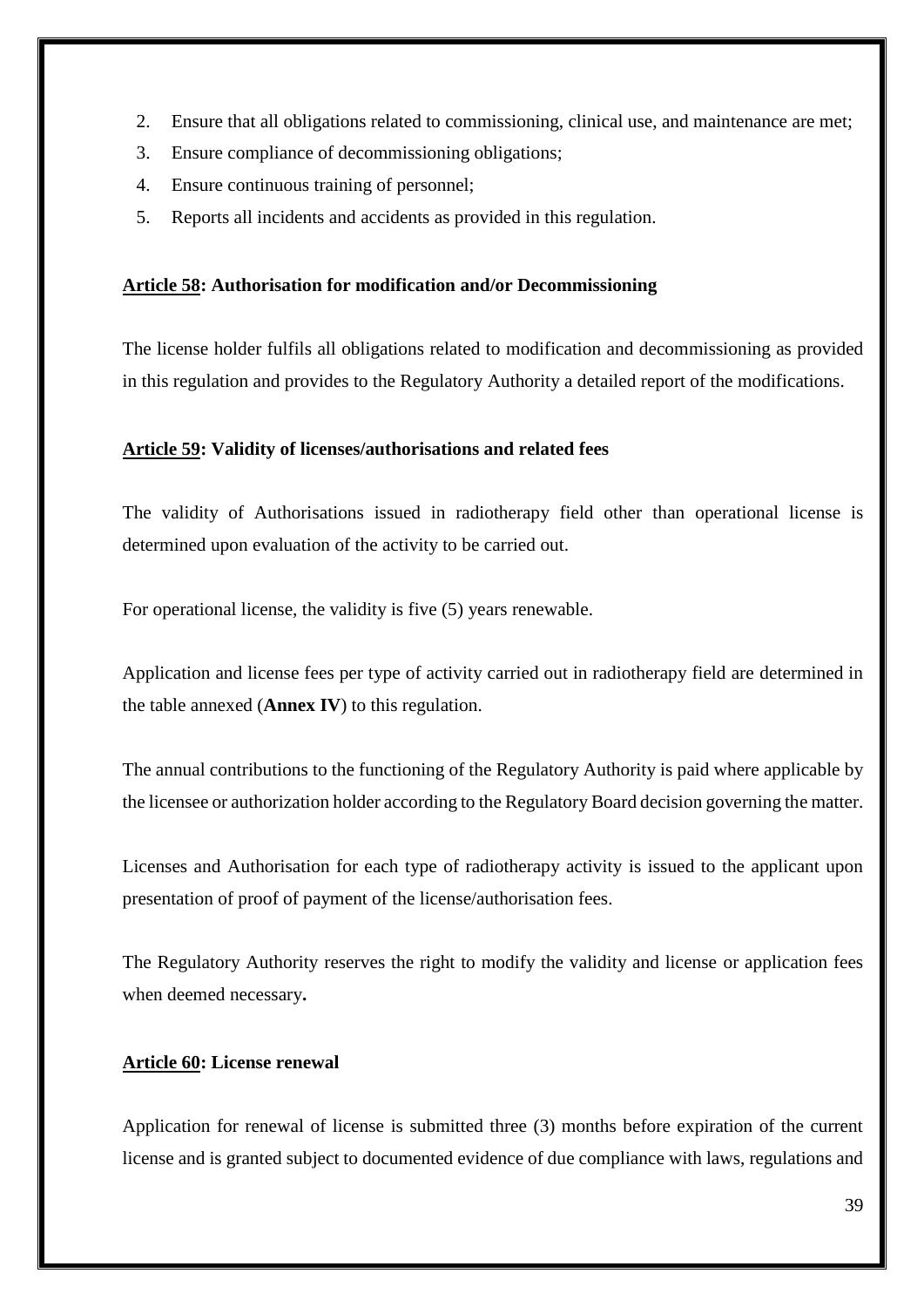license obligations. When applicable, Bank slip of payment of regulatory fees for previous years is required.

The authorisation holder who has not achieved activities within the timeframe of the authorisation may apply for extension to the Regulatory Authority.

The Regulatory Authority reserves the right to grant the renewal or reject the application.

## <span id="page-40-0"></span>**Article 61: License/Authorisation modification**

The modification of license/authorisation in radiotherapy is made in the following circumstances:

- 1. If the Regulatory Authority orders that modification;
- 2. The licensee requests it due to relevant reasons.

## <span id="page-40-1"></span>**Article 62: License/Authorisation suspension**

A license/Authorisation may be immediately suspended in the following circumstances:

- 1. To protect public health and safety;
- 2. To preserve the security of the source;
- 3. In the case of failure by the licensee to comply with any license obligations.
- 4. Upon request by the licensee in the event he/she intend to stop the licensed activity for a period not exceeding 6 months.

The request for license suspension indicates the reason of such suspension and the duration of suspension.

License suspension takes effect from the date the suspension has been approved by the Regulatory Authority. From that period, the licensee must not operate or provide any service he/she was authorized for and has to return to the Regulatory Authority the granted license/Authorisation.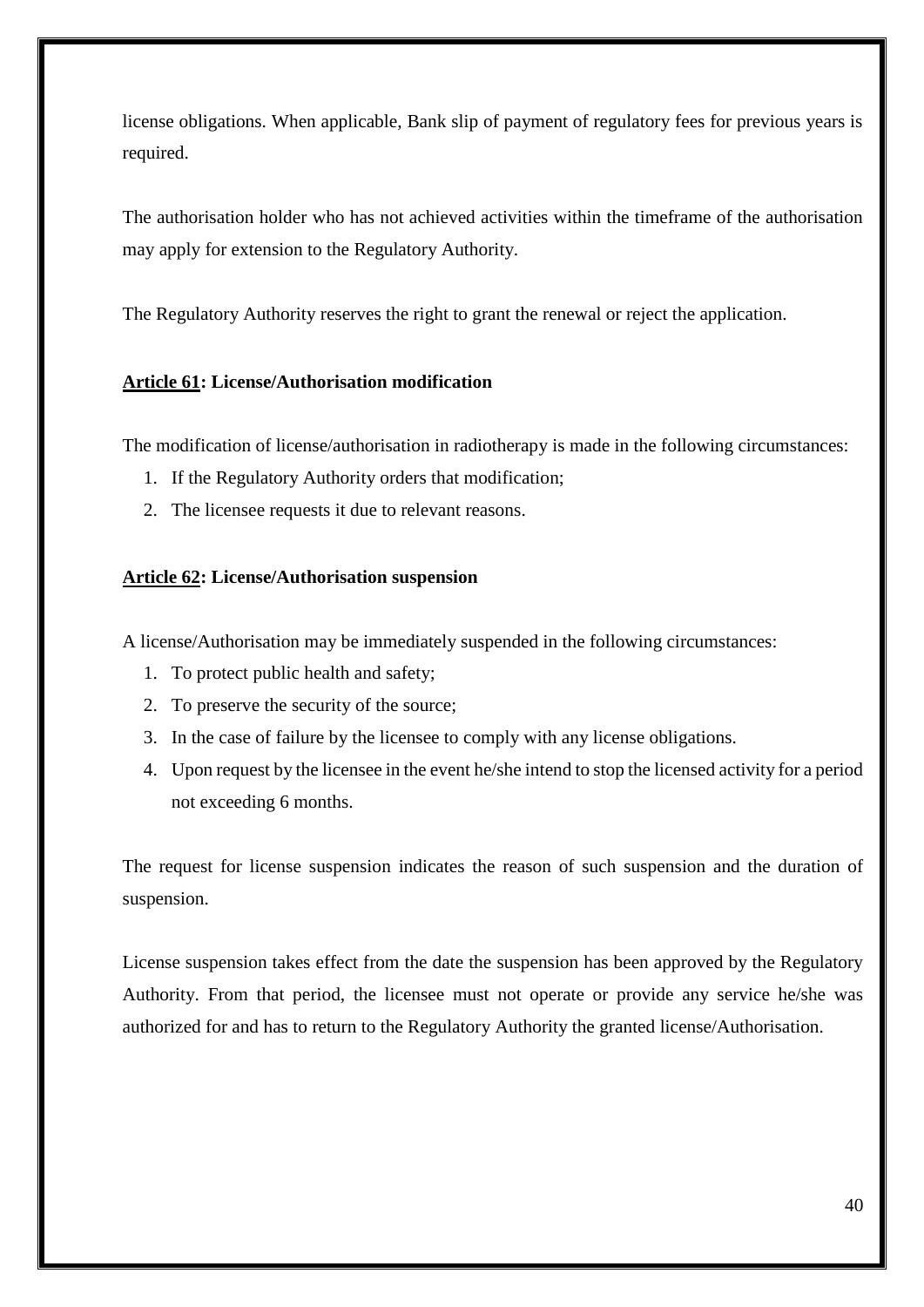## <span id="page-41-0"></span>**Article 63: License/Authorisation Revocation**

The Regulatory Authority may revoke the license/Authorisation before its expiration when it determines that the revocation is needed to respond to:

- a. Abandonment of licensed activities,
- b. Liquidation of the licensee/authorisation holder;
- c. Submittal of deliberately misleading data or information to the Regulatory Authority in response to its request or in response to its inspection;
- d. Repetitive failure by the licensee/authorisation holder to comply with any of the terms and conditions of the license.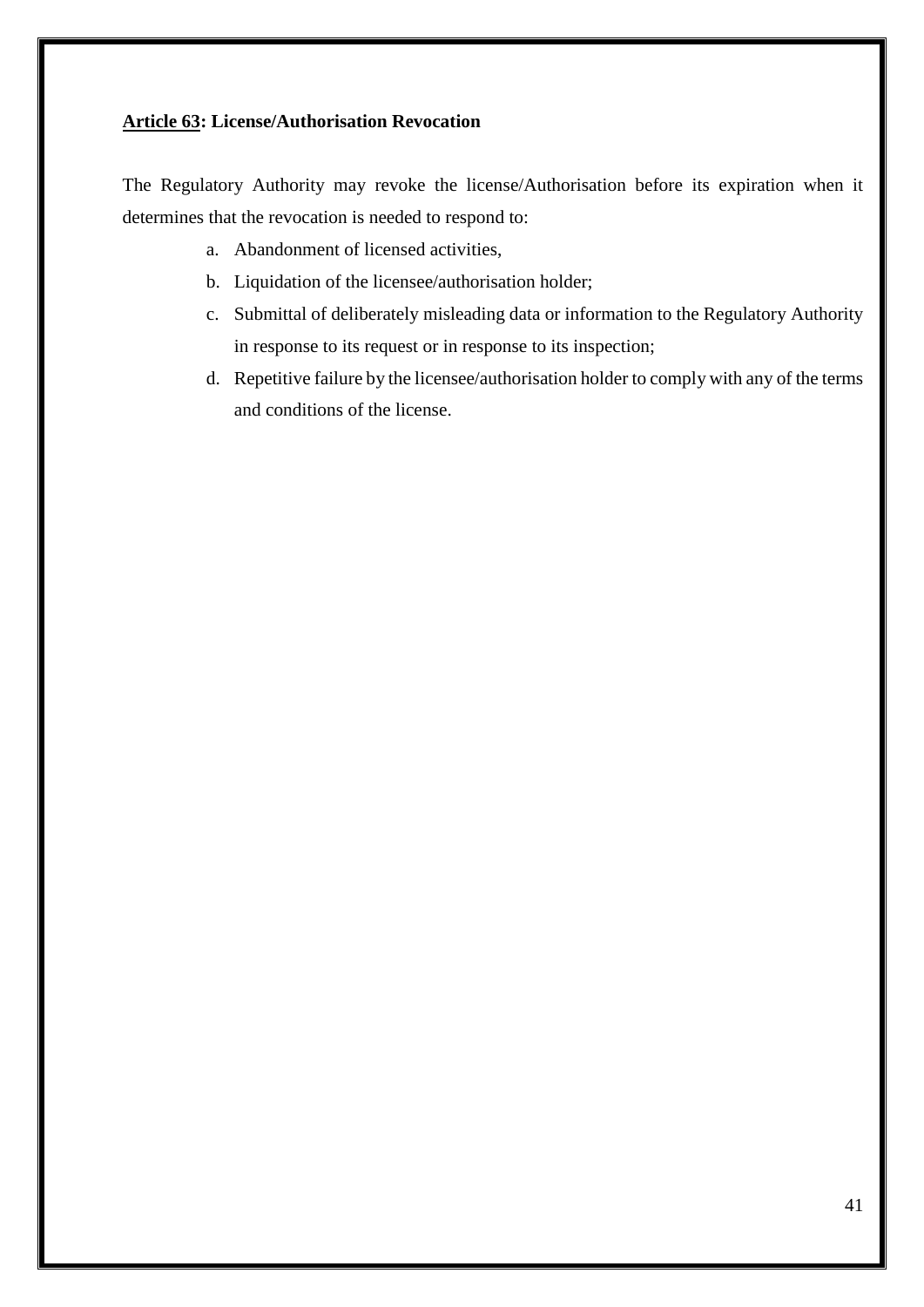## <span id="page-42-0"></span>**CHAPTER VII: FAULTS AND RELATED SANCTIONS**

## <span id="page-42-1"></span>**Article 64: Failure to notify the Regulatory Authority**

Any licensee/authorisation holder who fails to notify the Regulatory Authority on any matters needed to be notified as provided in this regulation commits a fault, and is liable to an administrative fine equivalent to two hundred (200.000) Rwandan francs.

## <span id="page-42-2"></span>**Article 65: Failure to conduct periodical Quality control tests and maintenance**

A licensee who fails to conduct a quality control test and maintenance as prescribed in this regulation commits a fault and is liable to administrative fines as follows:

- 1. Five hundred thousand Rwandan francs (500,000 Frw) for daily and weekly tests;
- 2. One million Rwandan francs (1,000,000 Frw) for monthly and quarterly tests;
- 3. Three million Rwandan francs (3,000,000 Frw) for annually tests.

In the event the failure to conduct quality control tests has led to an injury or overexposure to individuals or environment, the licensee is punished in accordance with the law in force governing radiation protection.

## <span id="page-42-3"></span>**Article 66: Modification of radiotherapy facility design**

A licensee/authorization holder who modifies a radiation facility design without a prior approval of the Regulatory Authority commits a fault and is liable to an administrative fine of ten million (10.000.000) Rwandan francs.

## <span id="page-42-4"></span>**Article 67: failure to conduct occupational and area exposure monitoring**

A licensee who fails to conduct a regular individual and area exposure monitoring as specified under this regulation commits a faults and is liable upon conviction to an administrative fine as follows:

1. Five million Rwandan francs (5,000,000Frw) in the event they are no occupational or area exposure monitoring tools in place;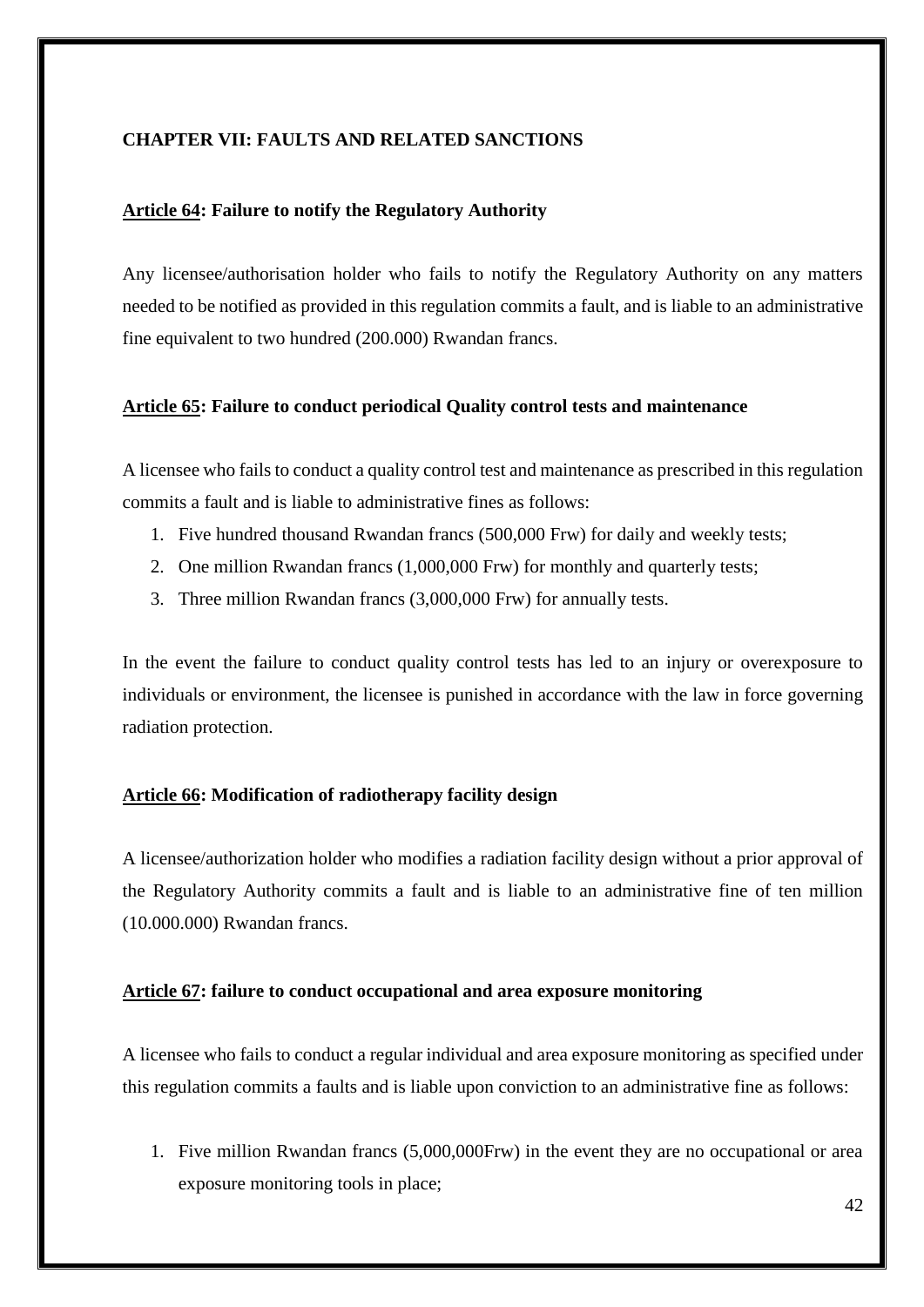2. Two million Rwandan francs (2,000,000Frw) in case they are no regular monitoring reports.

## <span id="page-43-0"></span>**Article 68: Failure to perform calibration of equipment**

Any licensee operating with a non-calibrated source or equipment commits a fault and is sanctioned by a suspension of a license until the calibration is made and related certificate issued.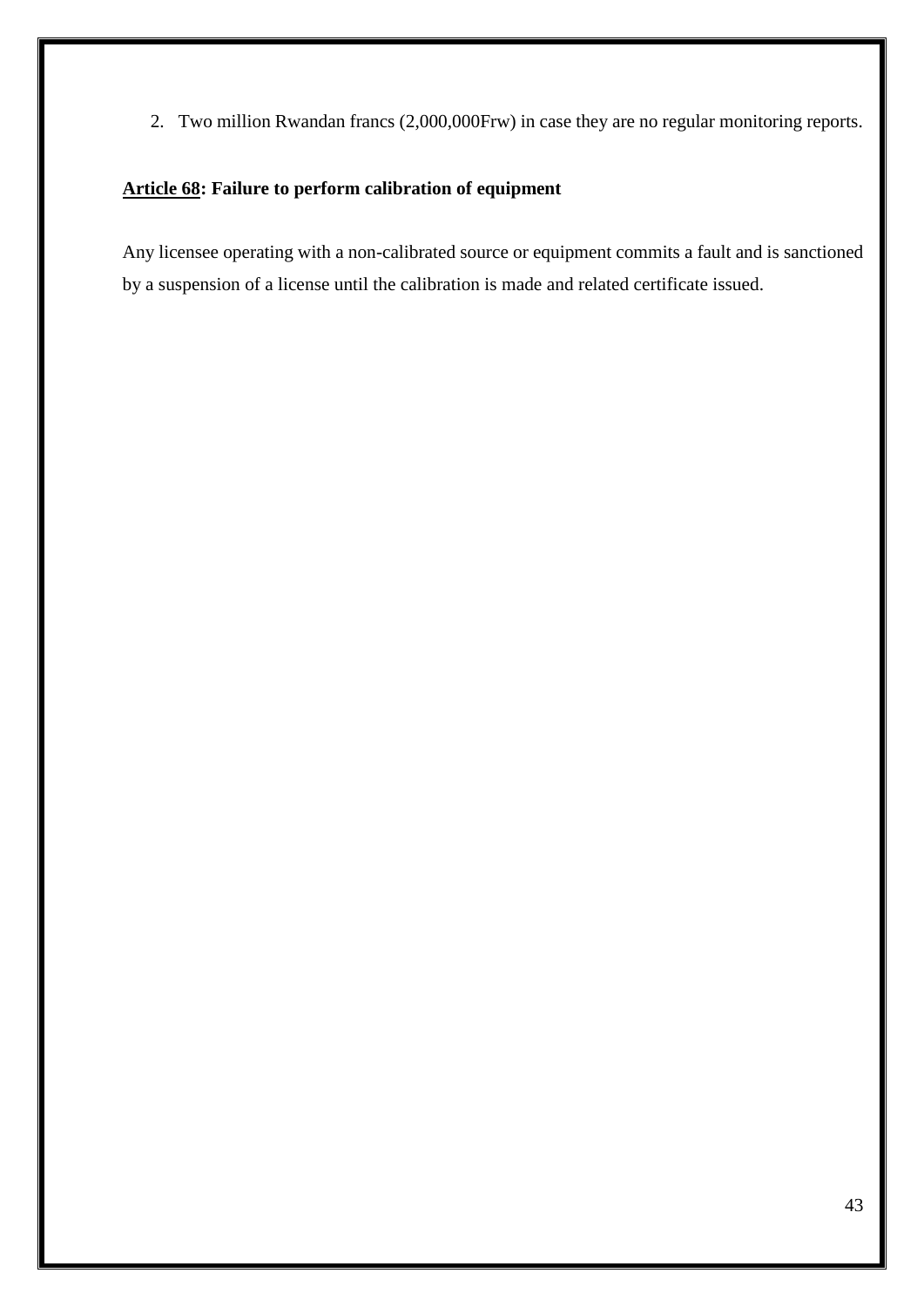## <span id="page-44-0"></span>**CHAPTER VIII: TRANSITIONAL AND FINAL PROVISIONS**

## <span id="page-44-1"></span>**Article 69: Transitional period**

All operators in radiotherapy field are given six (6) months to comply with this regulation from the date of its signature.

## <span id="page-44-2"></span>**Article 70: Repealing provision**

All other prior provisions contrary to this regulation are hereby repealed

## <span id="page-44-3"></span>**Article 71: Commencement**

This regulation of radiation safety comes into force on the date of its signature by the Chairperson of Regulatory Board

**Done at Kigali on 25/02/2021** 

**------------Sé------------**

**Dr Ignace GATARE Chairperson of the Regulatory Board**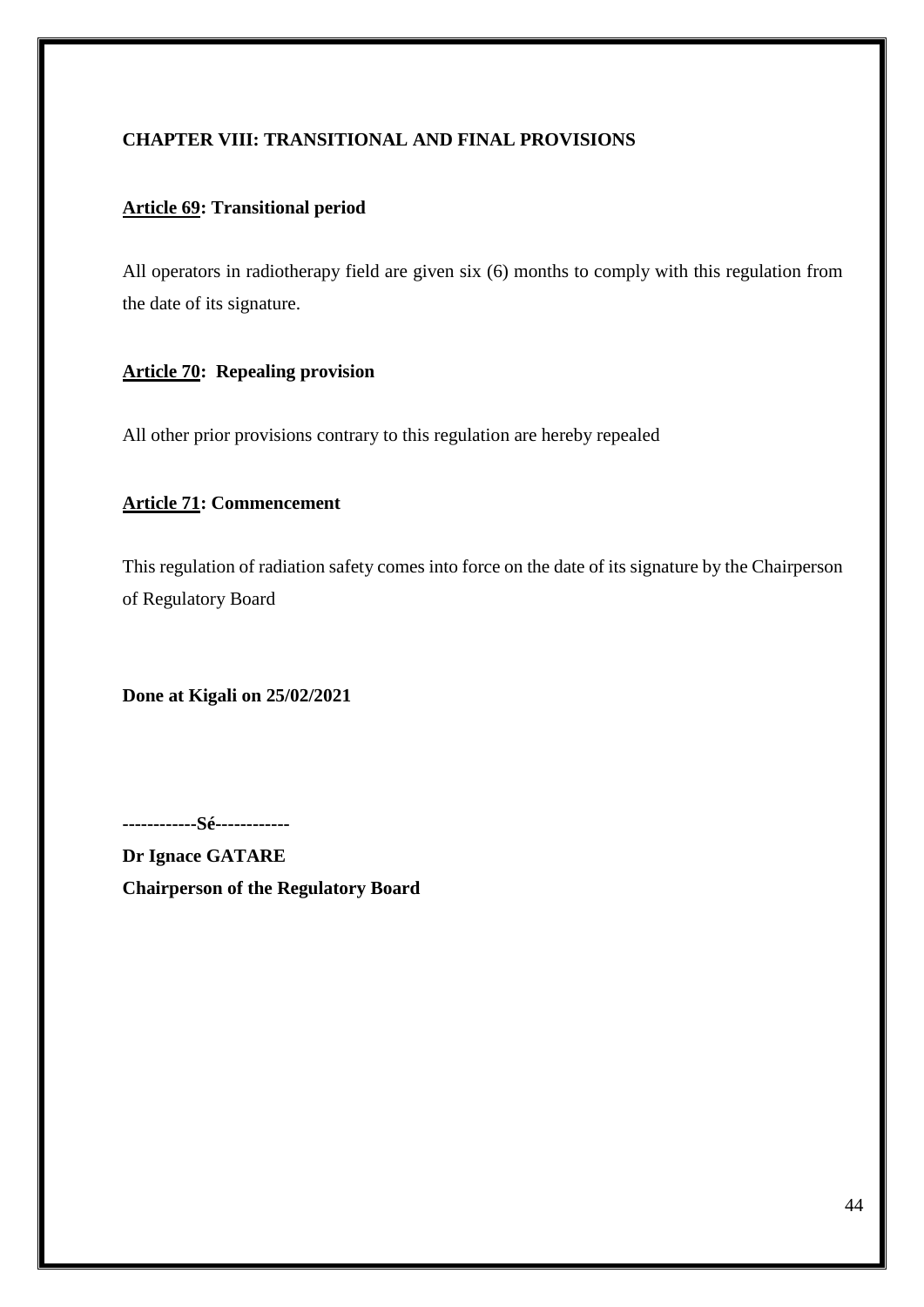## <span id="page-45-0"></span>**ANNEXES**

# <span id="page-45-1"></span>**ANNEX I: MINIMUM REQUIRED STAFF PER CATEGORY OF SERVICE**

| <b>CATEGORY</b>                                   | <b>STAFFING</b>                                                                                                                                 |
|---------------------------------------------------|-------------------------------------------------------------------------------------------------------------------------------------------------|
| Radiation oncologist-in-chief                     | One per facility                                                                                                                                |
| Staff radiation oncologist                        | One additional for each 200 patients treated annually.<br>No more than 25–30 patients under treatment by a<br>single physician at any one time. |
| Radiation physicist                               | One per centre for up to 300 patients annually.<br>Additional in ratio of 1 per 300 patients treated<br>annually.                               |
| or physics assistant                              | Treatment planning staff: Dosimetrist One per 300 patients treated annually.                                                                    |
| Radiation therapy Technologist                    | One per centre                                                                                                                                  |
| (RTT): Supervisor RTT                             | Two per megavoltage unit up to 25 patients treated<br>daily;                                                                                    |
| RTT-Sim (teletherapy)                             | Ten for every 300 patients simulated annually                                                                                                   |
| RTT-Br (Brachytherapy)                            | 2 per 300 patients treated annually                                                                                                             |
| <b>Nurse</b>                                      | One per centre for up to 300 patients treated annually<br>and an additional one per 300 patients treated annually                               |
| Social worker                                     | As needed to provide service                                                                                                                    |
| Physiotherapist                                   | As needed to provide service                                                                                                                    |
| Dietician                                         | As needed to provide service                                                                                                                    |
| Maintenance engineer or electronics<br>technician | One per one megavoltage unit and a simulator if<br>equipment serviced 'in-house'                                                                |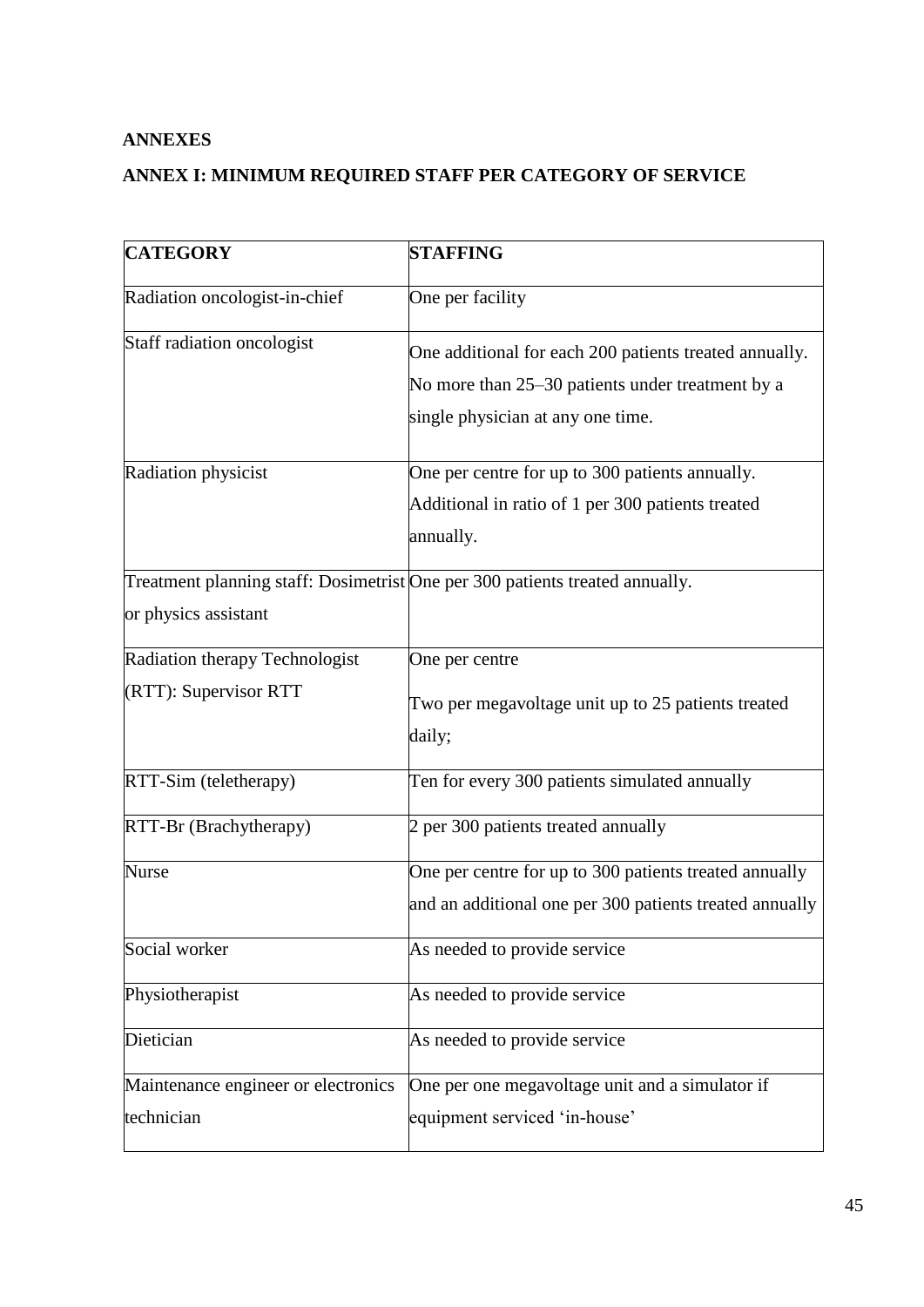# <span id="page-46-0"></span>**ANNEX II: QUALITY CONTROL TESTS FOR EXTERNAL BEAM TREATMENT UNITS**

Quality Control of Orthovoltage Units

|          | <b>FREQUENCY PROCEDURE</b>               | <b>TOLERANCE</b>        |
|----------|------------------------------------------|-------------------------|
| Daily    | Output constancy                         | $\pm 5\%$               |
|          | Interlocks and warnings                  | Functional              |
|          | <b>Mechanical fixtures</b>               | Functional              |
|          | Filter interlock                         | Functional              |
| Monthly  | Output measurement                       | $\pm 3\%$               |
|          | Timer end error                          | $\pm 0.01$ min          |
|          | Timer accuracy                           | $\pm 2\%$ or $\pm 0.02$ |
|          | Backup timer                             | Functional              |
|          | Timer response to power failure          | Functional              |
|          | Filter interlocks                        | Functional              |
|          | Mechanical fixtures                      | Functional              |
|          | Monitor chamber linearity                | $\pm 2\%$               |
|          | Coincidence of light beam and X ray beam | $\pm 5$ mm              |
|          | <b>HVL</b> constancy                     | $\pm 5\%$               |
| Annually | Field uniformity                         | $\pm 5\%$               |
|          | Half-value layer                         | $\pm 10\%$              |
|          | Applicator factors                       | $\pm 3\%$               |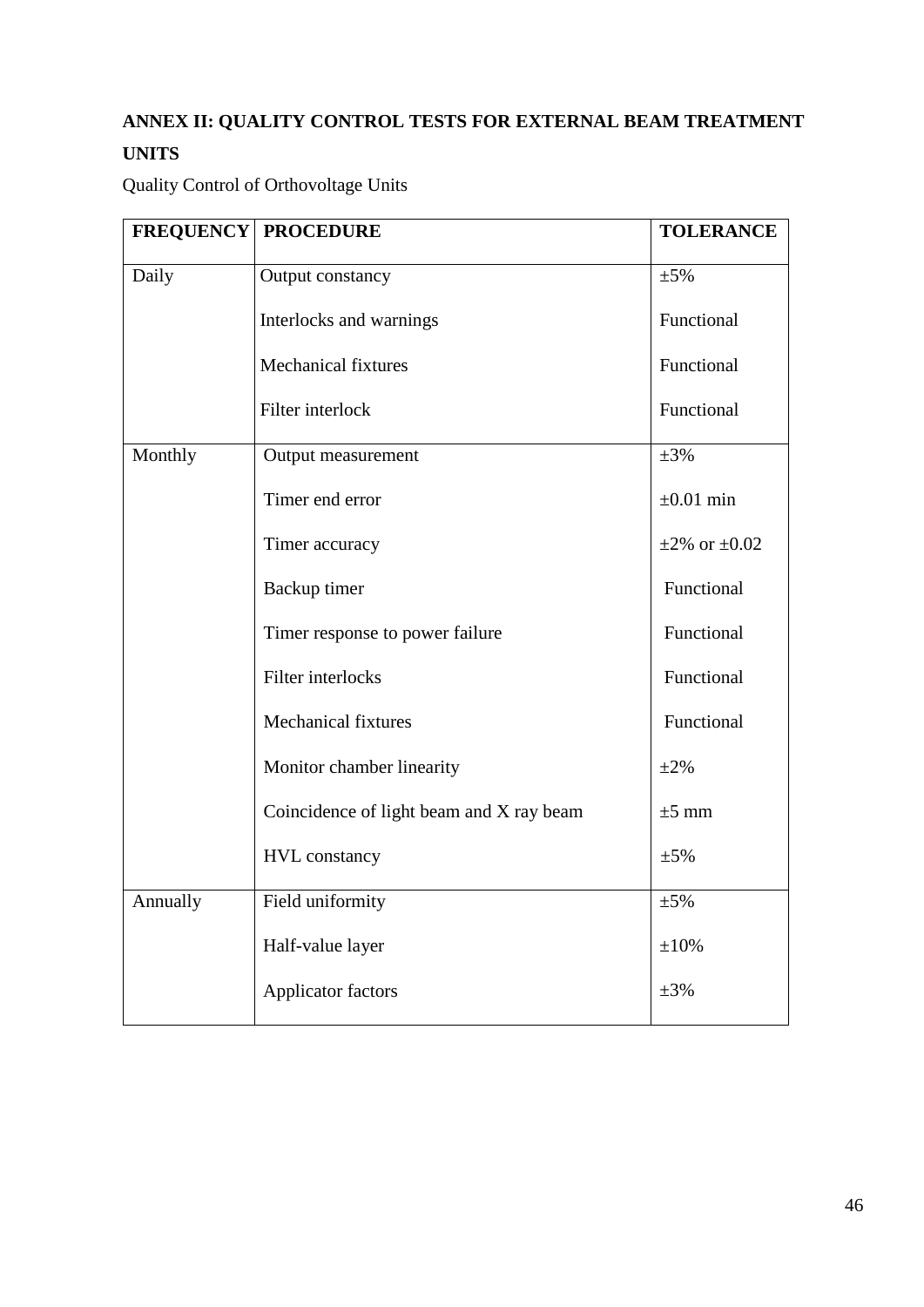# **Quality Control of <sup>60</sup>Co Units**

| <b>FREQUENCY</b> | <b>PROCEDURE</b>                               | <b>TOLERANCE</b>   |
|------------------|------------------------------------------------|--------------------|
| Daily            | <b>Safety</b>                                  |                    |
|                  | Door interlock                                 | Functional         |
|                  | Radiation room monitor                         | Functional         |
|                  | <b>Audio Visual</b>                            | Functional         |
|                  | <b>Mechanical</b>                              |                    |
|                  | Localizing laser                               | $2 \text{ mm}$     |
|                  | Optical distance indicator (ODI)               | $2 \text{ mm}$     |
| Weekly           | Check of source positioning                    | $3 \text{ mm}$     |
| Monthly          | <b>Dosimetry</b>                               |                    |
|                  | Output constancy                               | 2%                 |
|                  | <b>Mechanical checks</b>                       |                    |
|                  | Coincidence of light and radiation fields size | $3 \text{ mm}$     |
|                  | indicator (collimator setting)                 |                    |
|                  | Gantry and collimator angle indicator Cross-   | $2 \text{ mm}/1^0$ |
|                  | hair centering                                 | $2 \text{ mm}$     |
|                  | Latching of wedges and trays                   | Functional         |
|                  | <b>Safety interlocks</b>                       |                    |
|                  | Emergency off witches                          | Functional         |
|                  | Wedge interlocks                               | Functional         |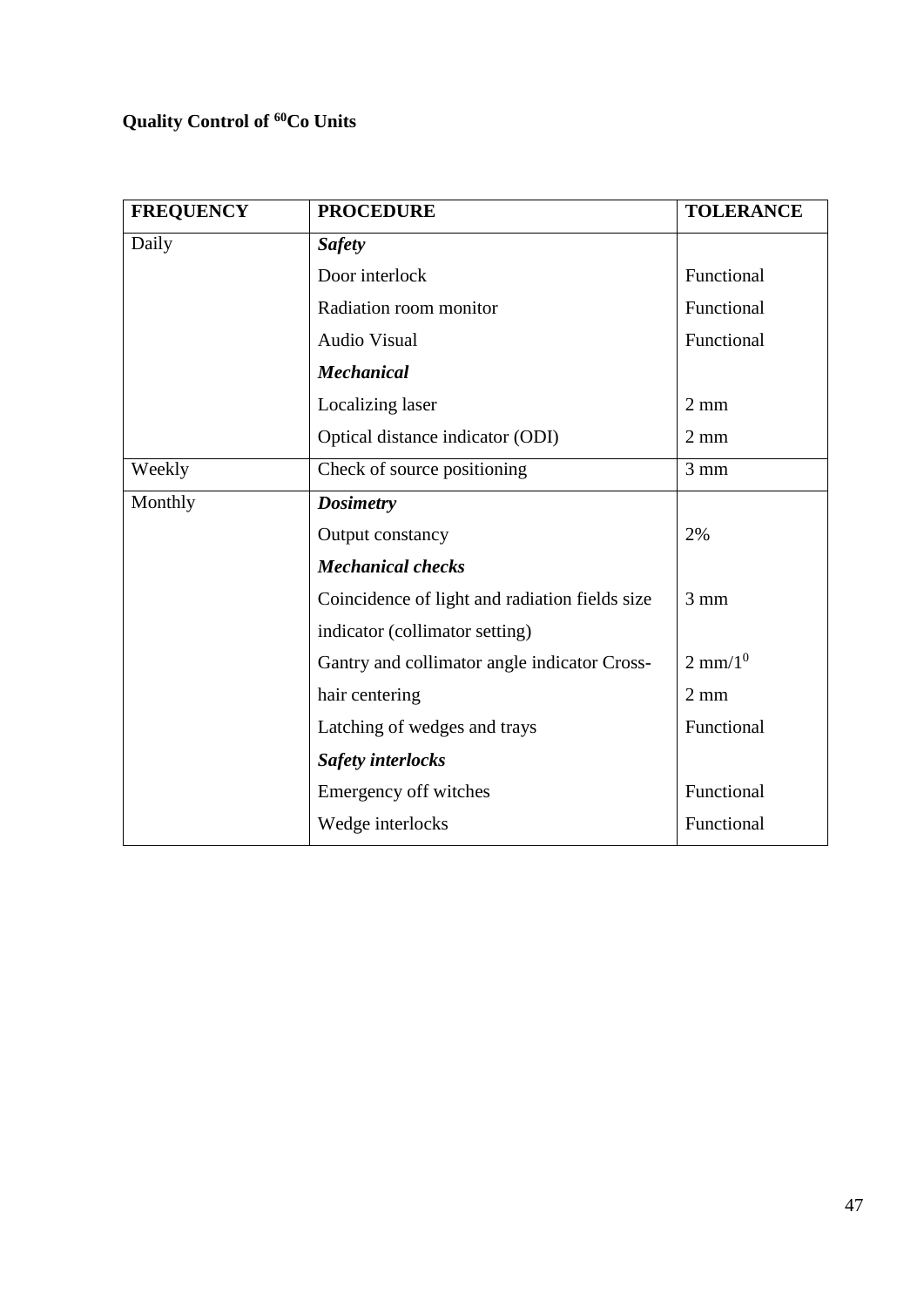| Annually | <b>Dosimetry</b>                               |                |
|----------|------------------------------------------------|----------------|
|          | Output constancy traceable to SSDL             | 2%             |
|          | Field size dependence of output constancy      | 2%             |
|          | Central axis dosimetry parameter constancy     | 2%             |
|          | (PDD/TAR)                                      |                |
|          | Transmission factor constancy for all standard | 2%             |
|          | accessories                                    |                |
|          | Wedge transmission factor constancy            | 2%             |
|          | Time linearity and error                       | 1%             |
|          | Output constancy versus gantry angle           | 2%             |
|          | Beam uniformity versus gantry angle            | 3%             |
|          | Off-axis point measurements with and without   | 3%             |
|          | wedges                                         |                |
|          | <b>Safety interlocks</b>                       |                |
|          | Follow test procedures of manufacture          | Functional     |
|          | <b>Mechanical checks</b>                       |                |
|          | Collimator rotation isocenter                  | 2 mm diameter  |
|          | Gantry rotation isocenter                      | 3 mm diameter  |
|          | Couch rotation isocenter                       | 2 mm diameter  |
|          | Coincidence of collimator, gantry and couch    | 2 mm diameter  |
|          | axes with isocenter                            |                |
|          | Coincidence of radiation and mechanical        | 2 mm diameter  |
|          | isocenter                                      |                |
|          |                                                |                |
|          | Table top sag with 80 kg mass evenly           | $5 \text{ mm}$ |
|          | distributed                                    |                |
|          | Vertical travel of table                       | $2 \text{ mm}$ |

The tolerances listed should be interpreted to mean that if a parameter either exceeds the tabulated value (e.g., the measured isocentre under gantry rotation exceeds 2 mm diameter) or the change in the parameter exceeds the nominal value (e.g., the output changes by more than 2%), then an action is required. The distinction is emphasized by the use of the term 'constancy' for the latter case. Moreover, for constancy, per cent values are plus/minus the deviation of the parameter with respect to its nominal value; distances are referenced to the isocentre or nominal SSD.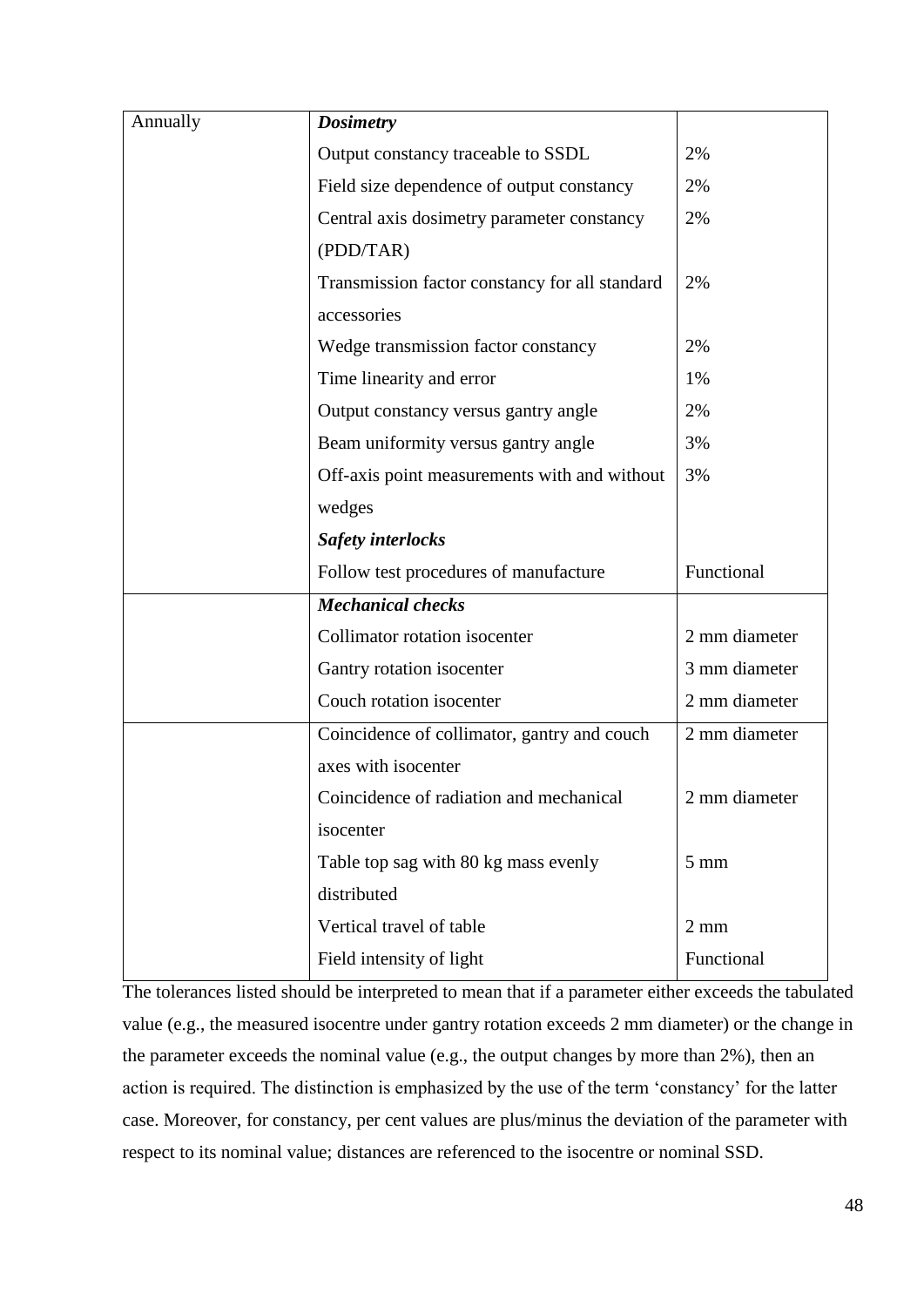|         | <b>FREQUENCY   PROCEDURE</b>                         | <b>TOLERANCE</b>       |
|---------|------------------------------------------------------|------------------------|
| Daily   | <b>DOSIMETRY</b>                                     |                        |
|         | Output constancy                                     | 3%                     |
|         | <b>Safety</b>                                        |                        |
|         | Door interlock                                       | Functional             |
|         | Audiovisual monitor                                  | Functional             |
|         | <b>MECHANICAL</b>                                    |                        |
|         | Localizing lasers                                    | $2 \text{ mm}$         |
|         | Distance Indicator (ODI)                             | $2 \text{ mm}$         |
| Monthly | <b>DOSIMETRY</b>                                     |                        |
|         | Output constancy with field instrument, with         | 2%                     |
|         | appropriate corrections                              |                        |
|         | Backup monitor constancy                             | 2%                     |
|         | Central axis dosimetry parameter constancy (e.g. PDD | 2%                     |
|         | and TAR)                                             |                        |
|         | Beam flatness constancy                              | 3%                     |
|         | Beam symmetry                                        | 3%                     |
|         | <b>MECHANICAL CHECKS</b>                             |                        |
|         | Coincidence of light and radiation fields            | 2 mm or 1% on a side   |
|         | Field size indicator (collimator setting)            | $2 \text{ mm}$         |
|         | Field light intensity                                | Functional             |
|         | Jaw symmetry                                         | $2 \text{ mm}$         |
|         | Gantry and collimator angle indicator                | $1^{\circ}$            |
|         | Cross-hair centering                                 | 2 mm diameter          |
|         | Wedge position                                       | 2 mm or 2% change      |
|         |                                                      | in transmission factor |
|         | Tray position                                        | $2 \text{ mm}$         |
|         | Treatment couch position indicators                  | $2 \text{ mm}/1^0$     |
|         | Latching of wedges and blocking tray                 | Functional             |
|         | <b>SAFETY INTERLOCKS</b>                             |                        |
|         | Emergency off switches                               | Functional             |
|         | Wedge interlocks                                     | Functional             |

# **Quality Control of Linear Accelerators without Electron Beams**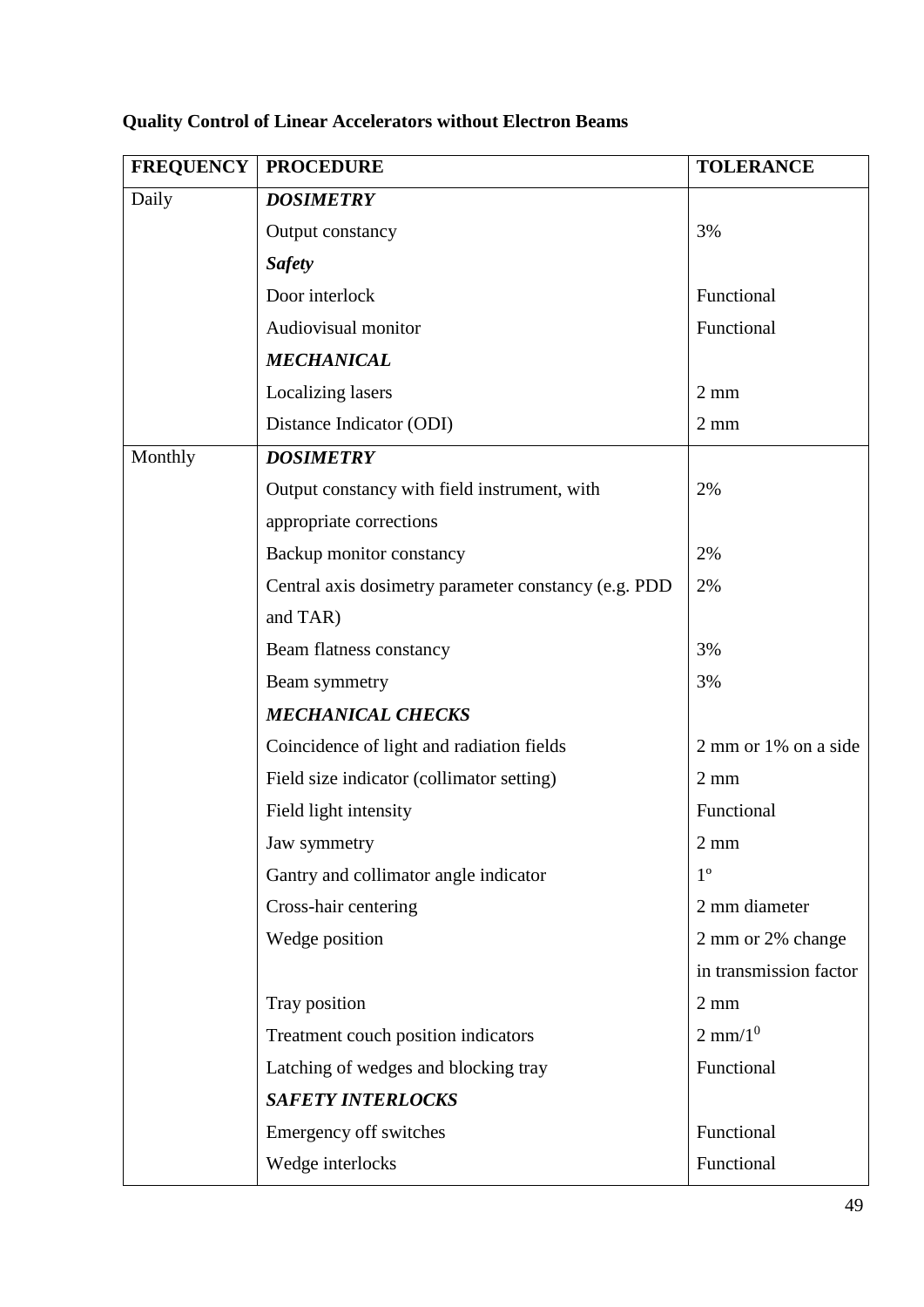| Annually | <b>DOSIMETRY</b>                                      |                     |
|----------|-------------------------------------------------------|---------------------|
|          | Output calibration traceable to SSDL                  | 2%                  |
|          | Field size dependence of output constancy             | 2%                  |
|          | Transmission factor constancy for all standard        | 2%                  |
|          | accessories                                           |                     |
|          | Off-axis factor constancy                             | 2%                  |
|          | Wedge transmission factor constancy (including depth  | 2%                  |
|          | and field size dependence)                            |                     |
|          | Monitor chamber linearity                             | 1%                  |
|          | Output constancy versus gantry angle                  | 2%                  |
|          | Beam uniformity constancy versus gantry angle         | 2%                  |
|          | Arc mode                                              | As specified by the |
|          |                                                       | manufacturer        |
|          | Off-axis point measurements with and without wedges   | 3%                  |
|          | <b>SAFETY INTERLOCKS</b>                              |                     |
|          | Follow test procedures of manufacturer                | Functional          |
|          | <b>MECHANICAL CHECKS</b>                              |                     |
|          | Collimator rotation isocentre                         | 2 mm diameter       |
|          | Gantry rotation isocentre                             | 2 mm diameter       |
|          | Couch rotation isocentre                              | 2 mm diameter       |
|          | Coincidence of collimator, gantry and couch axes with | 2 mm diameter       |
|          | isocentre                                             |                     |
|          | Coincidence of radiation and mechanical isocentres    | 2 mm diameter       |
|          | Table top sag with 80 kg mass evenly distributed      | $2 \text{ mm}$      |
|          | Vertical travel of table                              | $2 \text{ mm}$      |

The tolerances listed should be interpreted to mean that if a parameter either exceeds the tabulated value (e.g., the measured isocentre under gantry rotation exceeds 2 mm diameter) or the change in the parameter exceeds the nominal value (e.g., the output changes by more than 2%), then an action is required. The distinction is emphasized by the use of the term 'constancy' for the latter case. Moreover, for constancy, per cent values are plus/minus the deviation of the parameter with respect to its nominal value; distances are referenced to the isocentre or nominal SSD.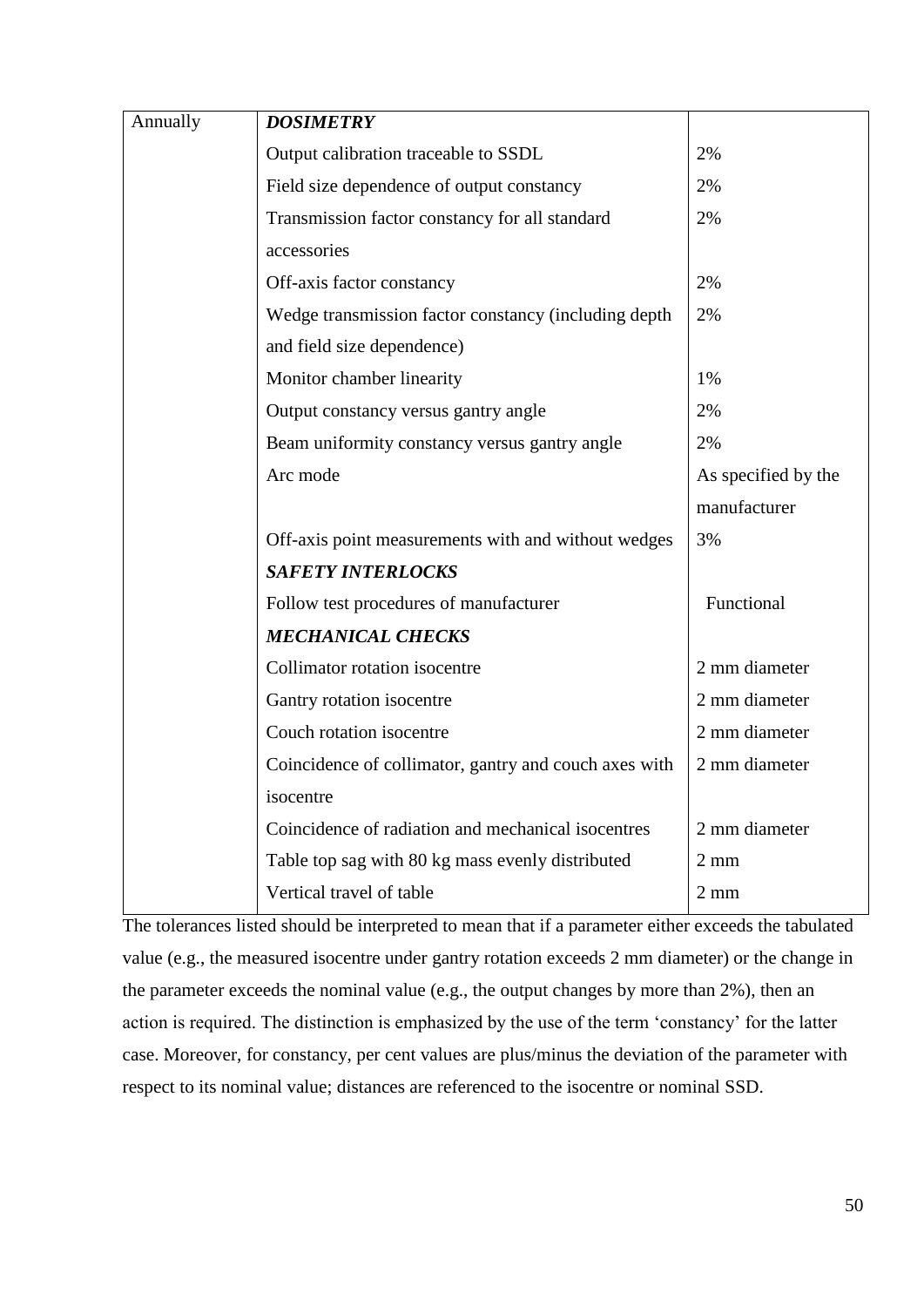## **Quality Control of Linear Accelerator Electron Beams**

| <b>FREQUENCY</b> | <b>PROCEDURE</b>                                 | <b>TOLERANCE</b>    |
|------------------|--------------------------------------------------|---------------------|
| <b>Daily</b>     | <b>DOSIMETRY</b>                                 |                     |
|                  | Output constancy with constancy meter            | $\pm 3\%$           |
| <b>Monthly</b>   | <b>DOSIMETRY</b>                                 |                     |
|                  | Output constancy with field instrument, with     | 2%                  |
|                  | appropriate corrections                          |                     |
|                  | Central axis dosimetry parameter constancy (PDD) | 2 mm at therapeutic |
|                  |                                                  | depth               |
|                  | Beam flatness constancy                          | 3%                  |
|                  | Beam symmetry                                    | 3%                  |
|                  | <b>MECHANICAL CHECKS</b>                         |                     |
|                  | Applicator position                              | $2 \text{ mm}$      |
|                  | <b>SAFETY INTERLOCKS</b>                         |                     |
|                  | Electron cone interlocks                         | Functional          |
| <b>Annually</b>  | Field uniformity                                 | $\pm$ 5%            |
|                  | Half-value layer                                 | $\pm 10\%$          |
|                  | Applicator factors                               | $\pm 3\%$           |

- 1. These tests are those that are additional to those given in the previous table, for accelerators equipped with an electron beam.
- 2. All these procedures should be carried out during commissioning.
- 3. Appropriate tests should be performed following any repair of the teletherapy unit.
- 4. The tolerances listed should be interpreted to mean that if a parameter either exceeds the tabulated value (e.g., the measured isocentre under gantry rotation exceeds 2 mm diameter) or the change in the parameter exceeds the nominal value (e.g., the output changes by more than 2%), then an action is required. The distinction is emphasized by the use of the term 'constancy' for the latter case. Moreover, for constancy, per cent values are plus/minus the deviation of the parameter with respect to its nominal value; distances are referenced to the isocentre or nominal SSD.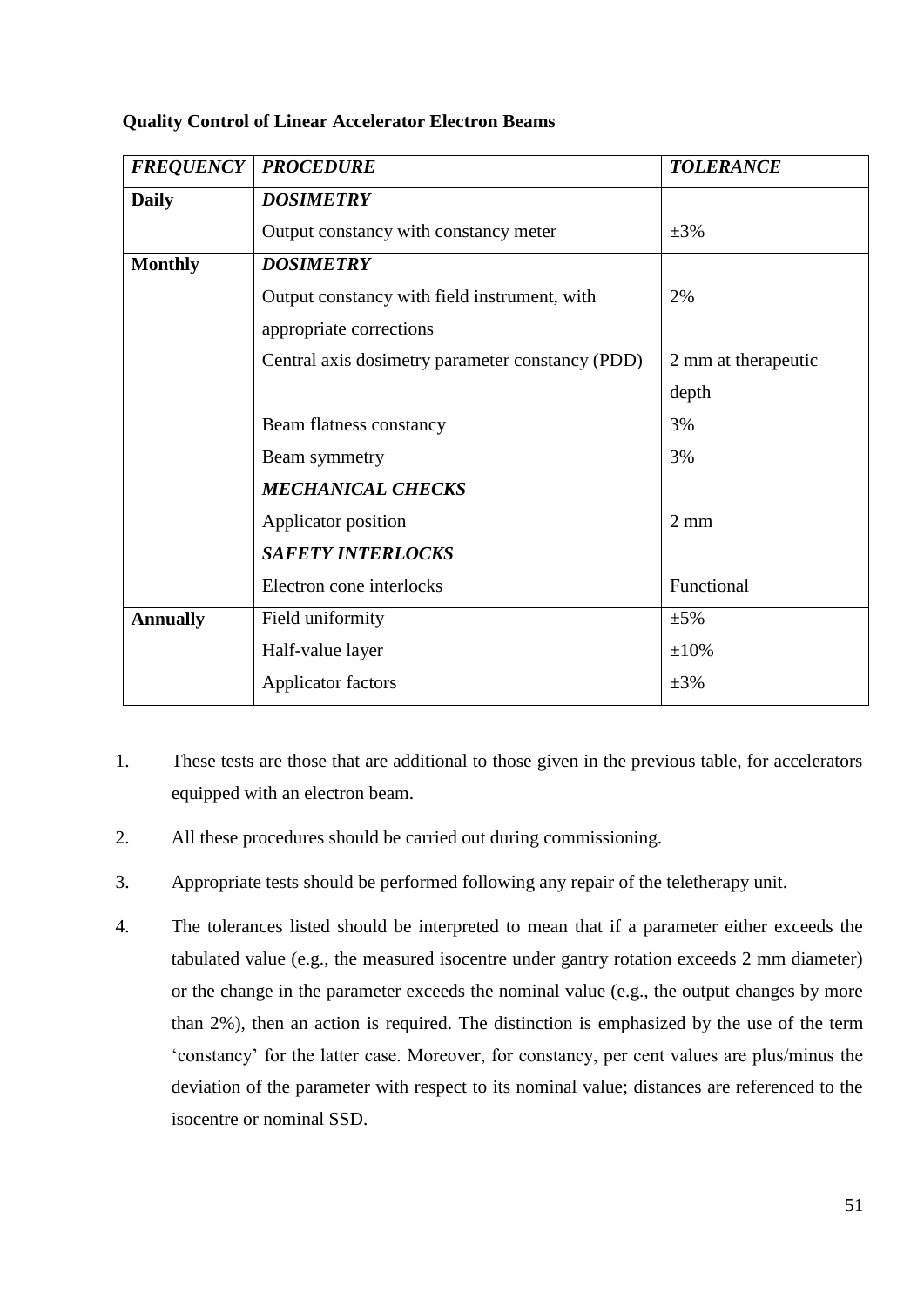## **Quality Control of Simulators**

| <b>FREQUENCY</b> | <b>PROCEDURE</b>                                  | <b>TOLERANCE</b> |
|------------------|---------------------------------------------------|------------------|
| <b>Daily</b>     | Localizing lasers                                 | $2 \text{ mm}$   |
|                  | Distance Indicator (ODI)                          | $2 \text{ mm}$   |
| <b>Monthly</b>   | Field size indicator                              | $2 \text{ mm}$   |
|                  | Gantry/collimator angle indicators                | $1^{\circ}$      |
|                  | Cross-hair centering                              | $2 \text{ mm}$   |
|                  | Focal spot-axis indicator                         | $2 \text{ mm}$   |
|                  | Fluoroscopic image quality                        | <b>Baseline</b>  |
|                  | Emergency/collision avoidance                     | Functional       |
|                  | Coincidence of light and radiation fields         | $2$ mm or $1\%$  |
|                  | Film processor sensitometry                       | <b>Baseline</b>  |
|                  |                                                   |                  |
| <b>Annually</b>  | <b>MECHANICAL CHECKS</b>                          |                  |
|                  | Collimator rotation isocentre                     | 2 mm diameter    |
|                  | Gantry rotation isocentre                         | 3 mm diameter    |
|                  | Couch rotation isocentre                          | 2 mm diameter    |
|                  | Coincidence of collimator, gantry, couch axes and | 2 mm diameter    |
|                  | isocentre                                         |                  |
|                  | Table top sag with 80 kg mass evenly distributed  | $5 \text{ mm}$   |
|                  | Vertical travel of couch                          | $2 \text{ mm}$   |
|                  | <b>RADIOGRAPHIC CHECKS</b>                        |                  |
|                  | Exposure rate                                     | <b>Baseline</b>  |
|                  | Table top exposure with fluoroscopy               | <b>Baseline</b>  |
|                  | kVp and mAs calibration                           | <b>Baseline</b>  |
|                  | High and low contrast resolutions                 | <b>Baseline</b>  |

The tolerances mean that the parameter exceeds the tabulated value (e.g., the measured isocentre under gantry rotation exceeds 2 mm diameter).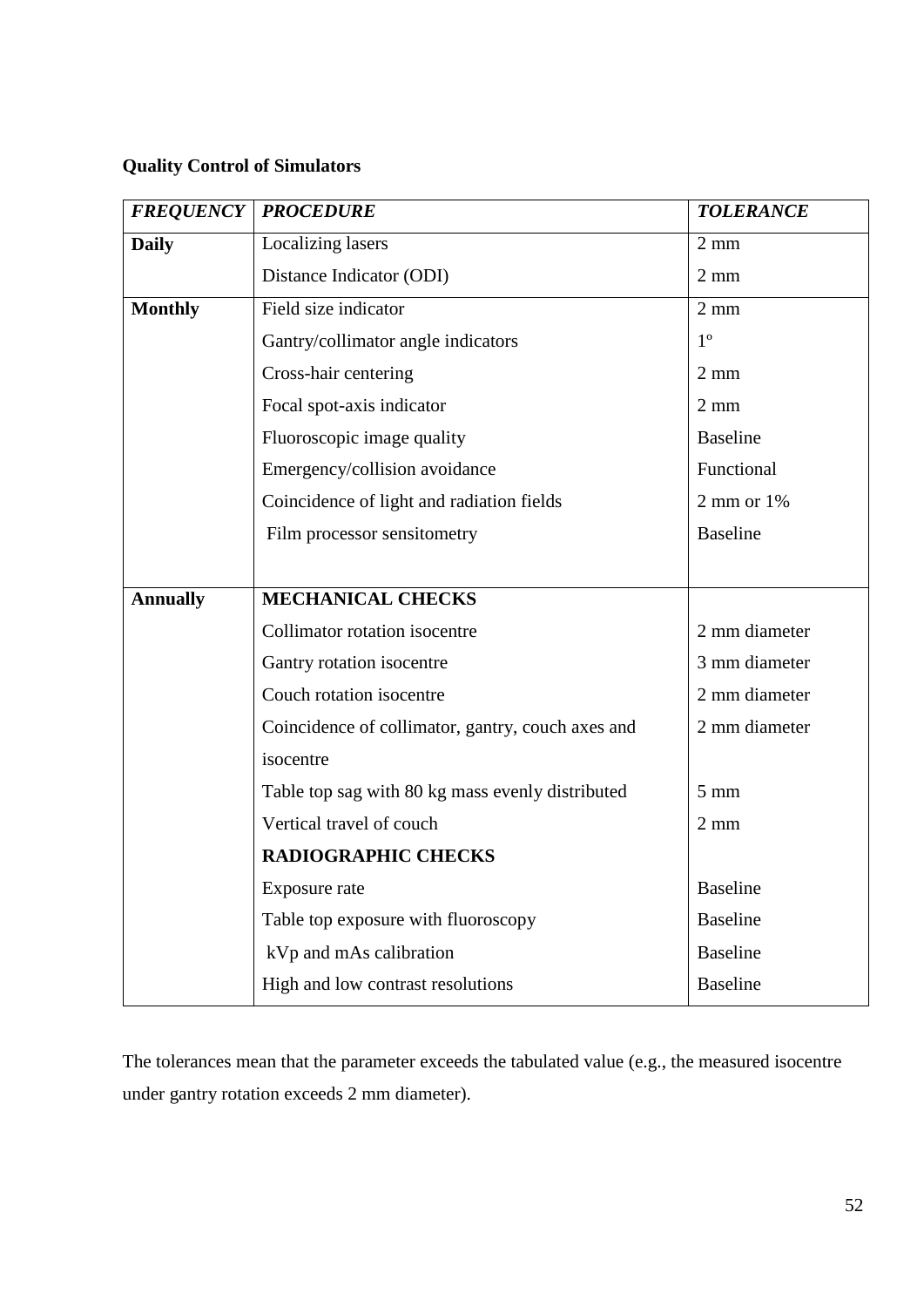## **Quality Control for Treatment Planning Systems and Treatment Time Calculations**

| <b>FREQUENCY</b>     | <b>PROCEDURE</b>                                       | <b>TOLERANCE</b>                        |
|----------------------|--------------------------------------------------------|-----------------------------------------|
| <b>Commissioning</b> | Understand algorithm                                   | Functional                              |
| and following        | Single field or source isodose distributions Treatment | $2\%$ <sup>a</sup> or 2 mm <sup>b</sup> |
| software             | time calculations including inhomogeneity corrections  | 2% or 5% if including                   |
| updates              | where appropriate                                      | inhomogeneities                         |
|                      | Test cases                                             | $2\%$ or $2 \text{ mm}$                 |
|                      | $I/O$ system                                           | $1 \text{ mm}$                          |
| <b>Daily</b>         | I/O devices                                            | $1 \text{ mm}$                          |
| <b>Monthly</b>       | Check sum                                              | No change                               |
|                      | Subset of reference quality assurance test set (when   | $2\%$ or $2 \text{ mm}^c$               |
|                      | check sums not available)                              |                                         |
|                      | $I/O system$                                           | $1 \text{ mm}$                          |
| <b>Annually</b>      | Treatment time calculations                            | 2%                                      |
|                      | Reference quality assurance test set                   | $2\%$ or $2 \text{ mm}^d$               |
|                      | $I/O$ system                                           | $1 \text{ mm}$                          |

- *1. Per cent differences between calculations of the computer TPS and measurements (or independent calculations).*
- *2. In the region of high dose gradients, the distance between isodose lines is more appropriate than the percentage difference. In addition, less accuracy may be obtained near the end of single sources.*
- *3. These limits refer to a comparison of dose calculations at commissioning with the same calculations subsequently.*
- *4. These limits refer to a comparison of calculations with measurements in a water tan*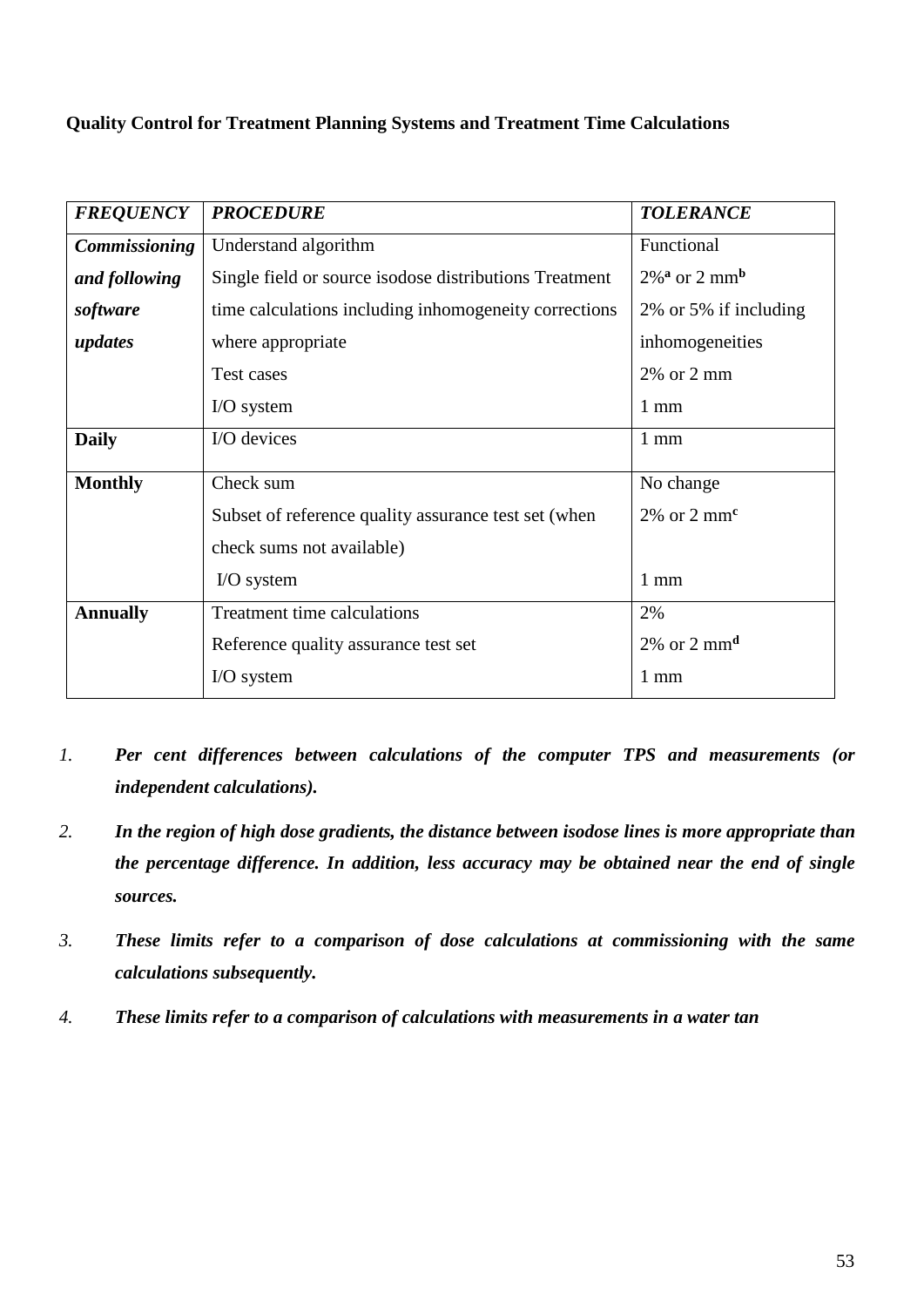## <span id="page-54-0"></span>**ANNEX III: BRACHYTHERAPY**

## **Quality Control of Remote after Loading Brachytherapy Units**

| <b>FREQUENCY</b> | <b>TEST</b>                                              | <b>TOLERANCE</b>  |
|------------------|----------------------------------------------------------|-------------------|
| Each             | Room safety door interlocks, lights and alarms           | Functional        |
| treatment day    | Console functions, switches, batteries and printer       | Functional        |
|                  | Visual inspection of source guides                       | Free of kinks and |
|                  |                                                          | firmly attached   |
|                  | Verify accuracy of ribbon preparation                    | Autoradiograph    |
| <b>Weekly</b>    | Accuracy of source and dummy loading (dummies used       | $1 \text{ mm}$    |
|                  | for spacing and/or simulation/verification)              |                   |
|                  |                                                          |                   |
|                  | Source positioning                                       | $1 \text{ mm}$    |
| At each          | Calibration <sup>a</sup>                                 | 3%                |
| source change    | <b>Timer function</b>                                    | 1%                |
| or quarterly     | Check accuracy of source guides and connectors           | $1 \text{ mm}$    |
|                  | Mechanical integrity of applicators (by X ray if         | Functional        |
|                  | appropriate)                                             |                   |
| <b>Annually</b>  | Dose calculation algorithm (at least one standard source | 3%, 1 mm          |
|                  | configuration for each isotope)                          |                   |
|                  | Simulate emergency conditions                            |                   |
|                  | Verify source inventory                                  |                   |

*NB: When changing a source, calibrate both the new and the old sources to establish and document the reproducibility of the calibration method.*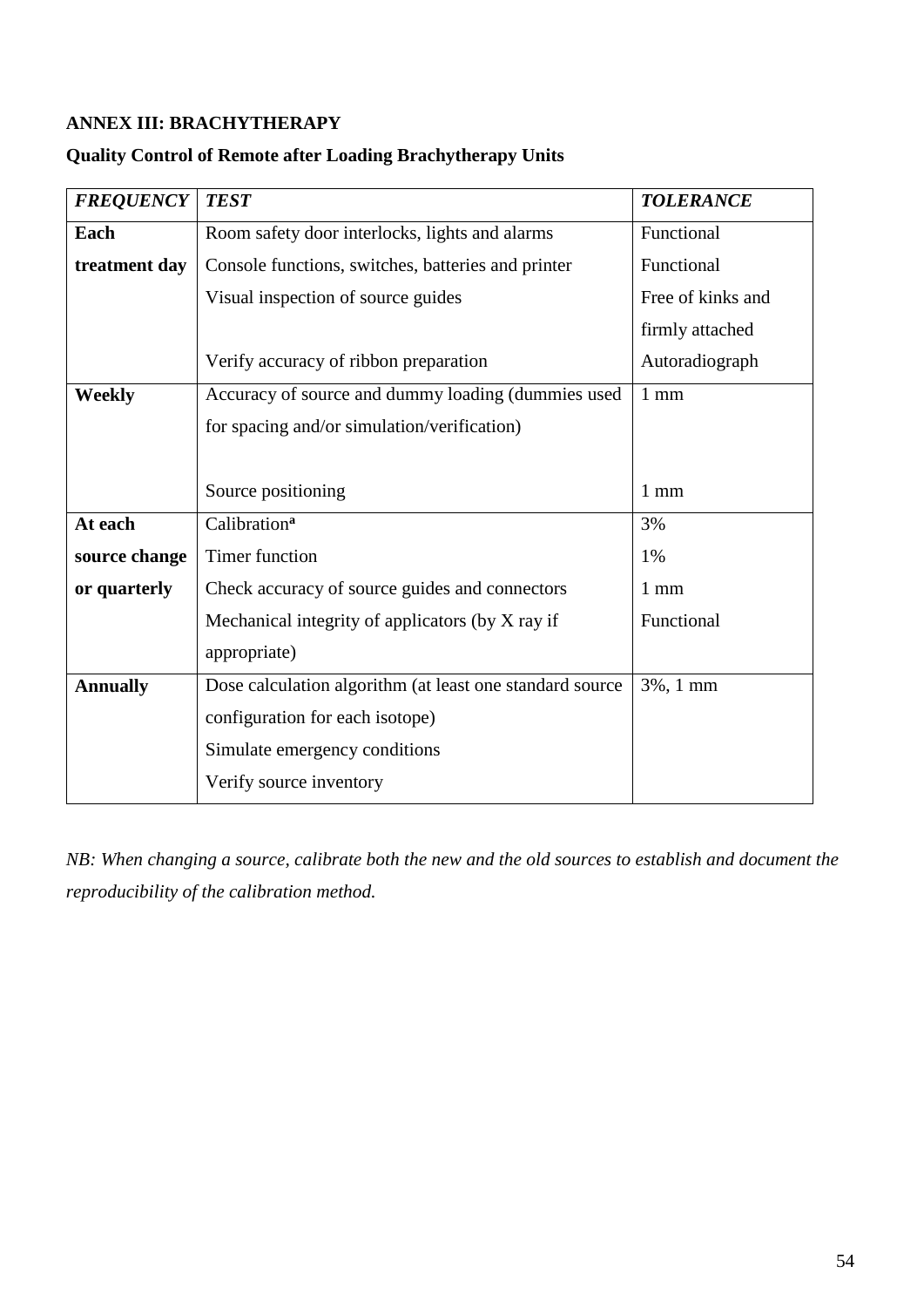## **Quality Control Tests for Brachytherapy Sources**

| <b>TYPE OF SOURCE</b>   | <b>TEST</b>                      | <b>FREQUENCY</b> | <b>TOLERANCE</b> |
|-------------------------|----------------------------------|------------------|------------------|
| Long half-life:         | Physical/chemical form Source    | I                | D                |
| description             | encapsulation                    | I<br>D           |                  |
|                         | Radionuclide distribution and    | I                | D                |
|                         | source uniformity                |                  |                  |
|                         | Location of radionuclide in      | $\mathbf I$      | D                |
|                         | encapsulation                    |                  |                  |
|                         |                                  |                  |                  |
| Long half-life:         | Mean of batch                    | I                | 3%               |
| calibration             | Deviation from mean              | I                | 5%, D            |
|                         | Verification of calibration      | E                | $\mathbf a$      |
| <b>Short half-life:</b> | Physical/chemical form           | I                | D                |
| description             | Source encapsulation             | I                | D                |
|                         |                                  |                  |                  |
| <b>Short half-life:</b> | Mean of batch                    | E                | 3%               |
| calibration             | Deviation from mean <sup>b</sup> | E                | 5%               |
|                         | Radionuclide distribution and    | E                | Vc               |
|                         | source uniformity                |                  |                  |

## *Key:*

*I: initial purchase;* 

*D: documented;* 

*E: at every use.* 

*a : Visual check of source colour code or measurement in a calibrator.* 

*b : For short half-life sources, this may not always be practical.*

*Vc : visual check, autoradiograph or ionometric check.*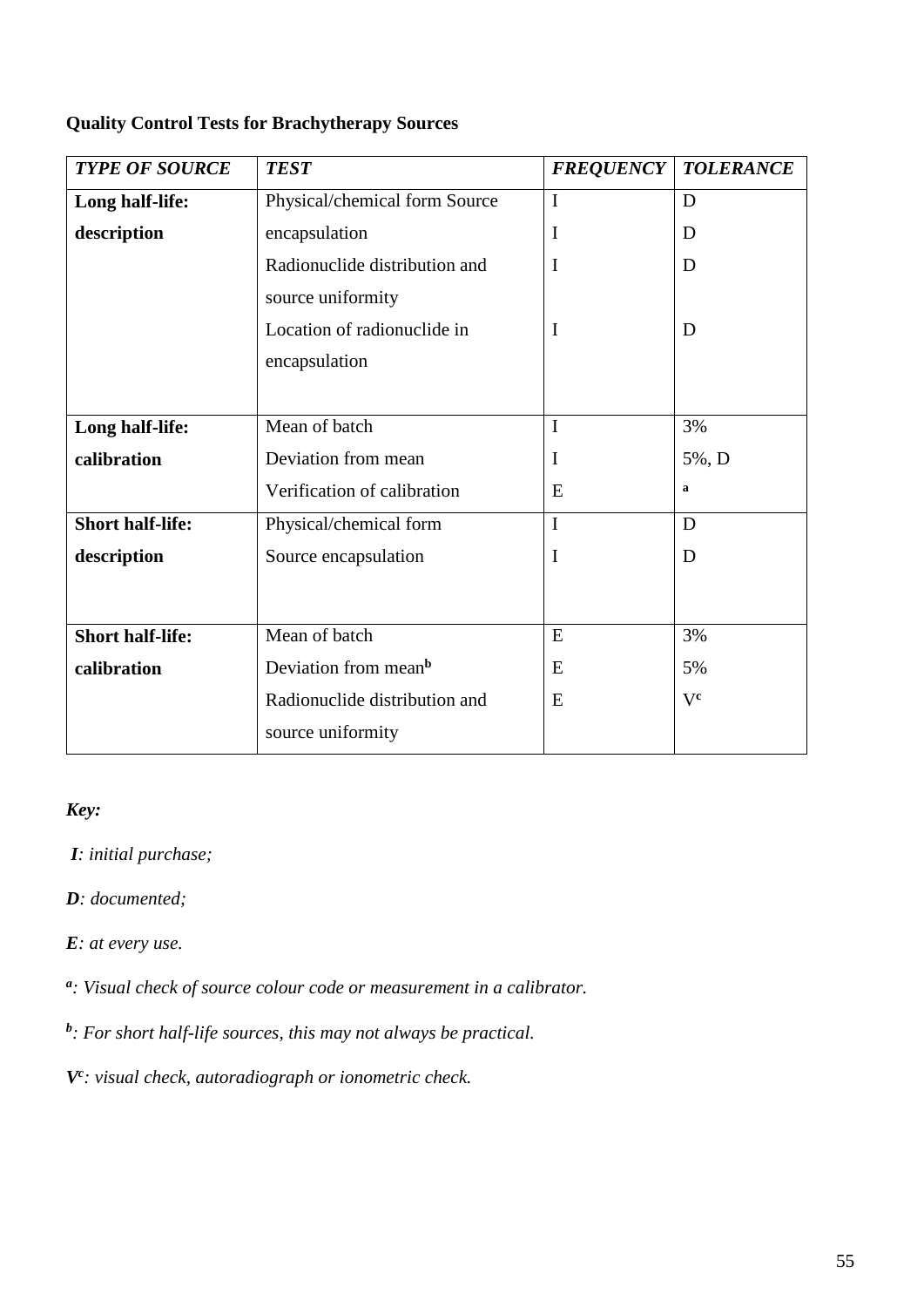## **Quality Control Tests for Brachytherapy Applicators**

| <b>TYPE OF APPLICATOR</b> | <b>TEST</b>                     | <b>FREQUENCY   TOLERANCE</b> |                 |
|---------------------------|---------------------------------|------------------------------|-----------------|
| <b>Intracavitary</b>      | Source location                 | I, yearly                    | D               |
|                           | Coincidence of dummy and active | $I^{\mathbf{a}}$             | 1 <sub>mm</sub> |
|                           | sources                         |                              |                 |
|                           | Location of shields             | I <sub>p</sub>               | D               |
|                           |                                 |                              |                 |
| <b>Interstitial</b>       | Coincidence of dummy and active | I.E                          | 1 <sub>mm</sub> |
|                           | sources                         |                              |                 |

## *Key:*

*I: initial use or following malfunction and repairs;* 

*D: documented and correction applied or noted in report of measurement, when appropriate;* 

*E: as a minimum, a visual inspection to verify that the dummy sources fairly represent the active source distribution* 

*a : To reduce exposure of personnel, the dummy source location may be checked instead of the active source if it is established that the dummy and active source locations are coincident* 

*b : The location of shields should be verified by radiograph before first use. Before every use, the applicator may be shaken to listen for loose parts.*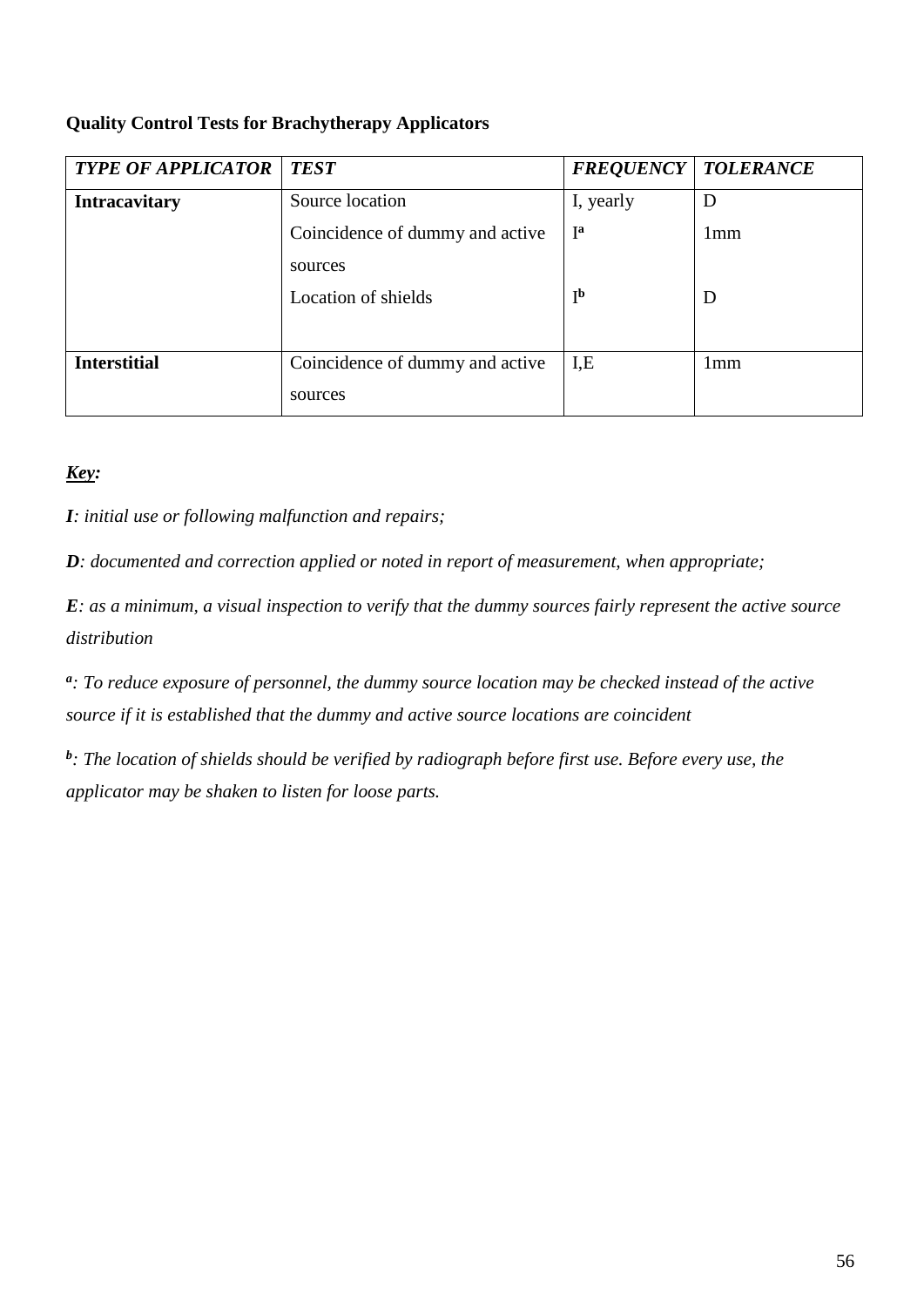| <b>INSTRUMENT TYPE</b>      | <b>TEST</b>                          | <b>FREQUENCY</b>  | <b>TOLERANCE</b> |
|-----------------------------|--------------------------------------|-------------------|------------------|
| <b>Well type ionization</b> | Standards laboratory calibration     | I, $S^a$          | D                |
| chamber                     | Precision                            | I,                | 2%               |
|                             | Linearity                            | Every two years   | 1%               |
|                             | $\mathbf I$<br>Collection efficiency |                   | 1%               |
|                             | I<br>Geometrical/length dependence   |                   | D                |
|                             | I<br>Energy dependence               |                   | D                |
|                             | Source wall dependence               | I                 | D                |
|                             | Venting                              | I                 | D                |
|                             | Redundancy check                     | E                 | 2%               |
|                             | Leakage                              | E                 | D                |
| <b>In-air calibration</b>   | SSDL calibration                     | I, S <sup>a</sup> | D                |
| chamber and external        | Accuracy of source chamber distance  | Annually, S       | $1\%, D$         |
| source holder               | Redundancy                           | E                 | D                |

## **Quality Control Tests for Brachytherapy Source Calibrators**

## *Key:*

*I: initial use or following malfunction and repairs* 

**a** : instrument or sources have a calibration traceable

*S: isotope/source specification;*

*D: documented and correction applied or noted in report of measurement, when appropriate;* 

**E**: at each use (measurement sequence) or ongoing evaluation.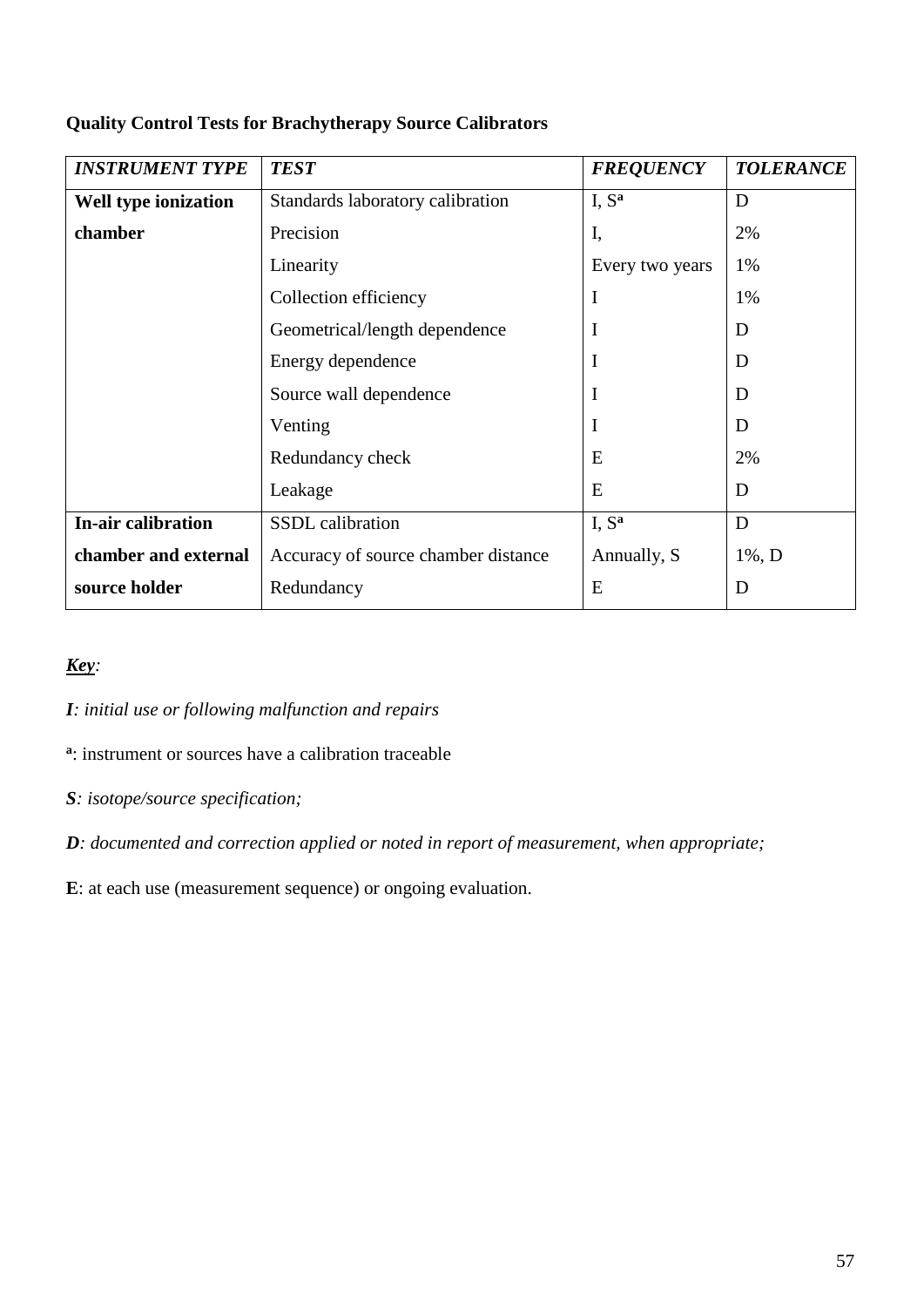# <span id="page-58-0"></span>**ANNEXE IV: MEASUREMENT EQUIPMENT**

# **Basic Equipment recommended for Dosimetry in External Radiation Therapy**

| <b>BASIC EQUIPMENT</b>                                                            |          | LINAC,         | <b>LINAC</b>     |
|-----------------------------------------------------------------------------------|----------|----------------|------------------|
|                                                                                   |          | <b>PHOTONS</b> |                  |
|                                                                                   |          | <b>ONLY</b>    | <b>WITH</b>      |
|                                                                                   |          |                | <b>ELECTRONS</b> |
| An ionization chamber of farmer type, of $0.6 \text{ cm}^3$ volume                | $\times$ | $\times$       | $\times$         |
| approximately, with plastic walls (robust), a Co-60 buildup                       |          |                |                  |
| cap, a 10 m long cable and a 10 m long extension cable with                       |          |                |                  |
| connectors calibrated at a standards laboratory.                                  |          |                |                  |
| An ionization chamber of farmer type, of 0.6cm <sup>3</sup> volume                | $\times$ | $\times$       | $\times$         |
| approximately, with graphite walls, a Co-60 buildup cap and                       |          |                |                  |
| a 10 m long cable, calibrated at a standards laboratory in                        |          |                |                  |
| terms of absorbed dose to water.                                                  |          |                |                  |
| A cylindrical ionization chamber, of $0.1-0.3$ cm <sup>3</sup> volume             | $\times$ | $\times$       | X                |
| approximately, with a 10 m long cable (maximum electrode                          |          |                |                  |
| diameter: 1 mm)                                                                   |          |                |                  |
| A radioactive source for checking the stability of the                            | $\times$ | $\times$       | X                |
| cylindrical ionization chamber                                                    |          |                |                  |
| A plane-parallel ionization chamber for electrons (minimum                        |          |                | $\times$         |
| width of guard ring: 4mm).                                                        |          |                |                  |
| An electrometer compatible with the chambers above and                            | $\times$ | X              | ×                |
| calibrated or compared at a standards laboratory                                  |          |                |                  |
| An additional electrometer with varying voltage bias                              |          | $\times$       | X                |
| (V1/V2 ratio equal to or greater than 3), and the possibility                     |          |                |                  |
| to reverse the polarity                                                           |          |                |                  |
| A water phantom for calibration and checks, of volume 20                          | $\times$ | $\times$       |                  |
| $\times$ 20 $\times$ 10 cm <sup>3</sup> approximately, with PMMA walls, including |          |                |                  |
| a holder for ionization chambers                                                  |          |                |                  |
|                                                                                   |          |                |                  |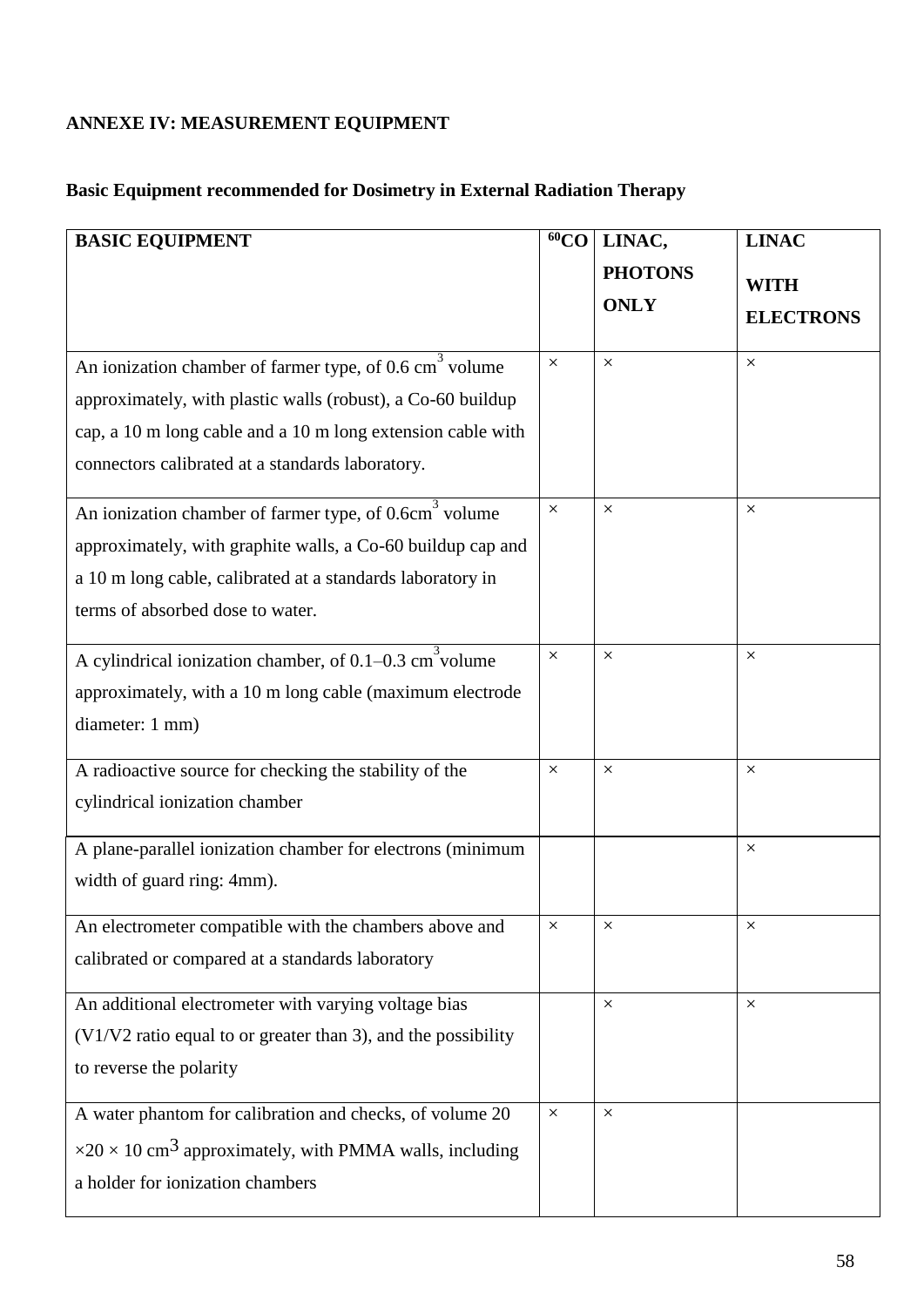| A water phantom for calibration, of 30 $\times$ 40 $\times$ 40 cm <sup>3</sup> volume $\times$ |          | $\times$ |          |
|------------------------------------------------------------------------------------------------|----------|----------|----------|
|                                                                                                |          |          |          |
| approximately, with PMMA walls, including a holder for ion                                     |          |          |          |
|                                                                                                |          |          |          |
| chambers with manual steps or an automatic system to                                           |          |          |          |
| vary the position of the chamber                                                               |          |          |          |
|                                                                                                |          |          |          |
| A plastic slab phantom for verification of field size and                                      | $\times$ | $\times$ | $\times$ |
| coincidence of radiation and light field. Used also for output                                 |          |          |          |
| verification, with holes for the chambers, and preferably TLD                                  |          |          |          |
|                                                                                                |          |          |          |
| A barometer (minimum scale 1 mbar or hPa, or 0.5                                               | $\times$ | $\times$ | $\times$ |
| mmHg), preferably of aneroid type or digital, calibrated or                                    |          |          |          |
| compared at a standards laboratory                                                             |          |          |          |
|                                                                                                |          |          |          |
| A thermometer (minimum scale: $0.25^{\circ}$ C), calibrated or                                 |          | $\times$ | $\times$ |
| compared at a standards laboratory                                                             |          |          |          |
|                                                                                                |          |          |          |
| A densitometer to measure the optical density (OD) of X                                        | $\times$ | $\times$ | $\times$ |
| ray films, with an automatic reader and coordinate system.                                     |          |          |          |
| An OD calibration film strip for checking of the instrument                                    |          |          |          |
|                                                                                                |          |          |          |
| OD scale. Requires having access to film development                                           |          |          |          |
| A radiation field analyser to measure isodose distributions,                                   |          | $\times$ | $\times$ |
|                                                                                                |          |          |          |
| of $50 \times 50 \times 40$ cm <sup>3</sup> volume approximately, with a water                 |          |          |          |
| tank, a phantom trolley with vertical movement and a                                           |          |          |          |
| water pump                                                                                     |          |          |          |
|                                                                                                |          |          |          |

Additional equipment may include:

- 1. A TLD system (both relative dosimetry and in vivo)
- 2. An array of diodes or ion chambers for daily quality assurance checks
- 3. A precision water level
- 4. Calipers and a metal ruler
- 5. A multimeter (volt, ohm)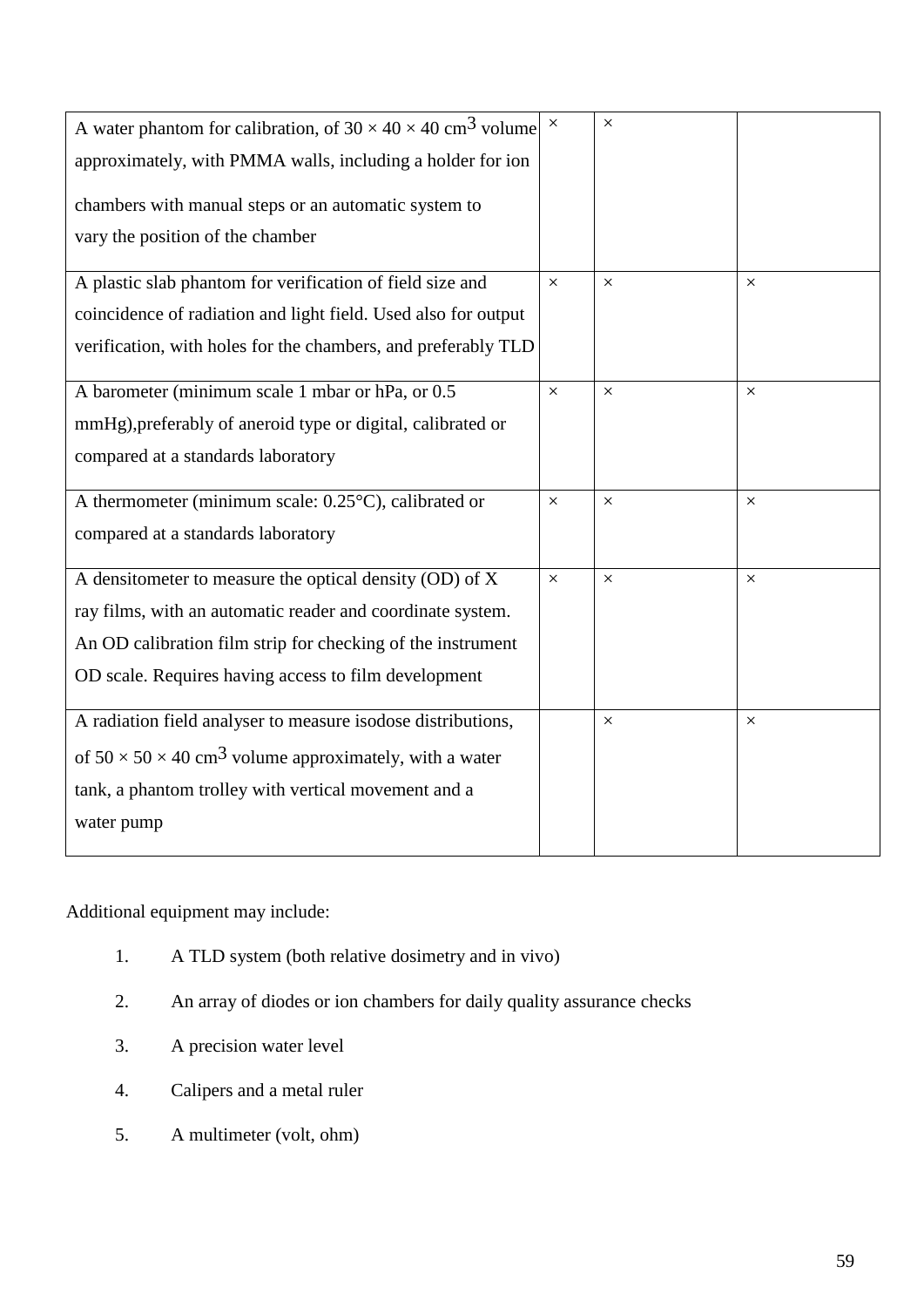# Additional Equipment for Low Energy X Ray Dosimetry

| <b>EQUIPMENT</b>   | 50 KV or LESS | 50-100KV |
|--------------------|---------------|----------|
| Grenz ray chamber  | $\times$      |          |
| Ionization chamber |               | ×        |
| Plastic phantom    |               | ×        |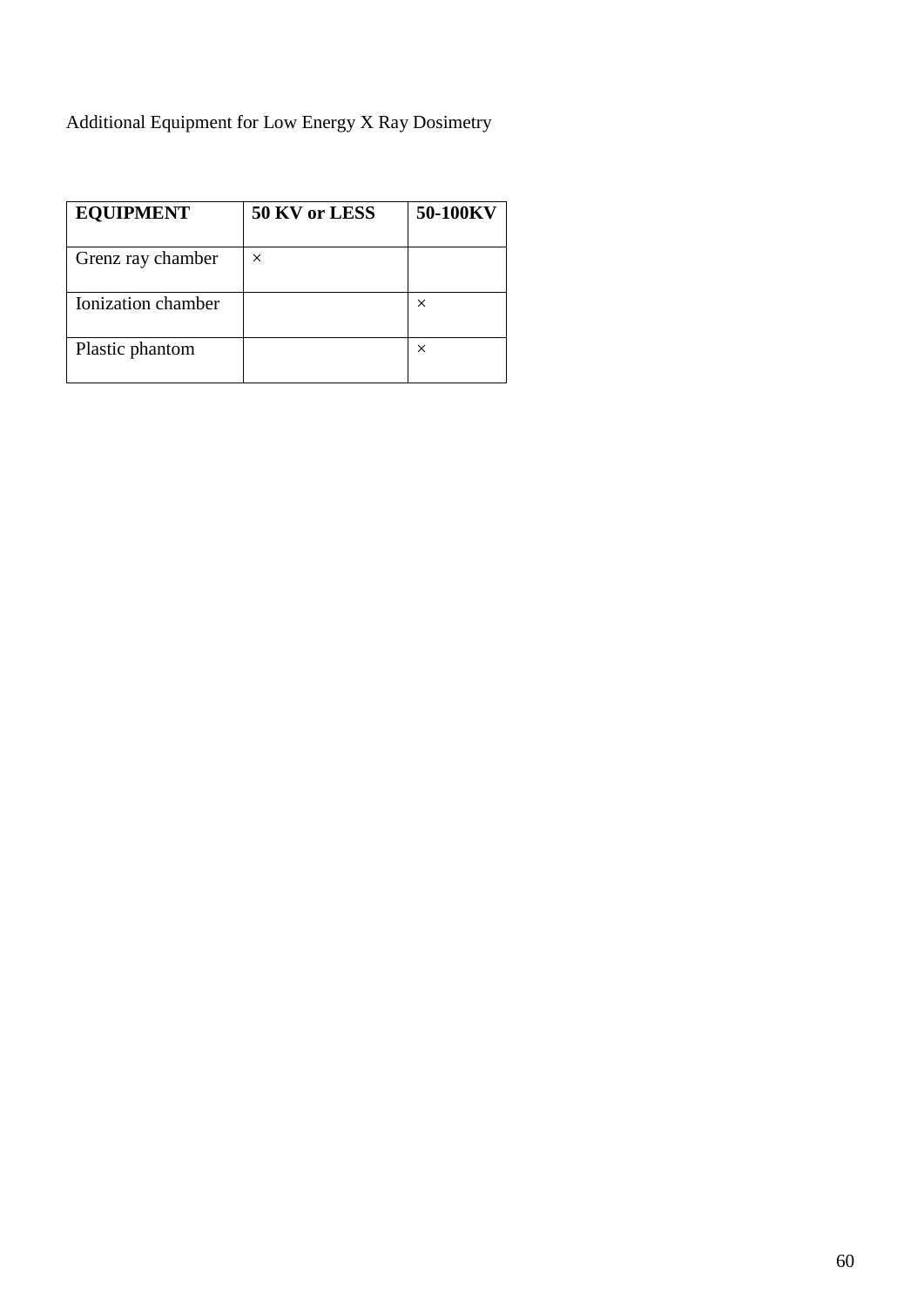## <span id="page-61-0"></span>**ANNEX V: DOCUMENTS TO BE ENCLOSED WITH THE APPLICATION FORM**

|                           | Documents to be enclosed with the application form                          |
|---------------------------|-----------------------------------------------------------------------------|
| Site Assessment           | Application letter addressed to the Director General<br>1.                  |
|                           | Company domestic registration certificate<br>2.                             |
|                           | Lay out of the facility<br>3.                                               |
|                           | Professional registration(s) and license(s) of workers<br>4.                |
|                           | land title certificate<br>5.                                                |
| Design and                | Application letter addressed to the Director General<br>1.                  |
| Construction              | Company domestic registration certificate<br>2.                             |
|                           | Lay out of the facility<br>3.                                               |
|                           | Professional registration(s) and license(s) of workers<br>4.                |
|                           | land title certificate<br>5.                                                |
|                           | construction permit<br>6.                                                   |
|                           | site assessment report<br>7.                                                |
| import                    | Application letter addressed to the Director General<br>1.                  |
| radiotherapy<br>equipment | Company domestic registration certificate<br>2.                             |
|                           | 3.<br>Emergency preparedness and response plan                              |
|                           | Lay out of the facility<br>4.                                               |
|                           | Professional registration(s) and license(s) of workers<br>5.                |
|                           | Radiation protection programme<br>6.                                        |
|                           | License to transport nuclear/radiation sources<br>7.                        |
|                           | Copy of machine specifications and manual<br>8.                             |
|                           | Copy of contract with the manufacturer to return the source after use<br>9. |
|                           |                                                                             |
| Operation                 | Application letter addressed to the Director General<br>1.                  |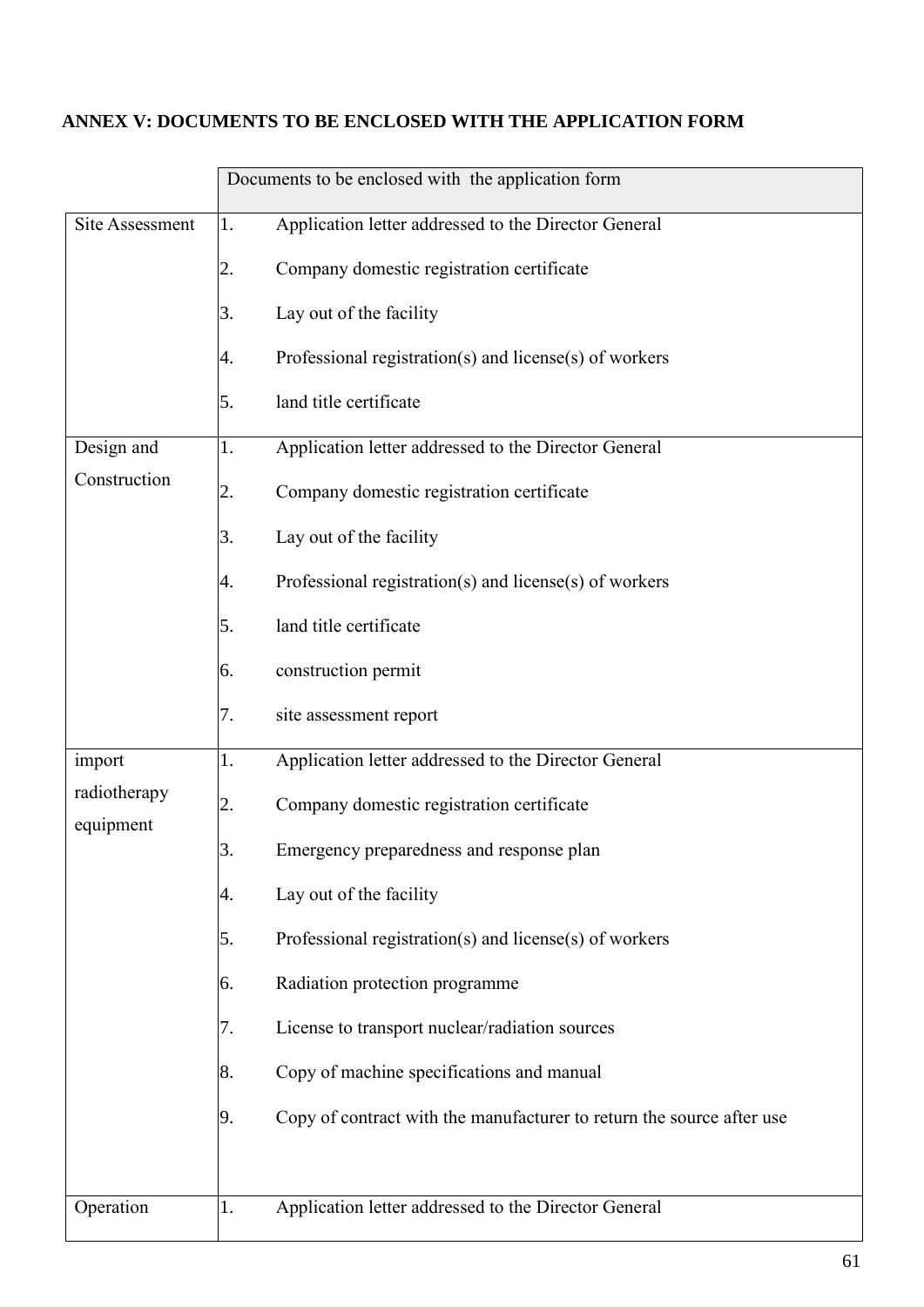|                           | 2. | Company domestic registration certificate                                                      |
|---------------------------|----|------------------------------------------------------------------------------------------------|
|                           | 3. | Emergency preparedness and response plan                                                       |
|                           | 4. | Lay out of the facility                                                                        |
|                           | 5. | Occupational dose monitoring                                                                   |
|                           | 6. | Professional registration(s) and license(s) of workers                                         |
|                           | 7. | Radiation protection programme                                                                 |
|                           | 8. | Copy of machine specifications and manual                                                      |
| modification              | 1. | Application letter addressed to the Director General                                           |
| and/or<br>Decommissioning | 2. | Company domestic registration certificate                                                      |
|                           | 3. | Emergency preparedness and response plan                                                       |
|                           | 4. | Lay out of the facility                                                                        |
|                           | 5. | Occupational dose monitoring                                                                   |
|                           | 6. | Radiation protection programme                                                                 |
|                           | 7. | Copy of contract with the manufacturer to return the source after use (for<br>decommissioning) |
|                           |    |                                                                                                |